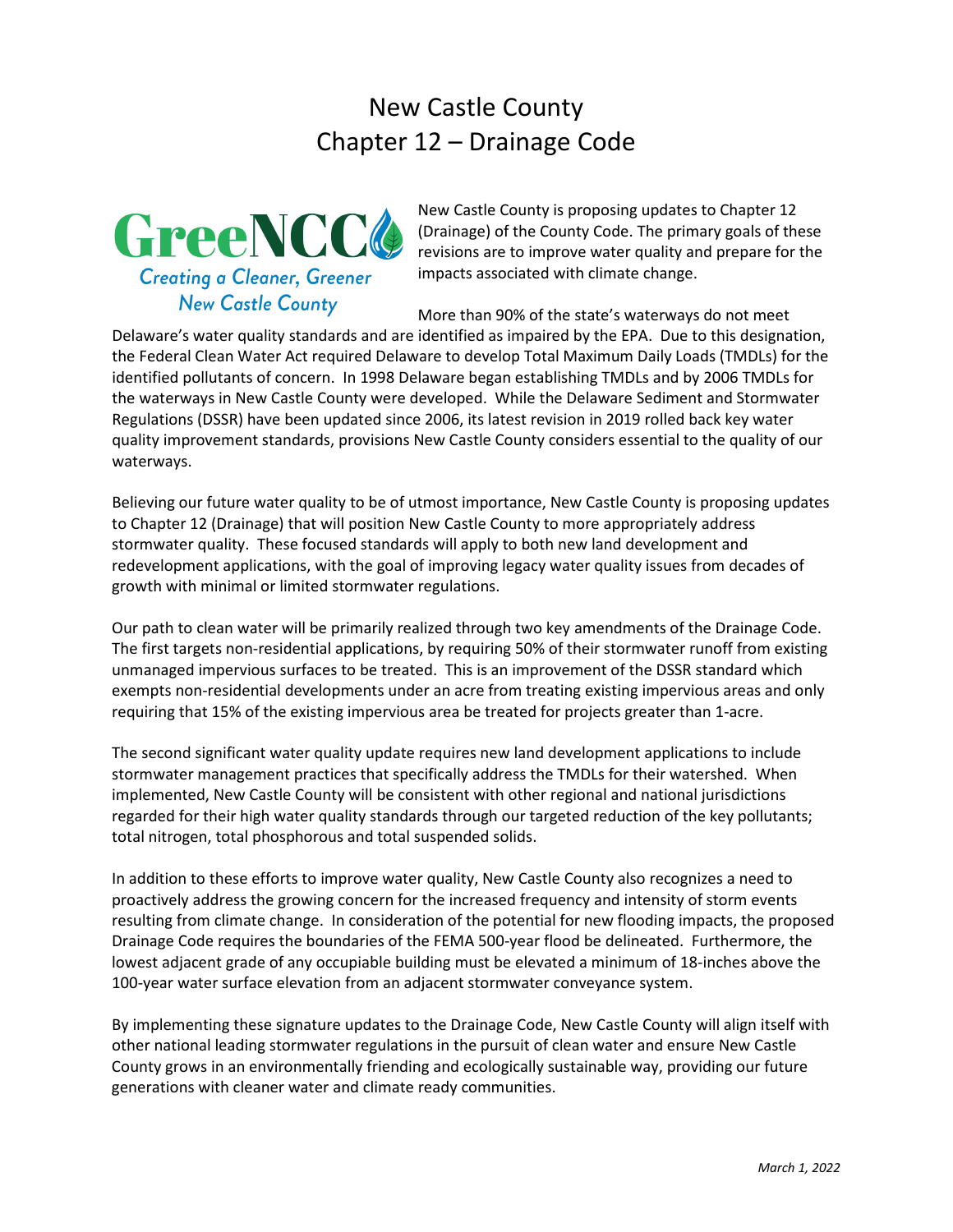Introduced by: Date of introduction:

#### **ORDINANCE NO. 21-**

# **TO AMEND** *NEW CASTLE COUNTY CODE* **CHAPTER 12 ("DRAINAGE") REGARDING THE ESTABLISHMENT OF UPDATED DRAINAGE STANDARDS WITHIN NEW CASTLE COUNTY**

**WHEREAS**, the General Assembly of the State of Delaware, pursuant to 9 *Del. C.* § 1102, has transferred to the government of New Castle County the primary responsibility for the provision and financing of local service functions, such as public works including drainage systems; and

**WHEREAS**, pursuant to authority granted under 9 *Del. C.* § 1521, New Castle County Council has the power to act upon all matters pertaining to, among other things, drainage; and

**WHEREAS**, pursuant to authority granted under 9 *Del. C.* § 3002, the Department of Land Use has the responsibility to regulate the subdivision of all unincorporated land in the County for, among other things, the adequate provision of drainage; and

**WHEREAS**, New Castle County ("County") has engaged in a comprehensive review of Chapter 12 of the *New Castle County Code* to identify standards that need revision for technical compliance, internal consistency, or consistency with current development practices; and

**WHEREAS**, the Department of Land Use and the Department of Public Works have determined Chapter 12 of the *New Castle County Code* should be revised to better regulate drainage in New Castle County; and

**WHEREAS**, County Council has determined that the provisions of this Ordinance substantially advance, and are reasonably and rationally related to, legitimate government interests, including, but not limited to, the protection and preservation of the public health, safety, prosperity, general welfare, and quality of life.

#### **NOW, THEREFORE, THE COUNTY OF NEW CASTLE HEREBY ORDAINS:**

Section 1. *New Castle County Code* Chapter 12 ("Drainage"), Article 1 ("In General"), is hereby amended by adding the material that is underscored and deleting the material that is bracketed and stricken, as set forth below:

#### **ARTICLE 1. IN GENERAL**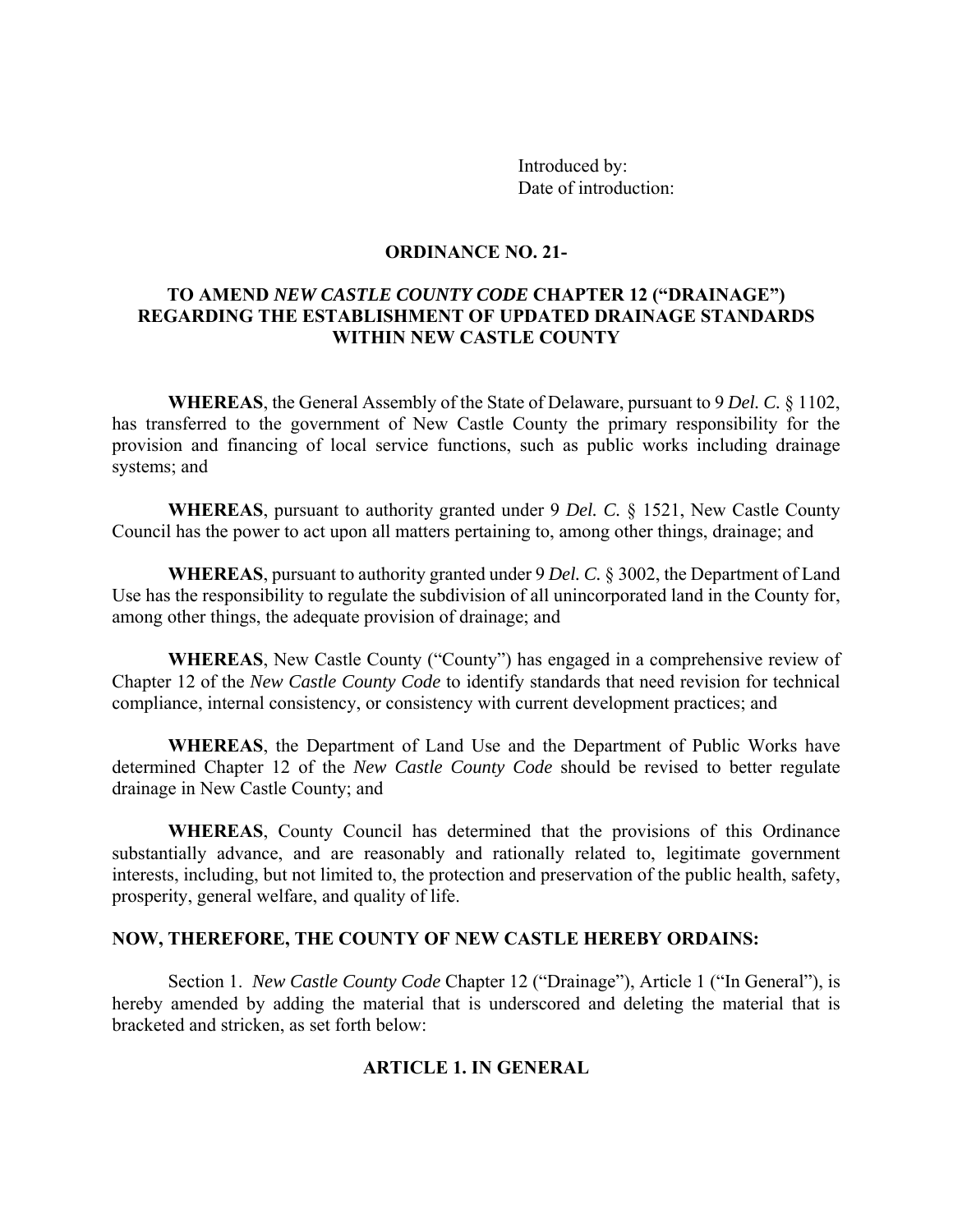#### **Sec. 12.01.001. General.**

A. *Scope.* This Chapter is to protect …

[E. *Appendix.* An appendix to this Code shall be maintained by the Department, and shall be amended from time to time as deemed necessary by the Department. (The Department of Law shall be required to approve all legal forms and documents which appear in the appendix, and shall be responsible for updating and making any amendments thereto.)]

#### **Sec. 12.01.002. Validity.**

A. *Validity.* If any section …

#### **Sec. 12.01.003. Definitions.**

*Adequate capacity* means …

*Adverse effect* means …

*Applicant* means a [party requesting authorization to perform an activity regulated by the New Castle County Department of Land Use]person, firm or governmental agency who executes the necessary forms to obtain approval or a permit for any zoning, subdivision, land development, building, land disturbance, or other activity regulated by this Chapter.

*Blockage* means impedance of concentrated [surface] water flows  $\frac{1}{n}$  a defined watercourse].

[*BOCA International Building Code* means the BOCA International Building Code, as amended, adopted as the building code of the County, for the control of buildings and structures. See Chapter 6.]

*Building* means a structure built on a lot, having a roof, and intended [for supporting or sheltering any use or occupancy per the BOCA International Building Code to shelter people, animals, property or business activity. Any structure used or intended to be used for supporting or sheltering any use or occupancy. The word "building" shall be construed as if followed by the words "or part or parts thereof and all equipment therein."

*Closed channel* means …

*Code Official* means the [Licensing]General Manager of the Department of Land Use or his or her designee, the General Manager of the Department of Public Works or his or her designee.

*Concentrated flow* means …

*Contours* means …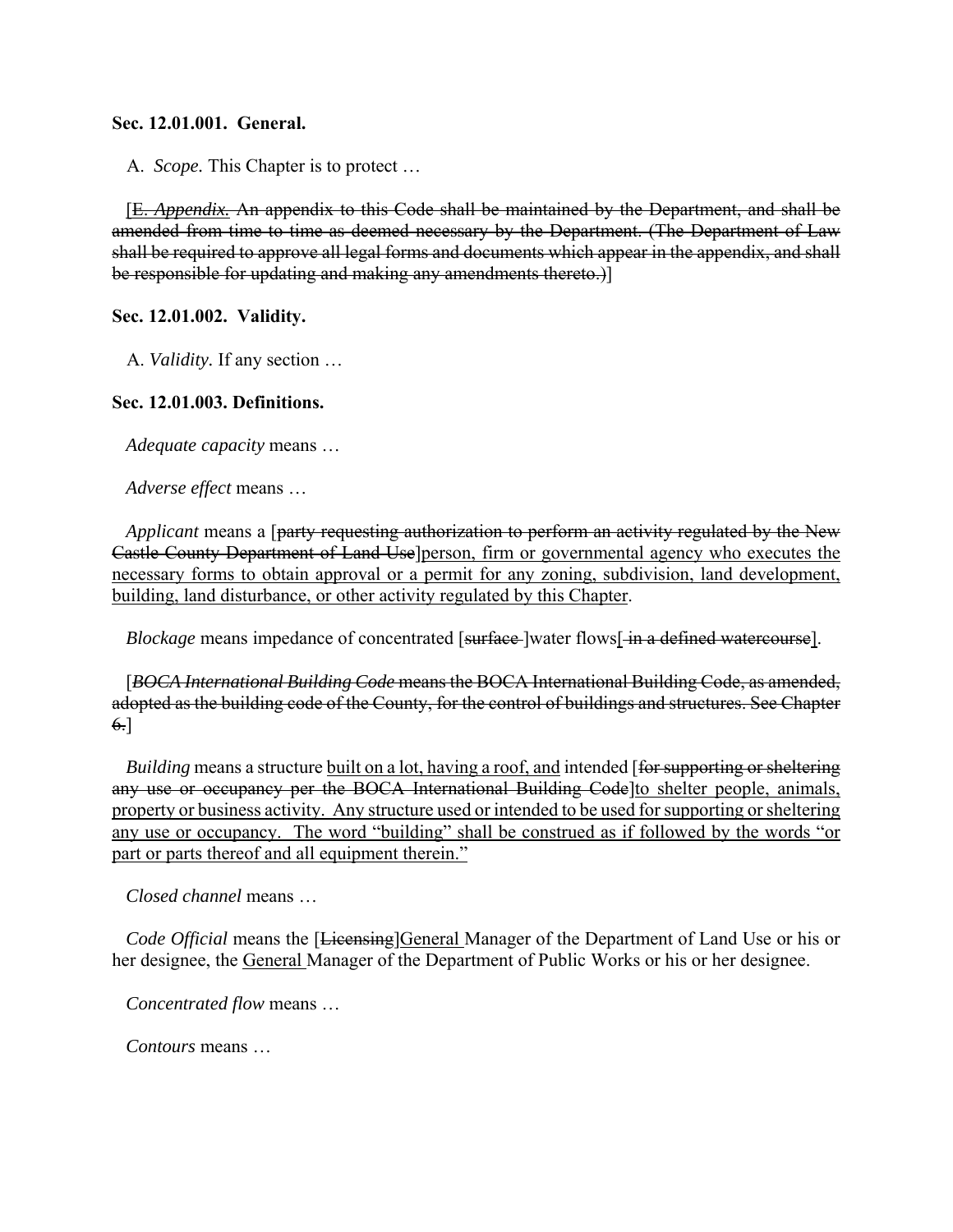*Conveyance mitigation area* means a practice to mitigate the flow of stormwater runoff on a residential lot.

*Conveyance system* means …

*Culvert* means a drainage crossing under [a road] an embankment.

*Damage* means …

*DelDOT* means …

*Department*, when not specified, means …

*Design professional* means registered professional in the State of Delaware who signed, dated and sealed the approved construction plans.

*Design storm frequency* means time interval in years at which a storm occurrence has a chance to exceed or equal the storm of specific duration and intensity used in the design of drainage [facilities] systems.

*Designated resource areas* means …

*Designated watershed* means …

*Developer* means a person or persons [engaged in the conversion of land to a specific use] seeking to build or develop as defined in Chapter 40 of the New Castle County Code.

*Development* means [the conversion of land to a specific use] any manmade change to improved or unimproved property, including but not limited to, buildings or other structures, placement of manufactured homes, mining, dredging, filling, grading, paving, excavation or drilling operations or storage of equipment or materials. Development includes any action covered under Section 40.01.110 of the *New Castle County Code*.

*Discharge* means …

*DNREC* means …

*Drainage areas* means …

*Drainage [conveyance-]system*[*s*] means the way by which stormwater runoff is directed to a specific destination.

*Earthwork* means …

*Encroach* means …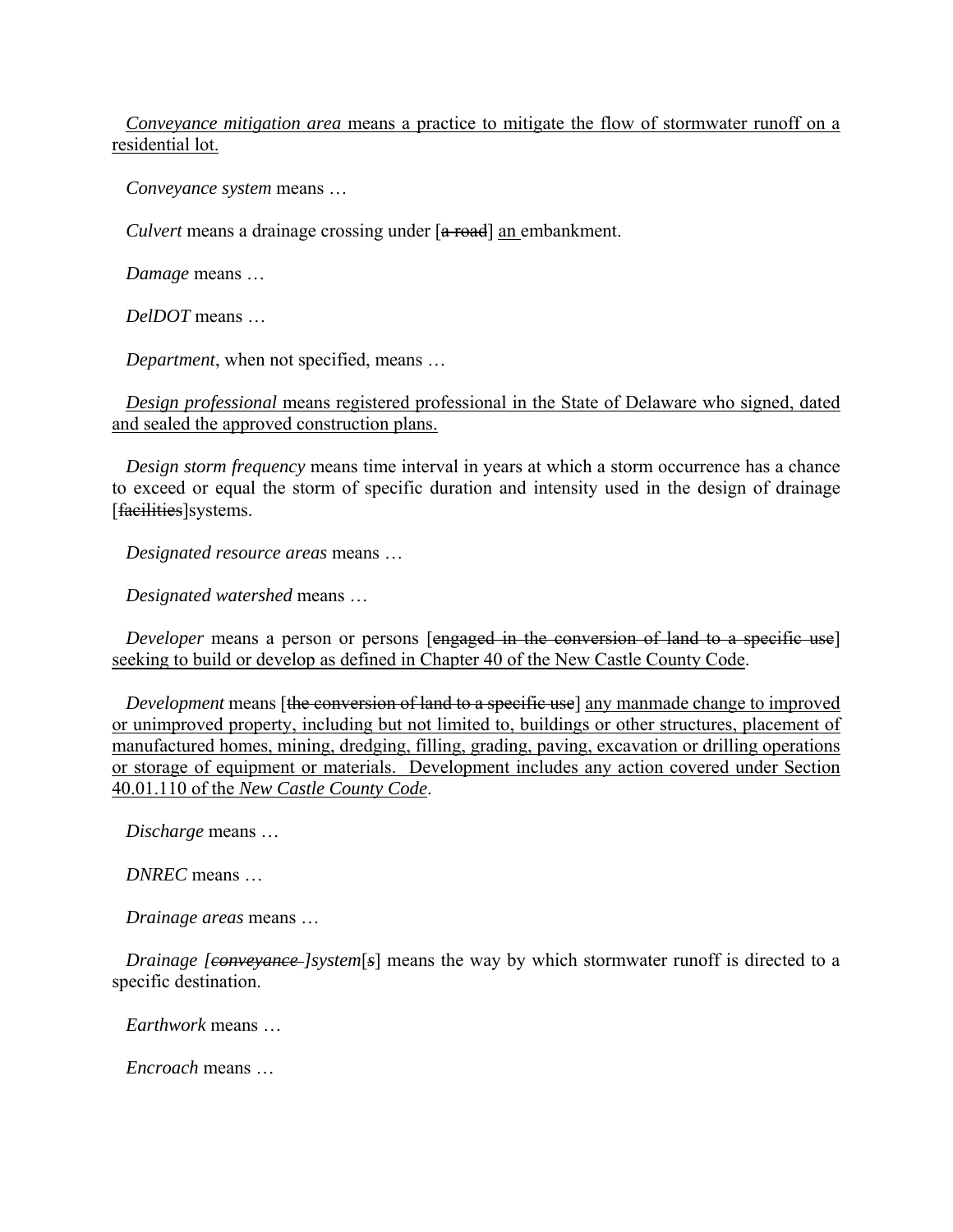*Encumbrance* means that which impedes the flow of surface waters in a drainage [conveyance] system or watercourse.

*Fill* means …

*Flood or flooding* [*problems*]means [substantiated complaints on record with New Castle County or with the New Castle Conservation District, at a specific location giving evidence of hazard or property damage due to overbank flows in a watercourse] a general and temporary condition of partial or complete inundation of normally dry land areas from the overflow of inland or tidal waters or the unusual and rapid accumulation of surface runoff from any source.

*Freeboard* means the vertical elevation between the design high water level and the top of bank or lowest floor.

*Frequency (storm).* See [*D*]*design storm frequency.*

[*General permit* means a permit granted by the Department of Land Use authorizing a landowner, developer, or designated agent, to perform certain land disturbing activities. See Section 11 of the Delaware Sediment and Stormwater Regulations.]

*Green technology stormwater best management practices (GTBMPs)* means a practice that achieves stormwater management objectives by applying the principles of filtration, infiltration and storage most often associated with natural vegetation and undisturbed soils. GTBMPs may also be constructed using [an] imported soil medium and planted vegetation designed to promote the natural hydrologic process. These GTBMPs include vegetative filtration, riparian buffer plantings, bio-retention areas, vegetative flow conveyances, as well as recharge and surface storage in undisturbed natural areas.

*Groundwater* means …

*Hydraulically critical area*[*s*] means a location[*s*] where the design high water level may exceed the top of the bank or overtop a catch basin or facility causing flooding conditions.

*Hydric Soil* means soil having characteristics of an abundance of moisture.

*Hydrologic characteristics* means …

*Industrial activity* means …

*Industrial waste*<sup>[5]</sup> means liquid or other waste<sup>[5]</sup> resulting from any process of industry, manufacture, trade or business, or from the development of any natural resource.

*Inflow hydrograph*[*s*] means the graphical representation of the runoff rate versus time for flow into a stormwater management facility.

*Inundated* means submerged under water.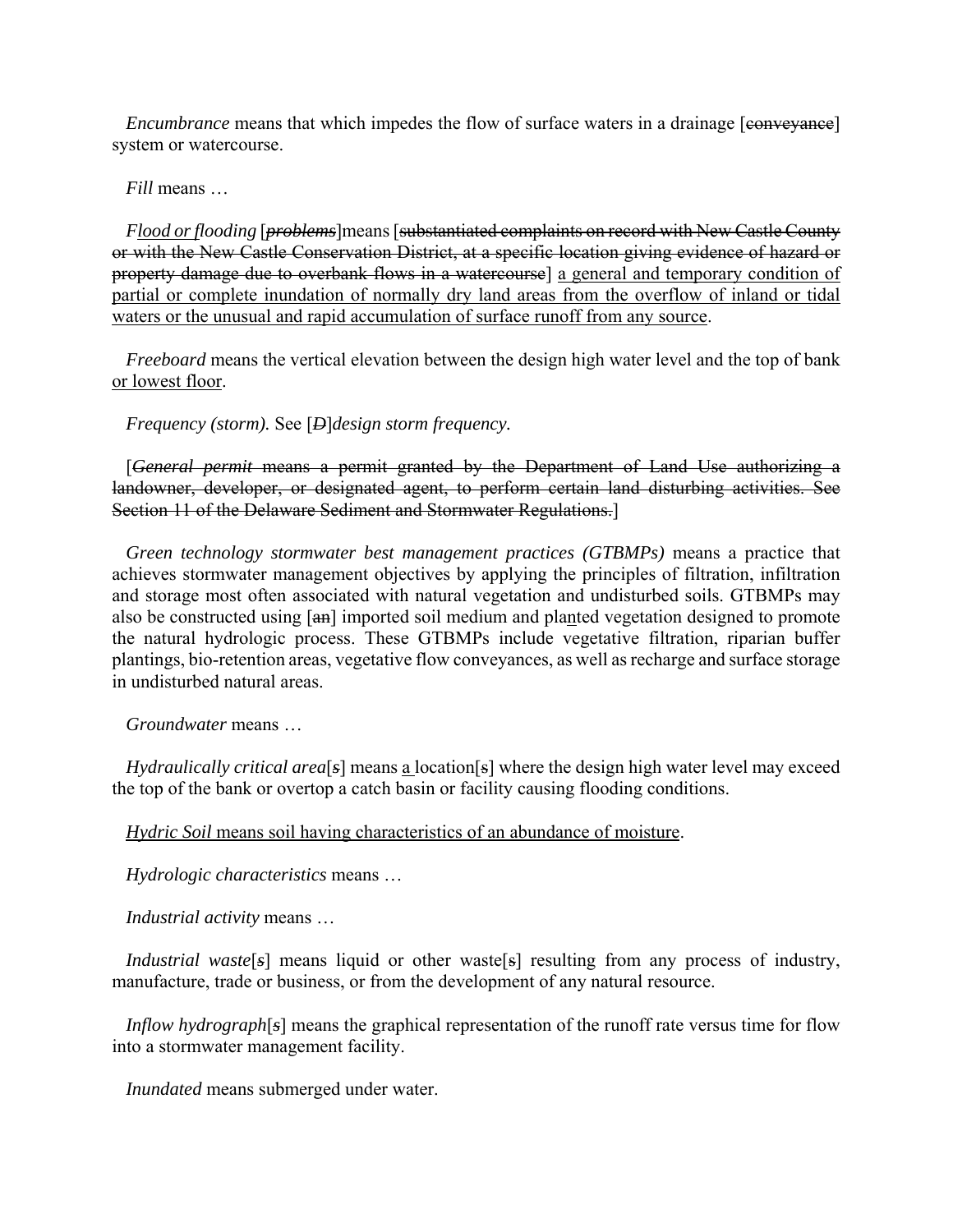*Land disturbing activity*[*ies*] means a land change or construction activity for residential, commercial, industrial and institutional land [use] development which may result in soil erosion from water or wind or the movement of sediments or pollutants into state waters or onto adjacent lands; or which may result in accelerated stormwater runoff, including, but not limited to, clearing, grading, excavating, transporting and filling of land as defined in Section 2 of the Delaware Sediment and Stormwater Regulations.

[*Land grading* means any excavation, filling or stockpiling of earth materials or any combination thereof including the land in its excavated or filled condition.]

*Maintenance* means …

*Maintenance organization* means an organization approved by the County that is legally responsible for owning, maintaining, or managing open space. A maintenance organization may be a condominium association, a third-party conservancy or a maintenance corporation. [a body of persons legally responsible for the maintenance of specific facilities or systems.]

*NRCS Web Soil Survey* means the NRCS Soil Survey, New Castle County, Delaware, as promulgated by the U.S. Department of Agriculture.

*NRCS method* means the method of estimating runoff and peak discharges in a watershed used by the U.S. Department of Agriculture, including Technical Release 20 and Technical Release 55.

*Off-site* means …

*Open channel* means a facility for the conveyance of stormwater which is exposed to the atmosphere (e.g. swales).

*Open and free flowing* means a condition where a non-tidal stream or watercourse has a natural flow that is free of any objects or material that create a blockage of flow that has the potential to cause serious personal harm or property damage or structural damage.

*Open space* means [a portion of developed lands that is designed or intended for common use by a specific group of people (private) or by the residents of New Castle County (public)] parcels of land within a residential subdivision, exclusive of streets and lots, generally preserved in a natural state or improved to provide common amenities for the residents of the subdivision. Open space shall be categorized as either natural resource area or community area. Open space is intended to preserve environmentally sensitive areas and protected resources, provide active and passive recreation facilities, establish greenways, provide wildlife habitats, facilitate stormwater management functions, and landscaped bufferyards. Both natural resource area open space and community area open space can be public or private and would be annotated as such on the development record plan or deed.

*Outfall point* means …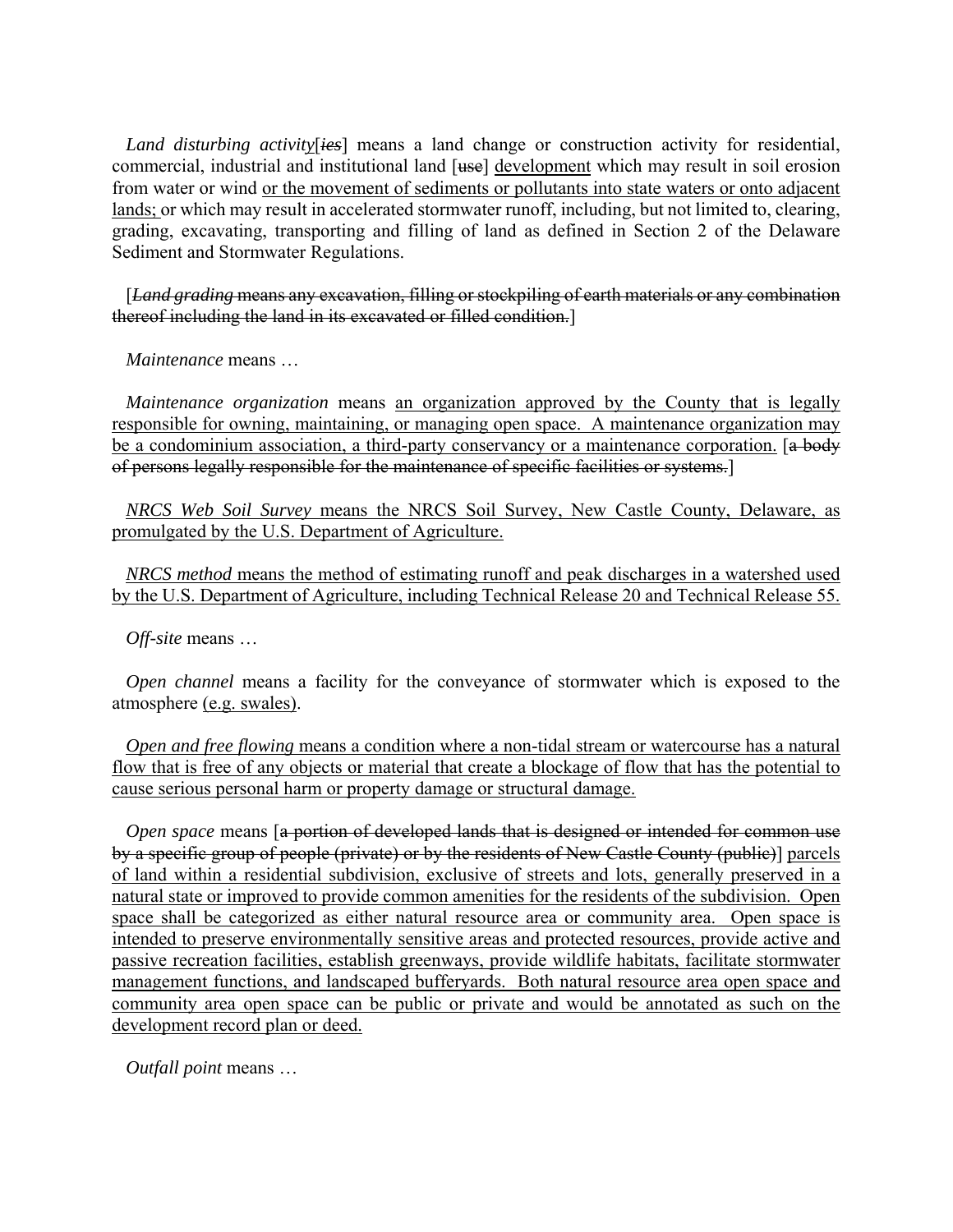*Predevelopment* means …

[*Professional engineer* means an engineer as defined by the Delaware Association of Professional Engineers.]

*Rational method* means …

*Retaining wall* means …

*Right-of-way* means [a strip or area of land encumbered by a deed or an easement with the legal right to be passed over by parties other than the property owner an area of land dedicated for public or private use to accommodate a transportation system.

*Runoff* means …

*Sanitary sewage* means any liquid discharge from a structure or animal containment area, except roof drains.

*Sanitary sewer* means the system of underground conduits that collect and deliver sanitary [wastewater] sewage to a wastewater treatment plant.

[*Sanitary wastewater* means wastewater from toilets, sinks, and other plumbing fixtures.]

[*SCS method* means the method of estimating runoff and peak discharges in a watershed utilized by the U.S. Department of Agriculture, including Technical Release 20 and Technical Release 55.

*SCS Soil Survey* means the SCS Soil Survey, New Castle County, Delaware, as promulgated by the U.S. Department of Agriculture.]

*Sediment and erosion control* means …

*Sediment and stormwater management plan* means a plan for the control of soil erosion, sedimentation, stormwater quantity, and water quality impact resulting from any land disturbing activity, through both the construction and post construction phases of development.

[*Sewage* means the water-carried human wastes from residences, buildings, industrial establishments or other places, together with such industrial wastes, stormwater or other water as may be present.

*Site development agreement* means a properly executed and legally binding compact between the developer of a parcel of land and New Castle County to proceed with development as noted therein.]

*Slope* means …

*Stormwater pollution prevention plan* means …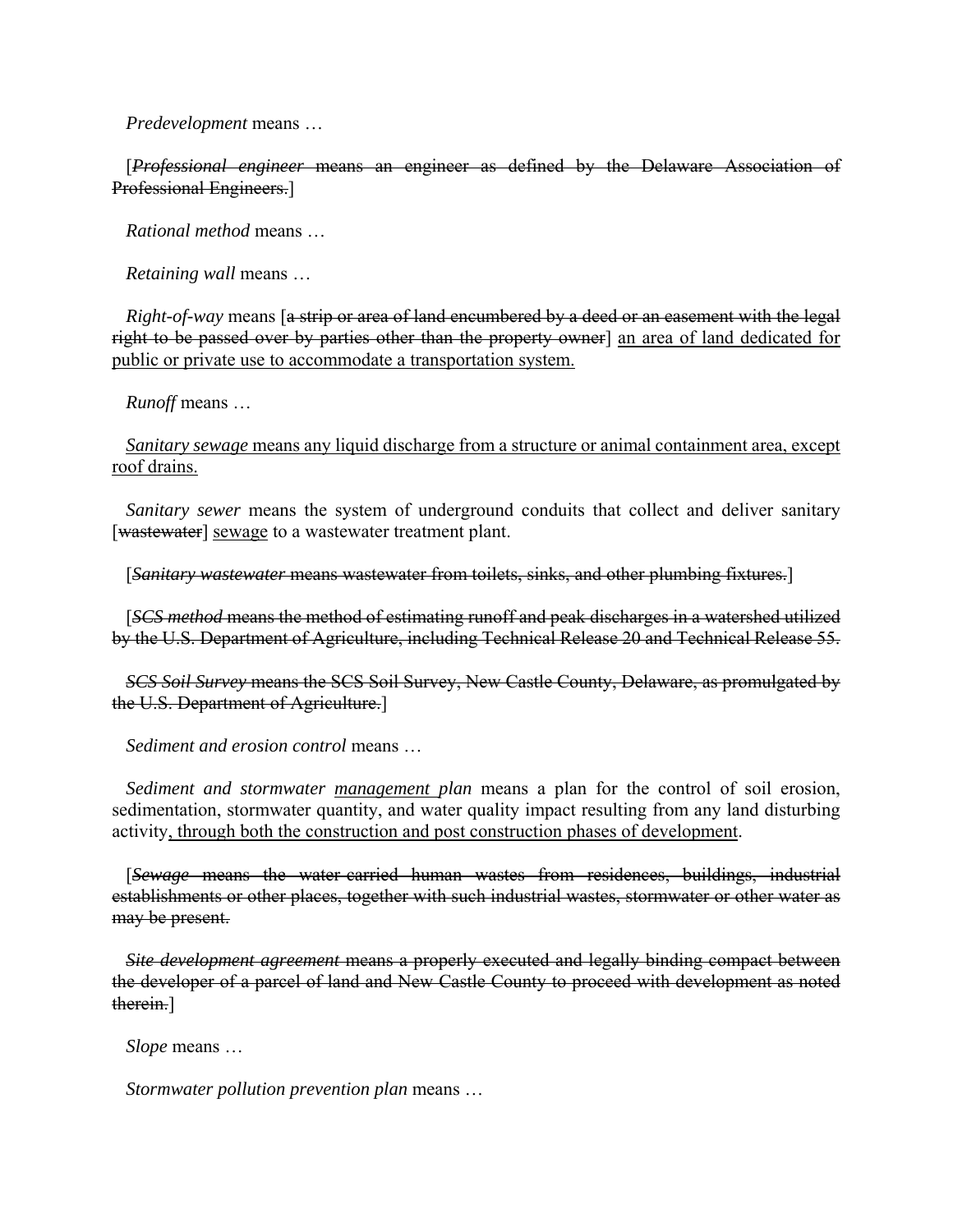*Structural component* means a portion of a stormwater management facility such as an inlet, outfall, pipe, outlet structure, low flow device, orifice, trash rack, or other physical feature of the stormwater management facility.

*Sump*[s] means a point of comparatively low elevation which cannot be drained by means of surface flow.

*Topography* means …

*Unlawful act* means …

*Watercourse* means a [<del>definite</del>] stream channel (perennial or intermittent, mapped or unmapped) with banks and a bed within which concentrated surface water flows [continuously or intermittently].

*Watershed* means ….

*Water quality* means those characteristics of stormwater runoff [,usually from a land disturbing activity, that relate to the chemical, physical, biological or radiological integrity of water.

*Water table* means …

#### **Sec. 12.01.004. Other publications referenced.**

A. Delaware Erosion and Sediment Control Handbook [for Development], as amended, [Delaware Stormwater Management Design Manual, as amended,] and the Delaware Sediment and Stormwater Regulations, as amended, all promulgated by the Delaware Department of Natural Resources and Environmental Control, Division of Soil and Water Conservation. See also 7 *Del. C.* Ch. 40 (Erosion and sediment control).

B. DelDOT's [Rules and Regulations for Subdivision Streets] Development Coordination Manual effective November 2019, as amended, DelDOT's [Standards and Regulations for Access to State Highways] Utilities Design Manual, DelDOT's Standard Construction Details as amended, DelDOT's Standard Specifications, as amended and DelDOT's [Highway] Road Design Manual, as amended, all promulgated by the Delaware Department of Transportation.

C. [SCS] NRCS Web Soil Survey, New Castle County, Delaware ("[SCS] Web Soil Survey") issued by the U.S. Department of Agriculture, as amended.

D. New Castle County Code, Chapter 40, Unified Development Code.

E. New Castle County Code, Chapter 6, Building Code

F. U.S. Department of Agriculture, NRCS, Pond Code 378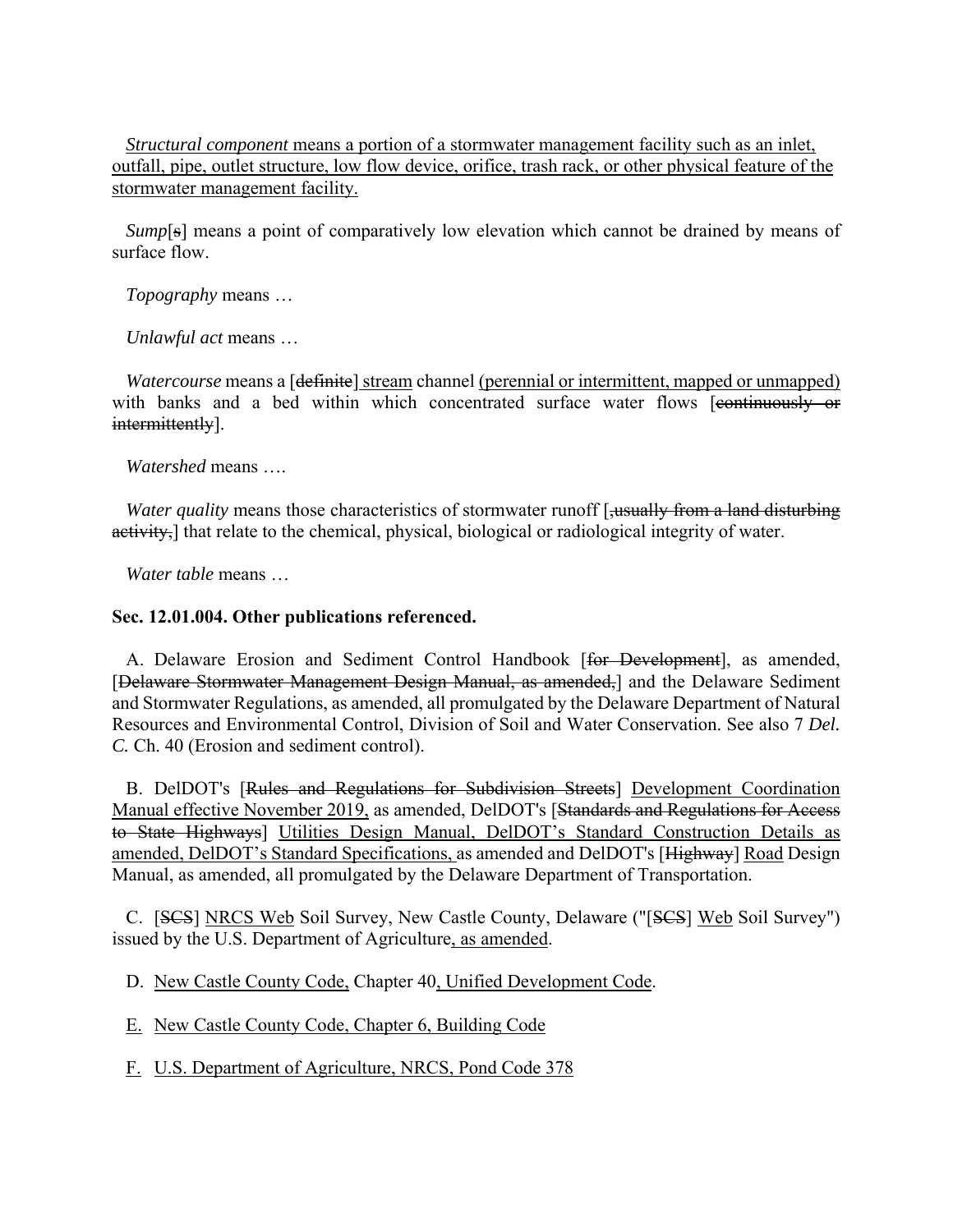Section 2. *New Castle County Code* Chapter 12 ("Drainage"), Article 2 ("Standards of Compliance"), is hereby amended by adding the material that is underscored and deleting the material that is bracketed and stricken, as set forth below:

# **ARTICLE 2. STANDARDS OF COMPLIANCE**

# **Sec. 12.02.001. Land disturbing activities.**

A. Prior to commencing any land disturbing activity, a plan must be submitted and approved by the [Department of Land Use]County. Any land disturbing activity conducted in the absence of an approved plan or not in conformance with an approved plan shall be considered in violation of this Chapter. For land disturbing activities not subject to regulation, see Section 1.4 [3 " Exemptions, waivers, and Variances" of the Delaware Sediment and Stormwater Regulations; however, any structure that is four hundred eighty (480) square feet or greater and where a building permit is required, pursuant to the provisions of Chapter 6 of the New Castle County Code, shall be subject to the regulations herein.

B. During all phases of construction, the developer shall maintain all drainage [facilities]systems and watercourses within any subdivision. After obtaining the necessary inspections and approvals from the Department of Land Use and completing developer's warranty obligations, the developer's maintenance responsibilities shall terminate in accordance with the provisions of this Chapter. Maintenance of completed and approved drainage [facilities]systems shall be by a State agency, the County, or, in the case of community stormwater management facilities and conveyance systems, the maintenance corporation for that specific subdivision, or, in the case of individual lots, by the lot owner.

[C. For each development, a site development agreement shall be executed before any building permits may be issued. This agreement, and all relevant surveys, maps, plans, profiles, cross sections, easement drawings, and specifications shall be available for public examination. Enforcement of this agreement shall be according to the provisions contained therein.]

[D. Any requirements, or parts of a requirement, can be waived by the Code Official for a particular submission if sound engineering judgment warrants such a waiver.]

# **Sec. 12.02.002. Industrial activities.**

A. Those conducting industrial activities…

# **Sec. 12.02.003. Third-party plan review.**

The County may utilize a third-party professional to review applications for plan approval. When requested by an applicant, the County may allow third-party review of non-residential applications at the applicant's expense. The County may require third-party review of applications that are not approved after the second submission at the applicant's expense.

#### **Sec. 12.02.004. Variances.**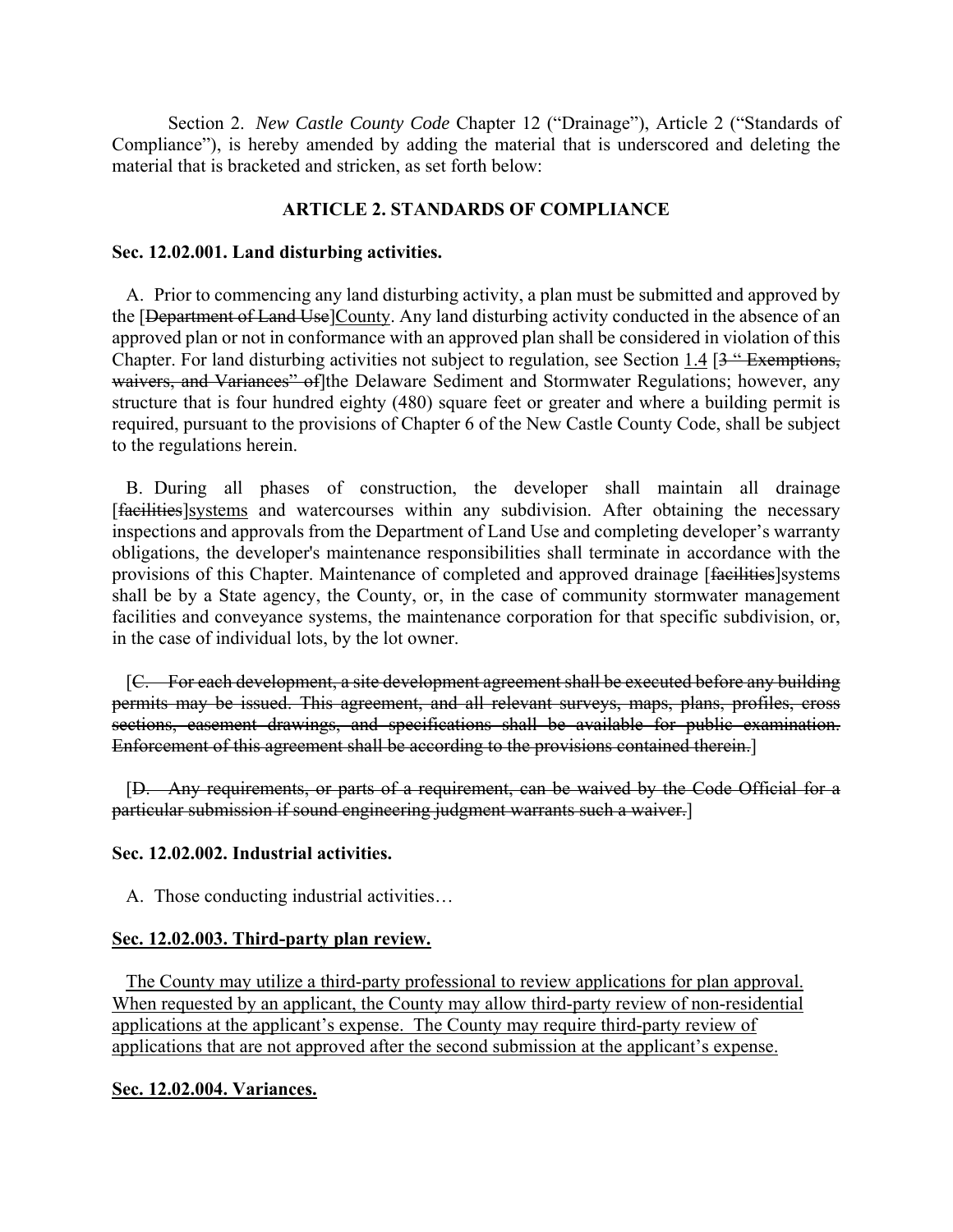The Department may grant a variance from the provisions of this Chapter, except that the Department of Public Works may grant a variance for projects where the County is the applicant. The responsible department may grant a variance if it finds that:

- A. The variance sought will not be detrimental to the environment or contrary to law,
- B. Owing to special conditions or an unusual situation, a literal interpretation of the provisions of this Chapter will result in hardship to the owner of the property in question,
- C. If the variance were granted, the goals of this Chapter will be met,
- D. The variance will not result in increased flood heights, additional threats to public safety, extraordinary public expense, or create a nuisance, and
- E. For residential applications, the variance will not increase the cost of maintenance.

Section 3. *New Castle County Code* Chapter 12 ("Drainage"), Article 3 ("Grading to Promote Adequate Drainage"), is hereby amended by adding the material that is underscored and deleting the material that is bracketed and stricken, as set forth below:

# **ARTICLE 3. GRADING TO PROMOTE ADEQUATE DRAINAGE**

# **Sec. 12.03.001. Design goals.**

- [A.] The intent of this Article is to:
- $[1]$ A. Provide protection for buildings from stormwater damage by directing stormwater runoff away from the building via land grading adjacent to the building.
- [2]B. Transport stormwater runoff for up to one-hundred  $(100)$  year frequency storms [to the designated stormwater management facility] by means of adequate conveyance systems.
- [3]C. Maintain or improve the flow characteristics for runoff leaving the site.
- [4]D. Seek to conform post development grading to existing topography and protect designated resource areas on the site to the maximum practical extent.
- E. Delineate the boundaries of the Flood Insurance Rate Maps Zone X (shaded) FEMA fivehundred (500) year, two-tenths (0.2) percent annual chance flood.

# **Sec. 12.03.002. Surface water collection and disposition.**

[A.] Every person, corporation, or other entity engaged in land disturbing activity shall: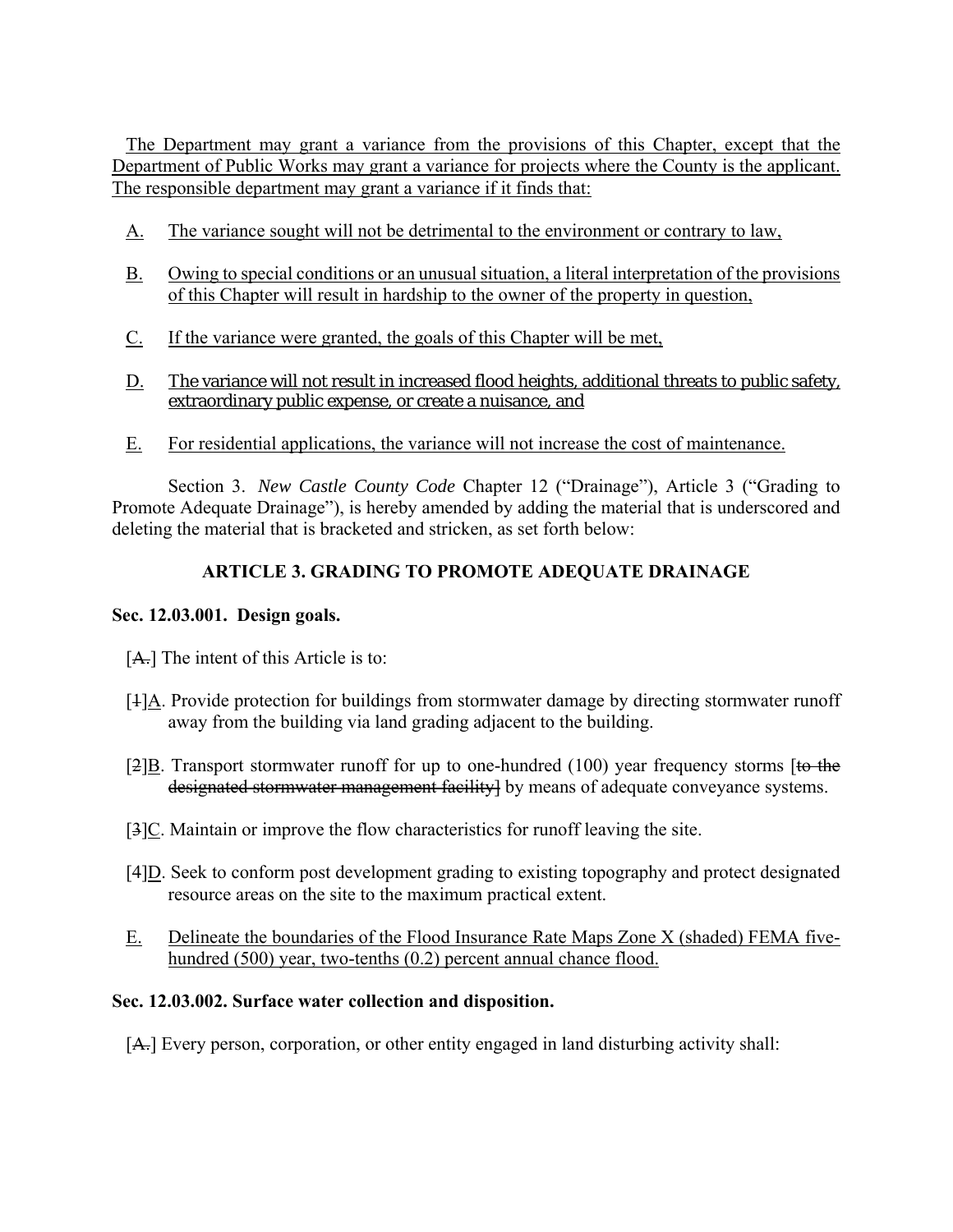- $[1]$ A. Collect concentrated on-site runoff and convey the runoff from the point of discharge into the common natural watercourse of the drainage area, or to such other point approved by the [Department of Land Use]County.
- [2]B. Handle existing off-site runoff through the development by installing adequate conveyance systems to accommodate the design storms as specified in Article 4.
- $[3]C$ . Ensure that surface water flows which become concentrated occur in a conveyance system of adequate capacity as specified in Article 4.

#### **Sec. 12.03.003. Land grading on residential lots.**

[A.]The ground on which structures are located shall be graded to carry stormwater runoff away from the buildings and dispose of it without causing water to pond on a private lot. Land grading on residential lots shall comply with the following specific standards:

- [1]A. *Minimum protective slopes around a* [*dwelling*]building*.* [Grading of pervious areas for a minimum distance of eight (8) feet away from any building shall slope perpendicularly away from the building toward areas designated to accept runoff. The minimum slope in this area shall be twelve (12) feet horizontal to one (1) foot vertical (12:1) (net differential in grade sixty-seven hundredths (0.67) feet) as stated in the BOCA International Building Code. Lesser slopes may be approved in specific cases where application of these requirements is not feasible and where an alternative method of foundation protection is provided to the satisfaction of the Department of Land Use. Where restricted by a property line, the distance may be shortened to the minimum side yard provided in Chapter 40. Lots shall be graded to drain surface water away from foundations walls. The grade shall fall a minimum of six (6) inches within the first ten (10) feet consistent with the International Residential Code Chapter 4 §R401.3
- [2]B. *Maximum protective slopes around a* [*dwelling*]building*.* In grading of pervious areas for a minimum of four (4) feet from the foundation of any building the slope shall not be steeper than four (4) feet horizontal to one (1) foot vertical (4:1). The maximum man-made slope at any place on a residential lot shall not be steeper than two (2) feet horizontal to one (1) foot vertical (2:1), and any man-made slope steeper than three (3) feet horizontal to one (1) foot vertical (3:1) shall be designed according to the applicable provisions of the Delaware Erosion and Sediment Control Handbook, to ensure slope stability and minimize maintenance requirements.
- [3]C. *Residential driveways.* The maximum average grade slope shall be fourteen (14) percent, the maximum grade slope within the right-of-way shall be ten (10) percent per DelDOT's Standards and Regulations for Access to State Highways. Driveways sloping toward buildings shall be graded to a low point located at least  $\left[\frac{\text{eight (8)}}{\text{ten (10)}}\right]$  feet from the building with a minimum  $[sixty-seven]$  fifty hundredths  $[(0.67)]$  (0.50) foot vertical elevation difference between the elevation at the building and the low point. The low point shall be graded to drain away from the building. In subdivisions where roadside swales are employed rather than curb and gutter, a reinforced concrete pipe of adequate size per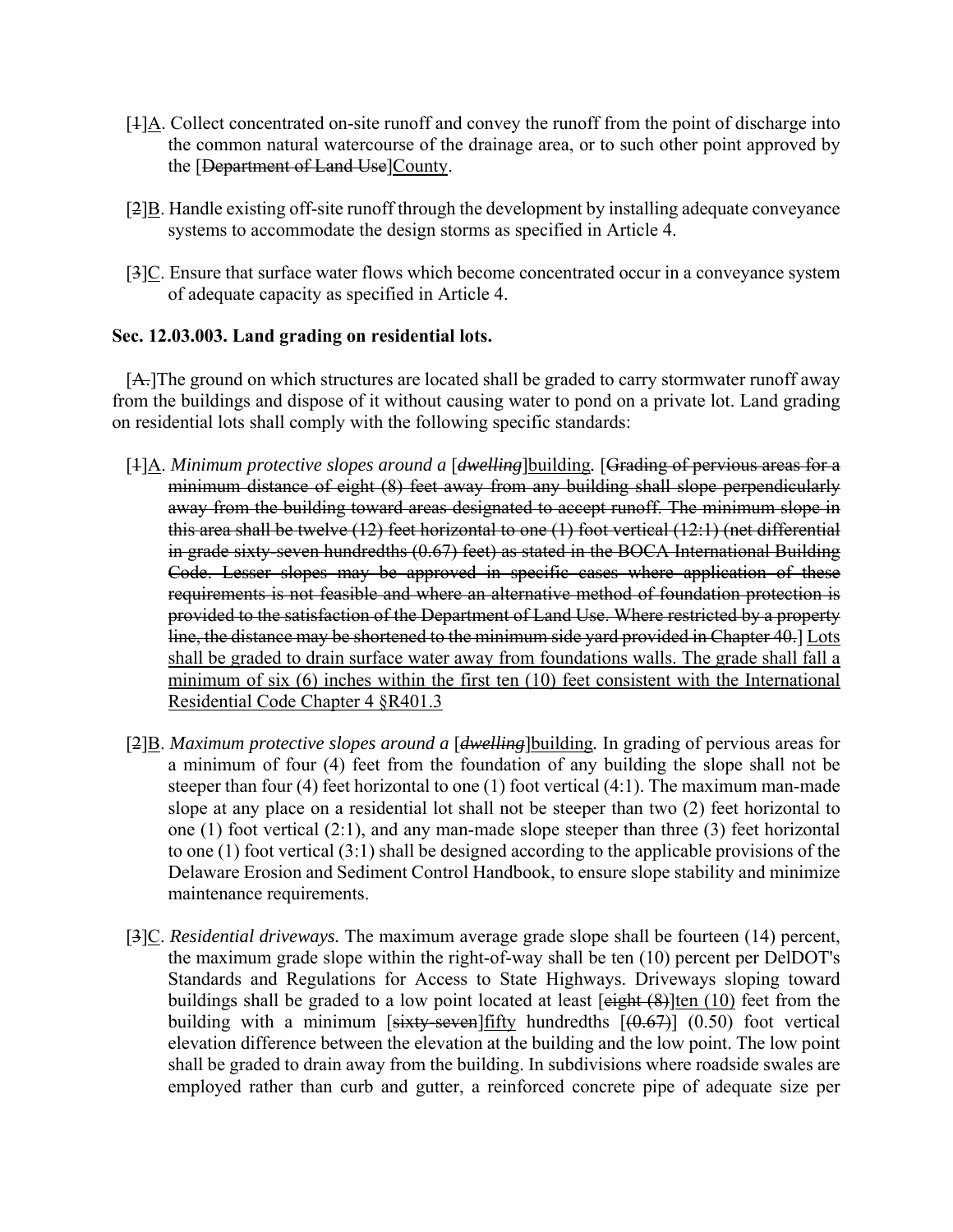Article 4, but in no case smaller than fifteen (15) inches in diameter, shall be provided under each driveway.

- [4]D. *Fill slopes.* The toe of slope on any fill steeper than three (3) feet horizontal to one (1) foot vertical (3:1) on any individually developed lot (exclusive of an overall subdivision) must be maintained at a minimum of two (2) feet from the nearest property line.
- [5]E. *Retaining walls.* Retaining walls in excess of four (4) feet exposed height shall be located as far as necessary from the property line to accommodate the maintenance or replacement of [structured] structural components. [In addition,  $r$ ] Retaining walls more than four (4) feet exposed height shall be designed according to the [BOCA] International Building Code §1807.2, conform with the latest version of the Department's checklist and be approved by the Department.
- [6]F. *Minimum slopes.* The minimum slope, beyond the protective slope as defined in Subsection A.1, on a residential lot shall be  $[\text{five-tenths} (5/10)]$  one-half (1/2) percent on impervious surfaces,  $\sqrt{(\text{one } t)}$  (two (2) percent on all other pervious surfaces. When acceptable to the Department of Land Use, the grade on pervious surfaces may be reduced to [five-tenths] (5/10)]one (1) percent, providing soil testing and assessment by a qualified professional are provided to ensure adequate infiltration potential is available through all layers of the soil horizon and that the local water table characteristics are amenable to such practices. It must be demonstrated that the lesser gradient is adequate to drain the lot without detrimental effect upon buildings or upon essential uses, including an individual sewage disposal system. [Conditions]Graded areas that result in standing water after a rain event[ $_{7}$ ] in excess of forty-eight  $(48)$  hours[ $\frac{1}{2}$ ] are not acceptable[ $\frac{1}{2}$  except in areas where delineated wetlands are shown on the lot].
- [7. *Drainage easements.*
	- a. In residential subdivisions, where the average lot is less than eight thousand (8,000) square feet in size, ditches or swales located on lots that have a contributing drainage area greater than one (1) acre must be located within a drainage easement designated for private maintenance. The width shall be the limits of inundation during a one hundred (100) year storm event, but in no case be less than ten (10) feet wide. The easement shall have a constant width for its span over a given lot. No buildings shall be constructed within the easement nor shall any blockage be placed within the easement.
	- b. Wherever closed conveyance systems are proposed on lots, a drainage easement shall be provided with a width not less than twenty (20) feet. Suitable allowance for channel grading over the closed system must be made. Storm inlets draining an off-site drainage area greater than ten (10) acres shall not be located on private lots. For inlets draining an area of less than ten (10) acres, an easement must be provided at the limits of inundation for the one hundred (100) year storm event. No buildings shall be constructed within the easement nor shall any blockage be placed within the easement.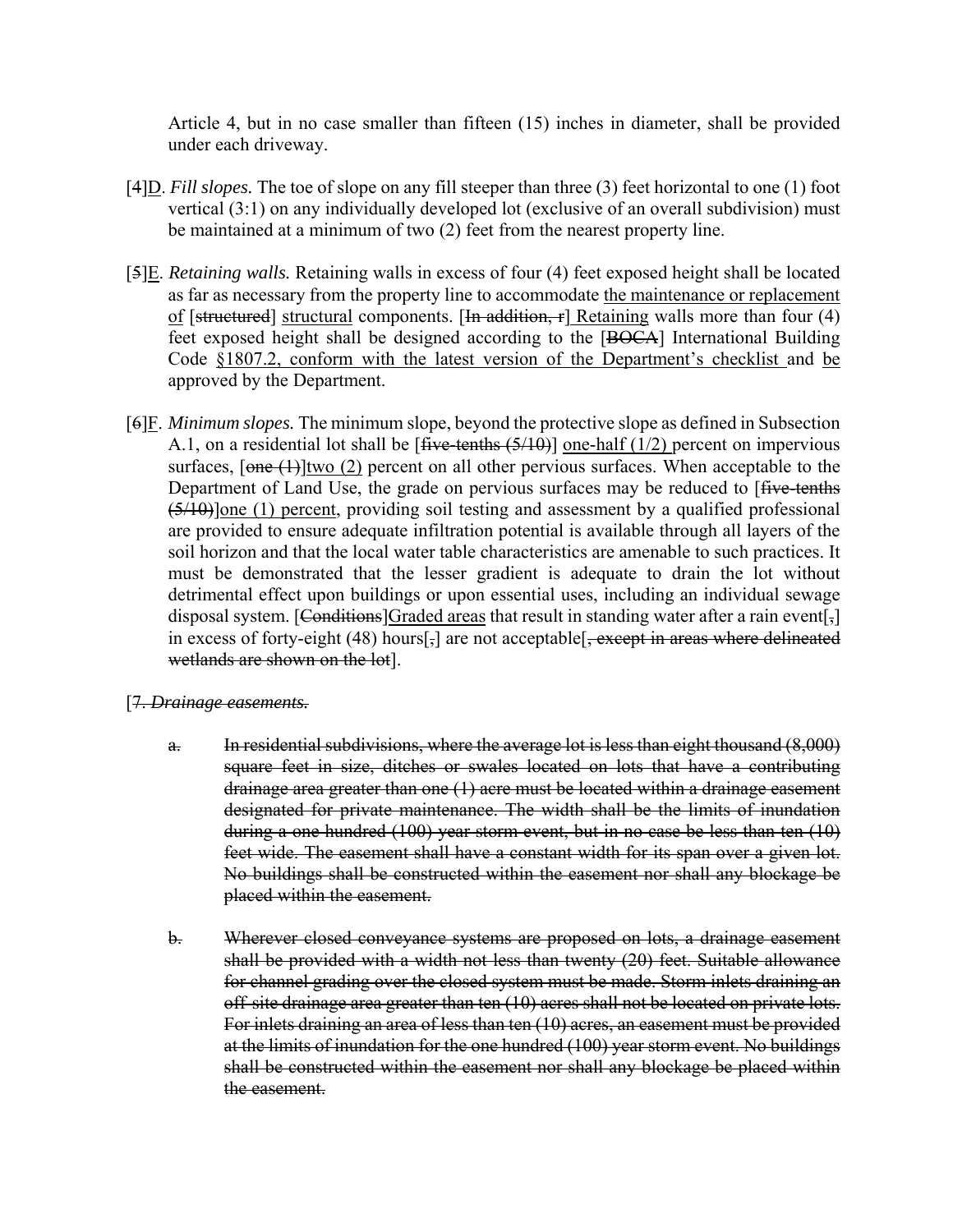- 8]G. *Vegetative stabilization.* All [lots]graded areas must be top-soiled to a minimum depth of four (4) inches. Seeding, soil amendments, and mulching must be applied according to the "Standards and Specifications for Vegetative Stabilization" and "Additional Standard and Specifications for Permanent Stabilization" sections of the Delaware Erosion and Sediment Control Handbook [for Development]. The certificate of occupancy for a [dwelling]permitted structure shall be withheld pending satisfactory completion of these items. These requirements may be postponed to a specific date  $\frac{1}{2}$  in writing by the [Manager of Land Use, or his or her designee]Code Official.
- [9]H. *Postponement or waiver of final grading and vegetative stabilization requirements.* A postponement or waiver of final grading and vegetative stabilization requirements may be approved by the [Manager of Land Use, or his or her designee]Code Official, upon presentation of a [tripartite form] form prescribed by the Department of Land Use and signed by the builder, the prospective homeowner(s), and the County pursuant to the regulations permitting such postponement or waiver [or upon such form or forms to be prescribed by the Department of Land Use].
- [10]I. *Poor drainage soils.* Buildings and their foundations placed in areas having poor drainage characteristics that result in a seasonal high-water table (SHWT) (within thirty-six (36) inches of the lowest floor elevation) shall be waterproofed [by an approved method as specified in the BOCA International Building Code. Soils typically considered to have poor drainage characteristics (as defined on Table #7, page 78 of the SCS Soil Survey) shall be delineated on the lines and grades plan with a note that basements shall not be constructed pending soil testing and assessment by a qualified professional engineer]. The lowest floor shall be constructed a minimum of twenty-four (24) inches above the SHWT.
- [11]J. *Groundwater.*
	- $[a]$ <sup>1</sup>. All buildings requiring foundation drains shall be provided with discharge drain lines which extend beyond the protective slope of the structure in order to avoid recirculation of water back to the foundation. In the event that there is an excess of water (i.e., springs, etc.) the discharge line shall be extended to the street drainage system or to a natural or design drainage system within the development. No subsoil or other drain shall be connected in any way to the sanitary sewer system. The drain shall not adversely affect the maintenance or operation of any stormwater management facility.
	- [b]2. The location of any groundwater outflows discovered during development of a site must be brought to the attention of the Department of Land Use. The developer must identify the source of the outflow and provide a means of draining these flows around and away from any building [that is satisfactory] to the satisfaction of the Department before release of certificates of occupancy for the affected building.
	- $[e]$ <sup>3</sup>. The developer must provide the means to satisfactorily drain any portion of a residential lot observed to have wet conditions that prohibit the growth of stabilizing vegetation [and/]or present maintenance difficulties for an extended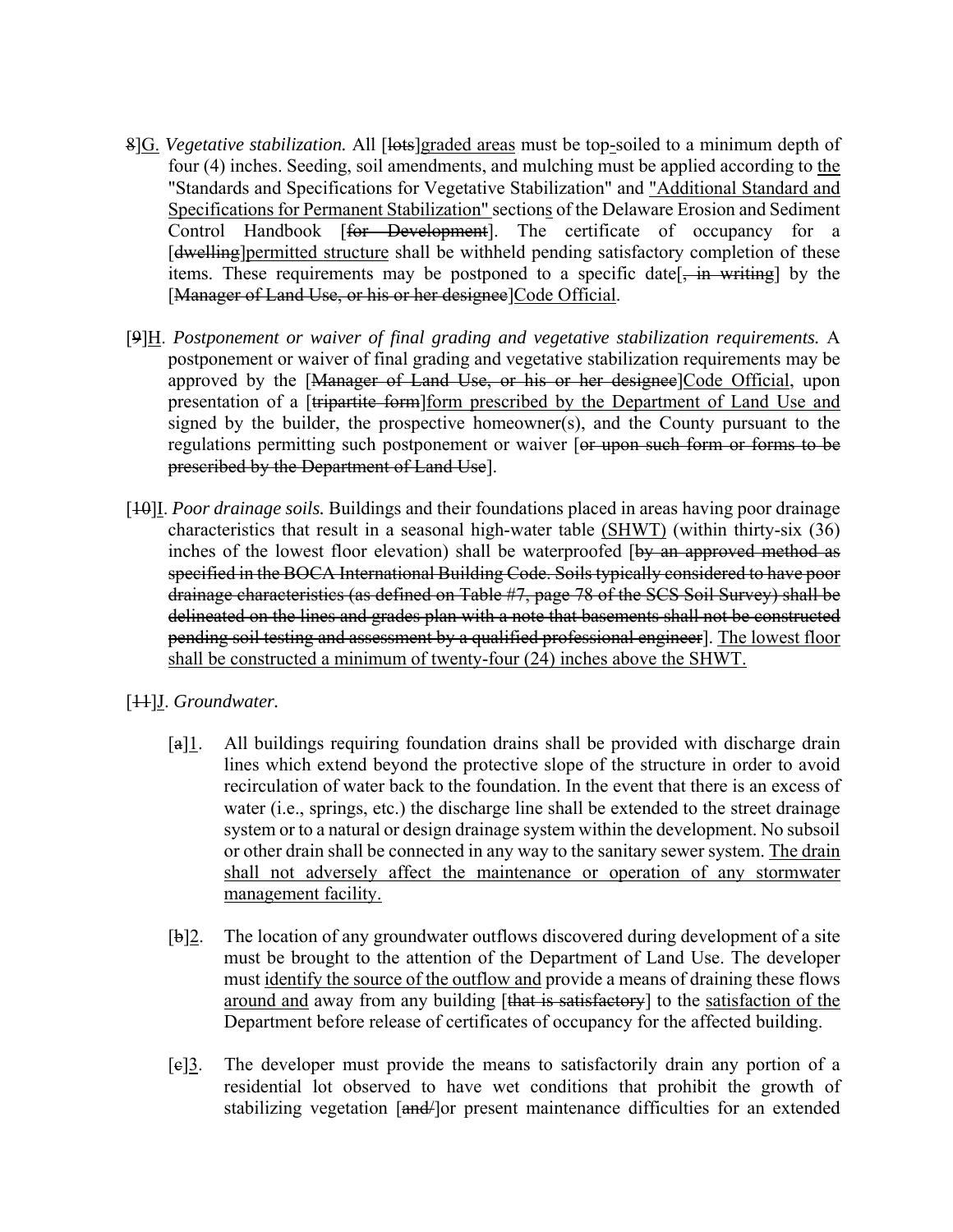period due to groundwater outflows. [This requirement shall be waived where a portion of a lot falls within the limits of any delineated wetland that is identified as to remain undisturbed (unfilled).]

#### **Sec. 12.03.004. Grading in residential and nonresidential common areas.**

Disturbance of open space recorded on a subdivision or land development plan shall be limited to those activities that are necessary to meet the provisions of this Code. Any area designated by the [effective] record subdivision or land development plan to remain undisturbed [and | or any limits of disturbance line depicted on an approved site construction plan shall be clearly and visibly delineated on the site before the commencement of land disturbing activities. The accuracy of the delineation must be certified by a qualified design professional [engineer or land surveyor ] before the commencement of any land disturbing activity. [On an individual subdivision lot, the delineation must be maintained in a condition satisfactory to the County up to the time a certificate of occupancy is issued. In open space,  $\mathbf{t}$  The delineation must remain in place until the surety is released according to the Land Development Improvement Agreement site development agreement]. Land grading on common areas shall comply with the following specific standards:

- [1]A. *Minimum protective slopes around a nonresidential building.* [Grading of pervious areas for a minimum distance of eight (8) feet away from any building shall slope perpendicularly away from the building toward areas designated to accept runoff. The minimum slope in this area shall be twelve (12) feet horizontal to one (1) foot vertical (12:1) (net differential in grade sixty-seven hundredths (0.67) foot) as stated in the BOCA International Building Code. Lesser slopes may be approved in specific cases where application of these requirements is not feasible and where an alternative method of foundation protection is provided to the satisfaction of the Department Where restricted by a property line, the distance may be shortened to the minimum side yard provided in Chapter 40] Grading shall be consistent with the International Building Code  $\S 1804.4$ , as amended.
- [2].B *Maximum open area slope.*
	- $[a]$ <sup>1</sup>. Impervious/paved areas ...
	- [b]2. Pervious areas …
- [3].C *Minimum open area slope.*
	- [a]. Impervious/paved areas ...
	- $[b]$ . Pervious areas: two (2) percent. [one (1) percent (as part of a stormwater management practice the grade on pervious surfaces may be reduced).]
- D. *Retaining walls.* Retaining walls in excess of four (4) feet exposed height shall be located as far as necessary from the property line to accommodate the maintenance or replacement of structural components. Retaining walls more than four (4) feet exposed height shall be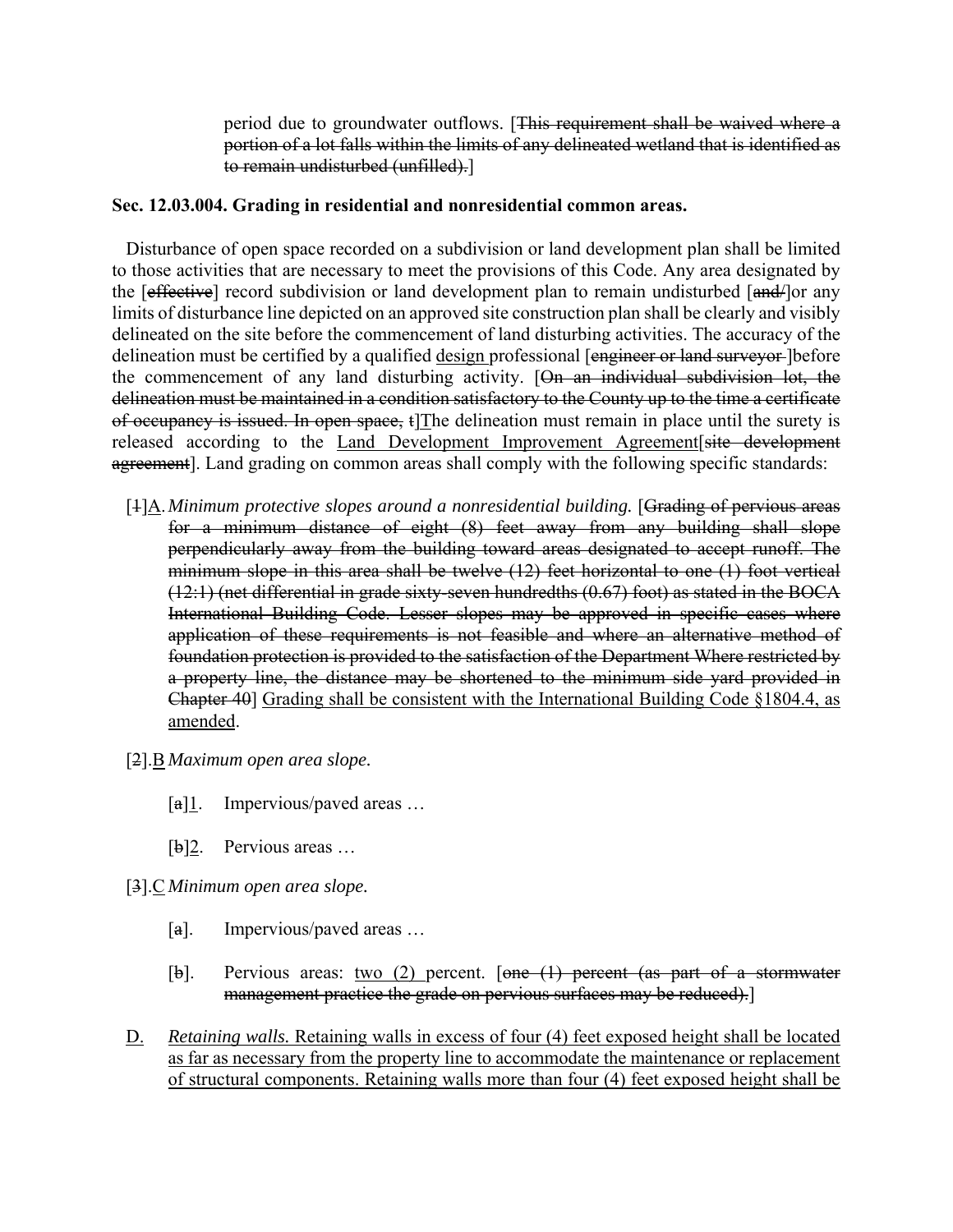designed according to the International Building Code §1807.2, conform with the latest version of the Department's checklist and be approved by the Department.

E. *Vegetative Stabilization.* All graded areas must be top-soiled to a minimum depth of four (4) inches. Seeding, soil amendments, and mulching must be applied according to the "Standards and Specifications for Vegetative Stabilization" and "Additional Standard and Specifications for Permanent Stabilization" sections of the Delaware Erosion and Sediment Control Handbook. The certificate of occupancy for a permitted structure associated with land disturbance shall be withheld pending satisfactory completion of these items. These requirements may be postponed to a specific date by the Code Official.

# **Sec. 12.03.005. Environmentally sensitive grading.**

A. The amount of cutting  $\left[\frac{and}{\right]}$  or filling required on site shall be minimized to the maximum practical extent by:

- 1. Honoring natural drainage divides;
- 2. Placing streets and roads as close to existing grade as possible; and
- 3. Performing land grading in a way that minimizes adverse impact to existing vegetation.

B. For the protection of natural resource areas designated [on the record land development or subdivision plan] to remain undisturbed, not including the riparian buffer area, a minimum ten (10) foot wide buffer must be provided between [any grading,] the sediment control practice and the natural resource area(s)[ $\frac{1}{2}$ , and/or building and the area(s) designated to remain undisturbed].

C. Improvements to streams and watercourses shall be designed and constructed to preserve and enhance the natural environment to the maximum extent practical. [The design shall also conform to the provisions of Article 4 of this Chapter.]

[D. Where stockpiling is necessary to complete the earth work for a project that is approved after the effective date of this ordinance, all stockpiles shall be located in open space. The required erosion and sediment controls shall be placed around the stockpile immediately. Temporary vegetative stabilization shall be completed within seven (7) calendar days of the formation of the stockpile. For any period of inactivity longer than thirty (30) calendar days, the stockpile shall be stabilized with permanent vegetation and maintained in such a manner so that the stockpile is mowable (maximum slope 3:1). Stockpiles shall be no taller than twenty (20) feet at any point as measured from lowest toe of slope of any pile to the tallest point on the stockpile.

Exception: Individual stockpiles serving a residential lot, associated with a building permit, shall be permitted on-lot so long as the stockpile is temporarily stabilized with vegetation, mowable (maximum slope 3:1), no taller than five (5) feet at any point thirty (30) days after the footer inspection is approved, as measured from lowest toe of slope of any pile to the tallest point on the stockpile, and the stockpile is removed or the material applied to the lot prior to the issuance of a certificate of occupancy for that permit as defined by Chapter 6 of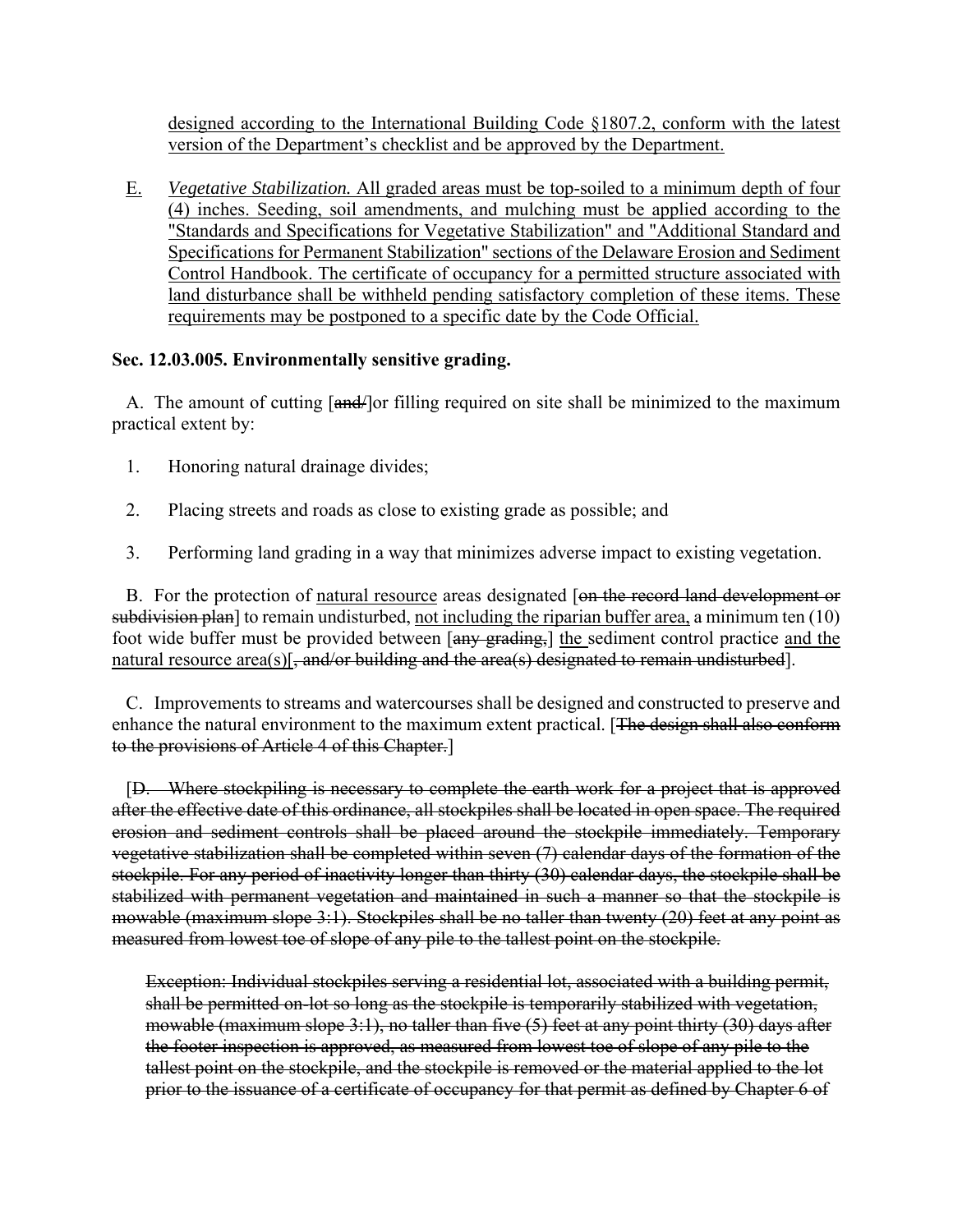the New Castle County Code. For any period of inactivity longer than thirty (30) calendar days, the stockpile shall be stabilized with permanent vegetation.]

### **Sec. 12.03.006. Review of land grading design.**

A. The Department will review site construction plan submissions required by Appendix 1 of Chapter 40 of the *New Castle County Code*.[New Castle County Subdivision and Land Development Regulations] to determine the grading feasibility for recordation purposes.

B. A [general] grading plan approval is required before a subdivision or land development plan is recommended for recordation. An approved lines and grades plan<sup>[</sup>, either overall or individual,] is required before the issuance of a building permit for new buildings or expansion of existing buildings [in excess of] four hundred eighty (480) square feet or greater, regardless of the amount of land disturbance. The lines and grades plan must demonstrate adequate conveyance in compliance with Section 12.04.001(A). Exception: a lines and grades plan is not required for proposed structures without walls that do not meet the definition of GFA.

C. The lines and grades plan must conform [with] to the latest version of the Department's plan content checklist.

D. Before issuance of  $\{$ granting] a certificate of occupancy, the Department [shall] must receive a lines and grades as-built plan certifying that the lot was graded according to the approved grading plan.[inspect final grading around a building for conformance to requirements of this Chapter. Changes to grading, or to a building on a lot where a lines and grades plan has been approved, must be submitted for review and be approved before issuance of a certificate of occupancy.]

Section 4. *New Castle County Code* Chapter 12 ("Drainage"), Article 4 ("Conveyance Systems"), is hereby amended by adding the material that is underscored and deleting the material that is bracketed and stricken, as set forth below:

# **ARTICLE 4. CONVEYANCE SYSTEMS**

#### **Sec. 12.04.001. Conveyance system [stipulations]standards.**

A. Any person who engages in land disturbing activity …

B. [Open channels (i.e., ditches, swales)]*Open channel*. When open channels with a drainage area greater than 5-acres are proposed, an engineering analysis shall be submitted supporting the proposal with respect to feasibility, capacity design, and soil stabilization within the channel. Where open channels are designed as an integral part of a stormwater management plan, the following requirements may be superseded by approved guidelines for a specific stormwater practice. In all other cases, the engineering analysis shall adhere to the following requirements:

1. Documentation of the seasonal high-water table elevation …

2. [Capacity design shall be in accordance with Section 12.04.002 of this Chapter.]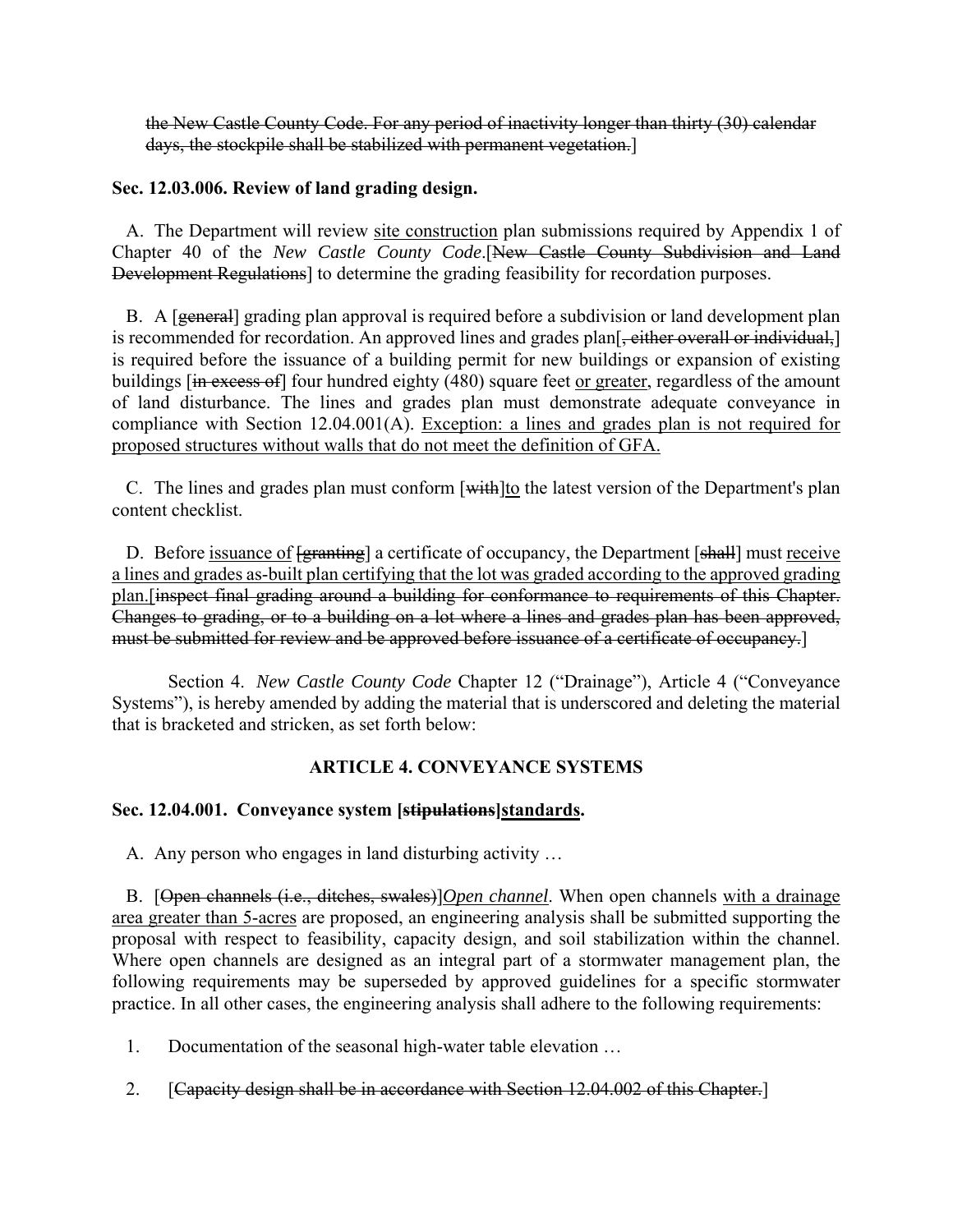- [3.] Channels shall be trapezoidal or parabolic in shape. In either case, accessibility for maintenance shall be considered in the design.
- [4] $\frac{3}{2}$ . Maximum side slopes: three (3) feet horizontal ...
- [5]4. Minimum bottom width shall be [three  $(3)$ ]two (2) feet where the depth exceeds one (1) foot.
- [6]5. Minimum design velocity shall be two (2) feet per second.
- [7]6. The maximum design velocity in a grassed channel shall not exceed the permissible values stated in the "Standards and Specifications for Grassed Waterways" section of the Delaware Erosion and Sediment Control Handbook [for Development], except as provided with structural measures as detailed therein. Also, as noted therein, sustained wet conditions in a channel are not amenable to the establishment of adequate vegetative cover; therefore, where conditions will exist which indicate a base flow in the channel, the channel shall be provided with a stone center according to the specification noted above.
- [8]7. If designed with a paved bottom, the bottoms shall be reinforced Portland cement concrete with a minimum six (6) inch thickness.
- [9]8. All other standards and specifications contained in the "Grassed Waterway" and "Lined Waterway or Outlet" sections of the Delaware Erosion and Sediment Control Handbook [for Development] shall apply.
- [10. Ditches or swales draining an off-site area greater than ten (10) acres shall only be located in open space and shall be designated for maintenance by the owner of the open space. The width of the easement and the minimum width of its open space corridor shall be the area encompassed by the flows from the one hundred (100) year storm event plus one (1) foot of freeboard.
- 11. Open channels proposed as part of the street drainage system shall be subject to review by the Department of Land Use according to the provisions of this Chapter. Easements, according to the criteria stated in paragraph (B)(10) of this Section, shall be provided wherever the watercourse design exceeds the limits of the right-of-way. Regardless of whether streets are to be publicly or privately maintained, the design and construction of the open channels must meet DelDOT standards.]
- [12]9. The maximum flow depth for the design storm event in an open channel on a residential lot  $\left[\frac{and}{\rho}\right]$  or the right-of-way adjacent to a residential lot shall be one (1) foot. The maximum channel depth shall be three (3) feet. The depth at any given cross section shall be measured from the bottom  $of$  [ $er$ ] the channel to the height at which the side slope becomes less than five (5) feet horizontal to one (1) foot vertical.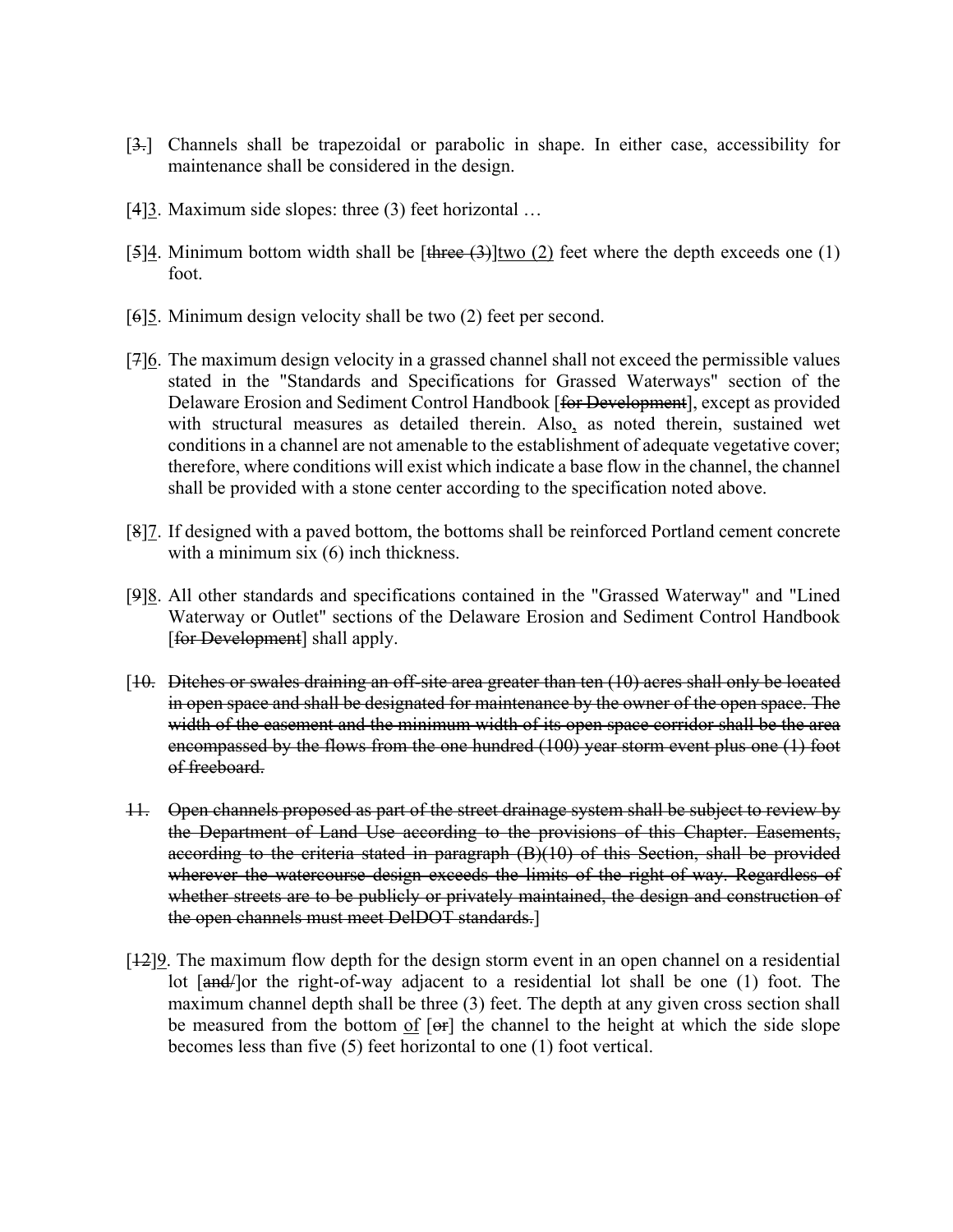$[13]10$ . A backwater analysis may be required by New Castle County to assess the impact of post-development flows if apparent constrictions exist downstream.

C. [Closed channel (i.e., pipe networks)] *Closed channel (i.e., pipe networks)*. All closed conveyance systems shall be designed and constructed according to this Article and DelDOT's Development Coordination Manual effective November 2019, as amended.

- [1. Capacity design shall be per Section 12.04.002.]
- 2. Where DelDOT regulations do not apply, minimum soil cover over pipe is one (1) foot.
- 3. Catch basin and grate specifications design shall conform to DelDOT standards.]
- [4]1. Rock outlet protection, designed per the "Rock Outlet Protection" section of the Delaware Erosion and Sediment Control Handbook [for Development], shall be provided at each outfall.
- [5. Drainage easements of a minimum twenty (20) foot width shall be provided where closed drainage systems are proposed on open space.]
- [6]2. A backwater analysis may be required by New Castle County to assess the impact of post development flows if apparent constrictions or high tailwater conditions exist downstream.

D. Conveyance systems shall outfall to a stormwater management facility or watercourse capable of accepting the design runoff.

E. Development sites shall be graded and stormwater management facilities located in a way that ensures that no buildings will be flooded by a one hundred (100) year storm event and that all runoff from areas designed to drain to a stormwater management facility shall reach the facility, even in the event that the runoff rate exceeds the capacity of the conveyance system or the conveyance system fails. The following [guidelines shall]standards will be used to verify this requirement:

- 1. For building protection, the overall site drainage system [shall]will be evaluated using the [S]NRCS method one hundred (100) year frequency storm. The water surface elevation at catch basin sumps, flat areas, and other hydraulically critical areas [shall]will be assessed by a topographic appraisal indicating the maximum limits of flooding. At locations where the topographic appraisal indicates limited conveyance possibilities, the water surface elevation [shall]will be computed by Manning's Equation or backwater analysis as appropriate. A minimum distance of ten (10) feet [shall]must be maintained between the computed limits of inundation and any occupiable [existing or proposed] building.  $\underline{A}$ minimum eighteen (18) inches freeboard must be maintained between the computed water surface elevation and the lowest adjacent grade of any occupiable building.
- 2. On-site grading shall also be evaluated using the [S]NRCS method one hundred (100) year frequency storm to verify that the runoff from this storm shall properly reach the designated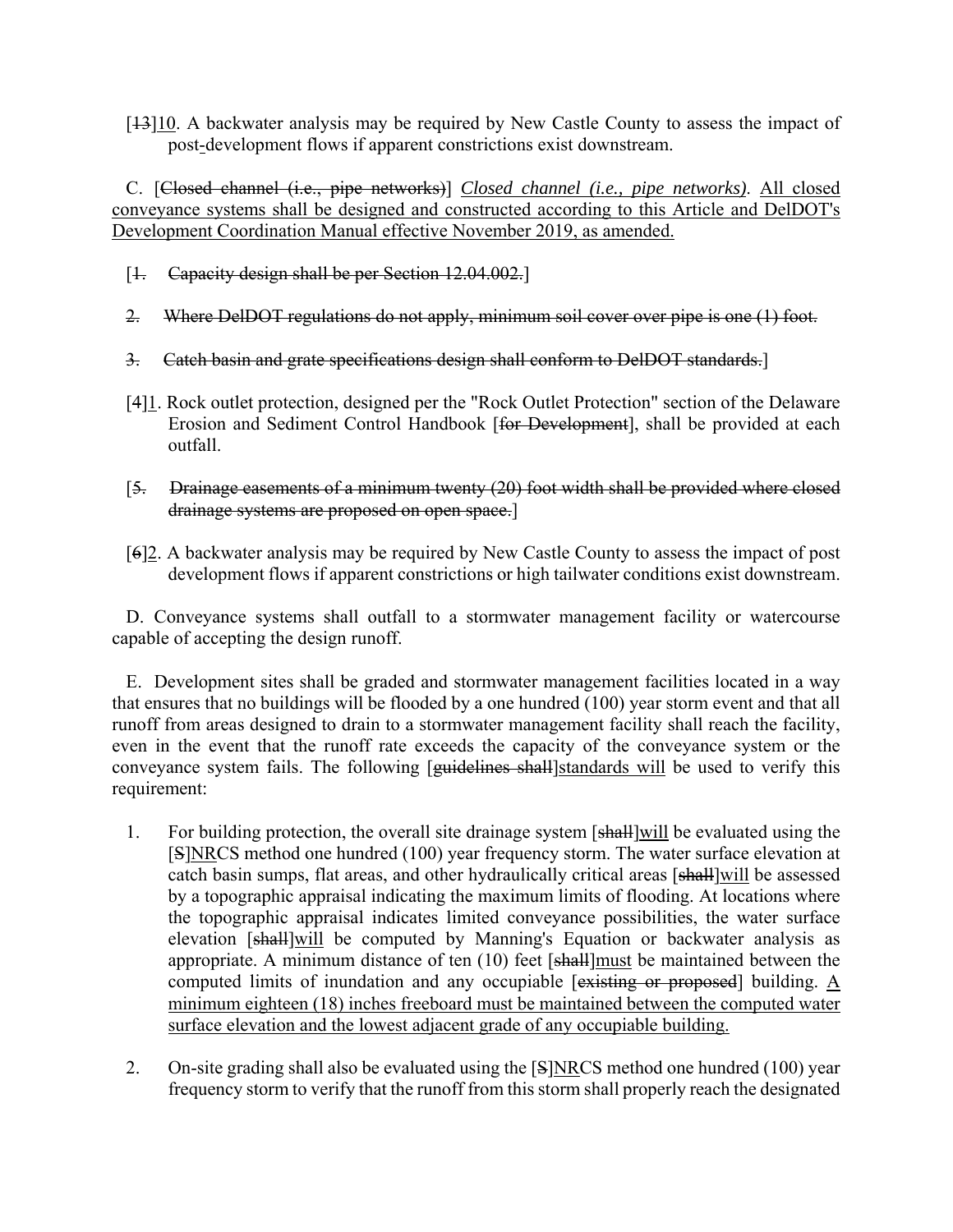stormwater management facility or point of discharge. The inlet(s) for the closed conveyance system shall be credited with fifty (50) percent of its design storm capacity for the purposes of this analysis to anticipate the possibility of system blockage. The intent is that grading in the form of relief channels/berms and building location [and-] or elevation be altered to achieve the desired goal of directing all design runoff to the stormwater management facility or the point of discharge for the one hundred (100) year frequency storm. In circumstances where this requirement creates a hardship, or would result in excessive cutting or filling, the intent of this paragraph may be addressed by providing pipe and inlet grate capacity with one hundred fifty (150) percent of the capacity of the one hundred (100) year storm flow rates.

F. The drainage system shall be designed so that parcels over which the surface waters are conveyed from the development site to existing watercourses or pipe systems are not adversely affected. The following criteria [shall]will be used for verifying that a property is not adversely affected and that the developed property may continue to discharge runoff without off-site modification:

- 1. The peak runoff flow rate after development does not exceed the predevelopment peak runoff flow rate for the design storm frequencies required by the Delaware Sediment and Stormwater Regulations.
- 2. For projects generating a post-development discharge rate of one (1)  $[\frac{\text{two (2)}}{\text{two (2)}}]$  cubic feet per second, or greater in a one (1)  $[\frac{two}{2}]$  year storm event, the post-development discharge is not concentrated in a location where the predevelopment runoff was not concentrated.
- 3. The drainage design shall not adversely impact upstream property by impeding drainage or increasing the water surface elevation upstream of the parcel being developed.
- 4. Where [ponds are the proposed method of control]a stormwater management facility is proposed to manage the Flooding Event at specific discharge points, the developer [shall]must submit, when required by the Department [of Land Use], an analysis that demonstrates no impact ([significant increase velocity and/or] i.e., an increase in velocity that causes an erosive condition, an increase in flood elevation, or an increase in duration of flooding) from the stormwater flow downstream in the watershed for the one hundred (100) year frequency storm event. The analysis shall include hydrological and hydraulic calculations necessary to determine the impact of hydrograph timing modifications of the proposed development, with and without the stormwater management facility [pond], on receiving dams, highways, structures and natural points of constricted stream flows past which the timing effects would be considered negligible. The results of this analysis will determine the need to modify the [pond] design or eliminate the [pond] stormwater management facility requirement. The investigation shall incorporate any available studies and their recommendations to the maximum practical extent. Lacking a clearly defined point of constriction, the limit of the analysis for downstream impact, with concurrence of the Department [of Land Use], will terminate at the first downstream tributary whose drainage area meets or exceeds the contributing area to the stormwater management facility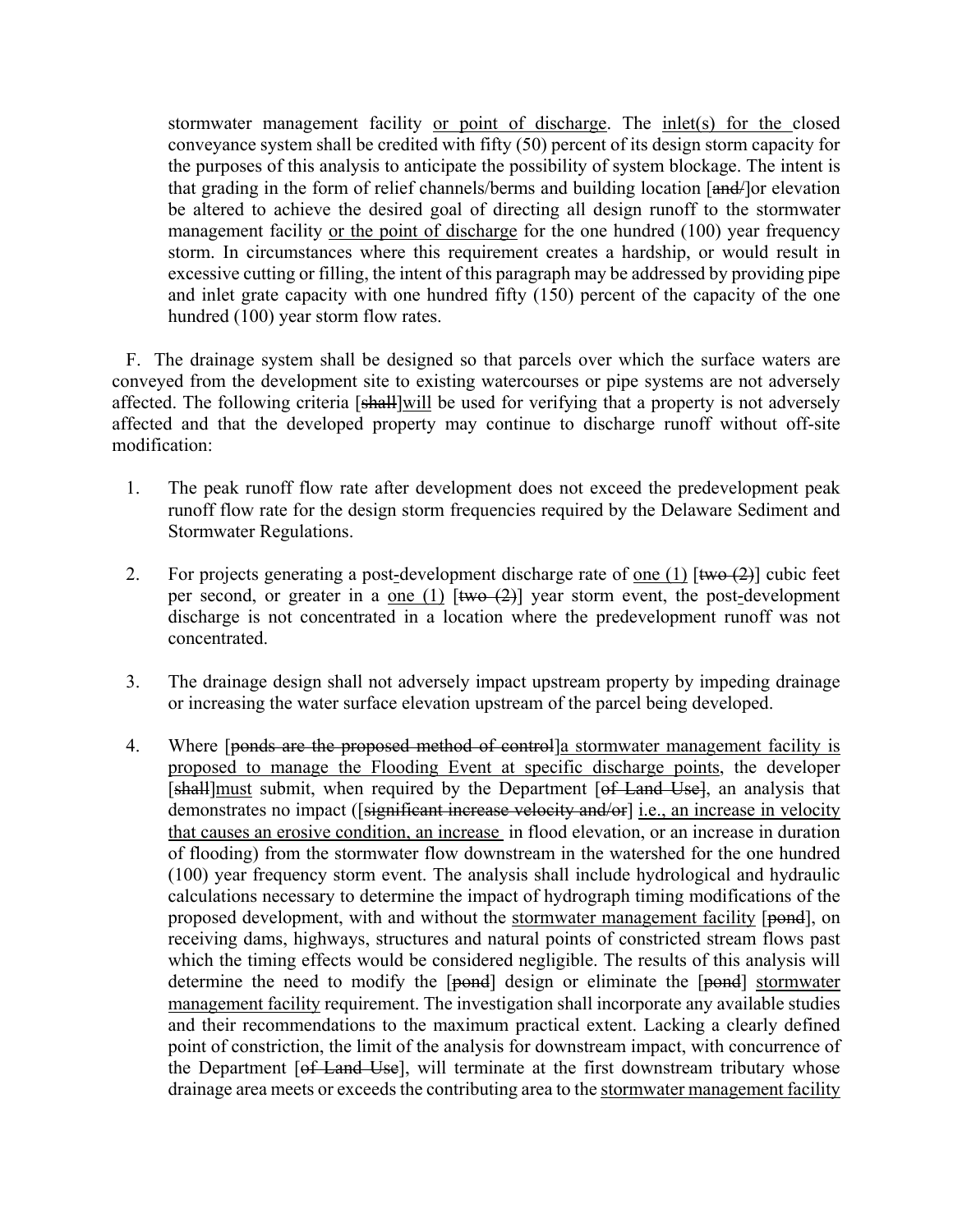[pond] or the first downstream tributary whose peak discharge exceeds the design release rate  $[$ for the pond- $]$ in the one hundred  $(100)$  year frequency storm event. As a result of this analysis the developer may be required to:

- a. Provide additional stormwater detention on the project [according to the following criteria:
	- $\frac{1}{2}$ . The such that the peak [runoff] rate of runoff from the ten (10) year storm event after development does not exceed that of the two (2) year storm event before development, and the peak rate of runoff from the twenty-five (25) year storm event after development does not exceed that of the ten (10) year storm event before development. [This criteria shall be provided at specific discharge points.] For the purpose of this analysis, [the pervious portion of predevelopment ground cover shall be modeled as woods in good condition for that portion of the site where trees greater than six (6) inches in diameter existed within eighteen (18) months preceding the application. A]all [other E]existing pervious areas [not meeting this criteria] shall be modeled as meadow in good condition.
- b. Obtain drainage easement(s) from the downstream property owner(s)  $\left[\frac{1}{2}, \frac{1}{2}, \frac{1}{2}, \frac{1}{2}\right]$ to the criteria of this Chapter, for] to convey drainage to an acceptable point of discharge and provide access to improve and maintain the receiving conveyance system. [Design and construct a conveyance system (per this Article) to convey the stormwater to the nearest adequate conveyance system. A receiving conveyance system is considered adequate where the required conveyance of flows from the appropriate design storm for the entire upstream drainage area can be shown to exist.]

# **Sec. 12.04.002. Estimation of peak flow for [drainage] conveyance systems.**

A. The design of [<del>drainage</del>] conveyance systems requires the peak rate of flow for a specified storm frequency. [Since most closed (i.e., piped) drainage conveyance systems in New Castle County become the maintenance responsibility of the State of Delaware, New Castle County requires that all closed drainage conveyance systems be designed and constructed according to DelDOT's Rules and Regulations for Subdivision Streets, Section 7 "Drainage Criteria," as amended. Conveyance facilities are] Conveyance systems must be designed starting from the uppermost reaches of the impacted watershed; each subsequent area contributing runoff is included in the downstream calculation.

- B. The components of a successful drainage design are:
- 1. Research data.
	- a. Drainage area characteristics:
		- i. Soil types based on [SCS] NRCS Web Soil Survey (supplemented by site soil inspection, if necessary);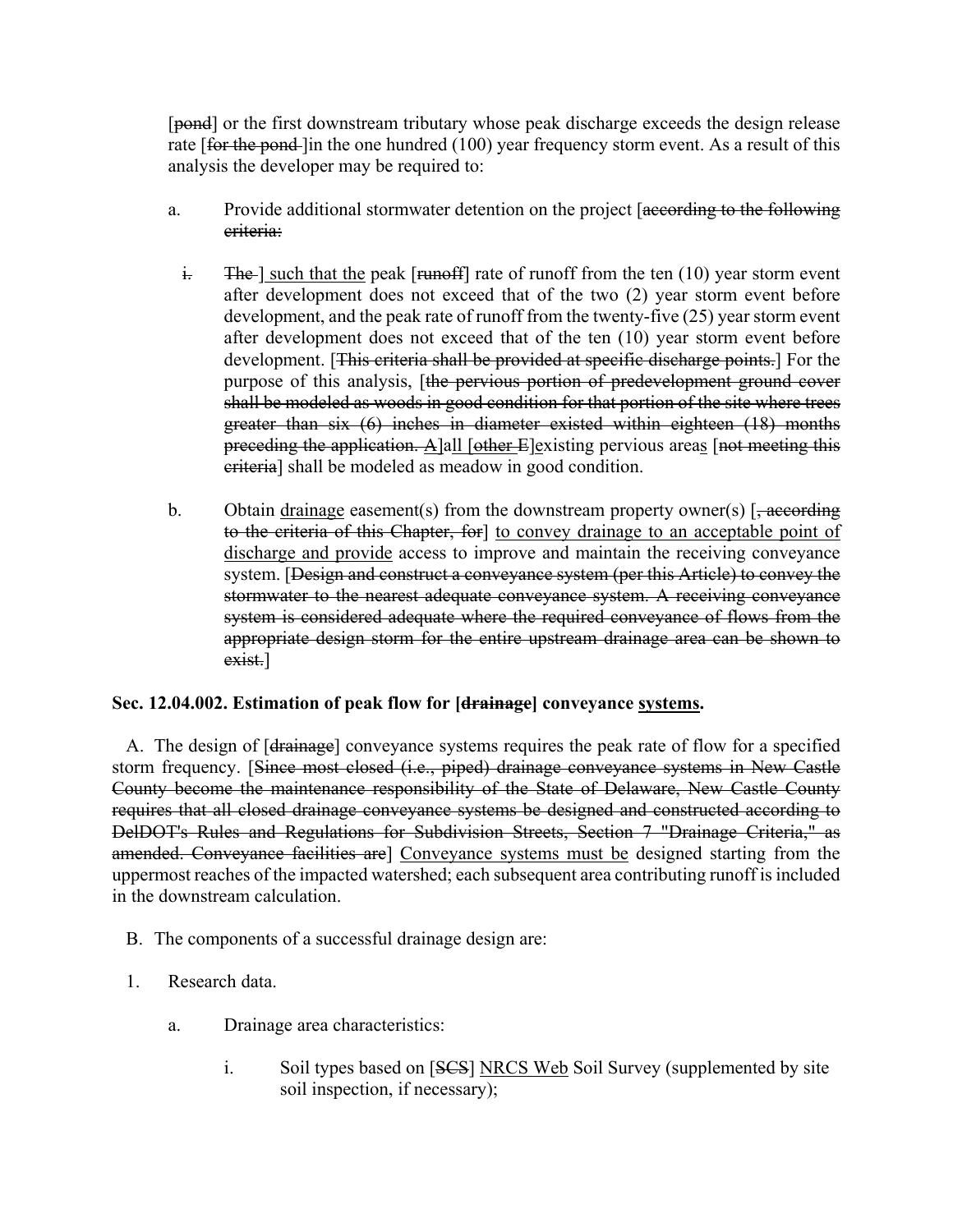- ii. Topography; and
- iii. Existing (and proposed) ground cover.
- 2. Existing drainage system information.
- 3. Watercourse information: flood profiles.
- 4. Field review:
	- a. Condition of existing drainage systems;
	- b. Characteristics of proposed site outfalls;
	- c. Impact of existing features (i.e., utilities, vegetation to remain, etc.) on drainage design;
	- d. Identification of natural [and | or man-made downstream constrictions to the extent required in Subsection 12.04.001.F.4.

C. Drainage area delineation…

D. Determination of appropriate equation values. Values of parameters shall conform to figures provided in the [DelDOT's Rules and Regulations for Subdivision Streets, Section 7, Drainage Criteria, as amended] DelDOT Development Coordination Manual effective November 2019, as amended.

| Function                                                                                             | $\begin{array}{c}\n\text{Open} \\ \text{Channels}\n\end{array}$ | Storm<br>Pipes | Culverts             |
|------------------------------------------------------------------------------------------------------|-----------------------------------------------------------------|----------------|----------------------|
| [On-site and off-site coming onto the site]<br>Stormwater that is captured and managed in a facility | 25                                                              | $10*$          | [ $10$ ] 25          |
| [ <del>Through site</del> ]<br>Stormwater that is conveyed through the site without management       | 25                                                              | 25             | 25                   |
| [Natural w]Watercourse                                                                               | [25]100                                                         |                | $[25]100$ [25] $100$ |

E. The criteria for selecting a storm frequency for conveyance system design is provided below:

\* Use twenty-five (25) year frequency for sumps drained by a storm pipe.

# **Sec. 12.04.003. Hydraulic design standards.**

A. *Generally.* All drainage systems, including culverts and bridges, shall be designed and constructed in a manner to achieve the following:

1. To account for both on-site and off-site surface runoff;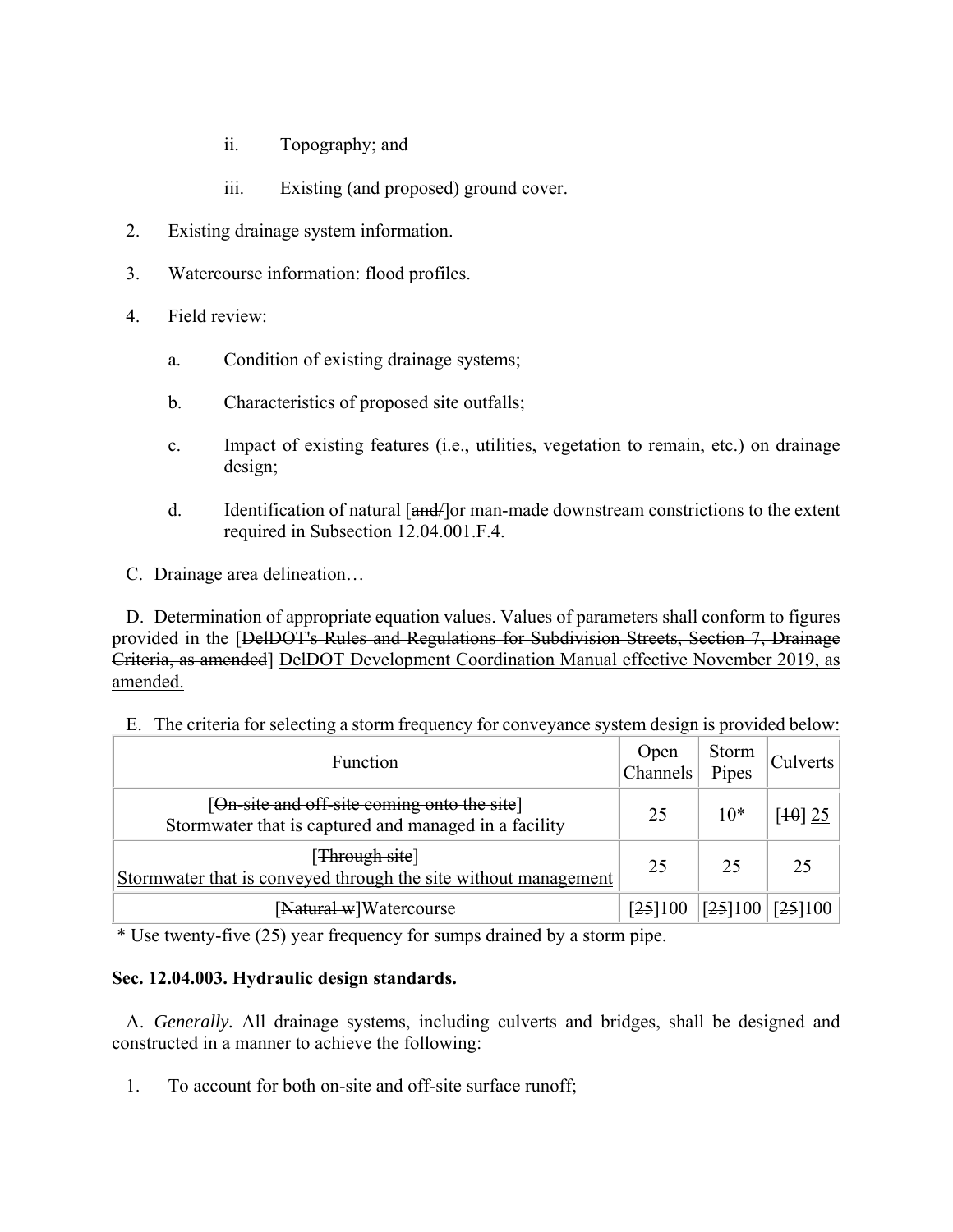- 2. Drainage [facilities shall meet and]systems must conform to DelDOT standards; and
- 3. To retain or improve the character of the surrounding area as much as practical.
- B. *Closed conveyance systems.*
- 1. Pipe networks shall be designed to accommodate the peak runoff rate according to the standards and methodologies contained in [DelDOT's Rules and Regulations for Subdivision Streets, Section 7, Drainage]the DelDOT Development Coordination Manual effective November 2019, as amended. The parameters for a successful conveyance system design are as follows:
	- a. Minimum full flow velocity in the pipe shall be  $[\frac{two (2)}{\text{three (3)}}]$  feet per second to prevent deposition of sediment.
	- b. Maximum full flow velocity in the pipe shall be fifteen (15) feet per second.
	- c. Minimum pipe diameter shall be fifteen (15) inches.
	- d. Minimum pipe cover shall be per the manufacturer's specifications for the type of loading proposed; in no case shall the cover be less than one (1) foot.
	- e. Type of material shall conform to DelDOT standards and rated by the manufacturer to have a service life of at least fifty (50) years. Metal pipe is not permitted.
	- f. Storm manholes or junction boxes shall be used for changes in the direction of flow (the  $\lceil$ maximum] deflection shall not be less than ninety (90) degrees).
- 2. Refer to [the drainage design chapter of DelDOT's Highway Design]the DelDOT Road Design Manual, as amended, Chapter Six, Drainage and Stormwater Management for calculation procedures.
- C. *Gradeline analysis.*
- 1. A hydraulic gradeline analysis . . .
- 2. The hydraulic gradeline is submitted to check the operation of the system under the design storm frequency by starting from the design tailwater elevation at the outfall and proceeding upstream, considering every pipe unit up to the initial inlet. Calculated water surface elevation in the catch basin must be no higher than one (1) foot below the grate elevation for the design storm.

D. *Culverts*. Design of culverts shall be in conformance with DelDOT standards. [Multiple culvert openings terminating at the same point are not permitted unless specifically approved by DelDOT, or the Department if the culvert is not designated for maintenance by DelDOT.] Outlet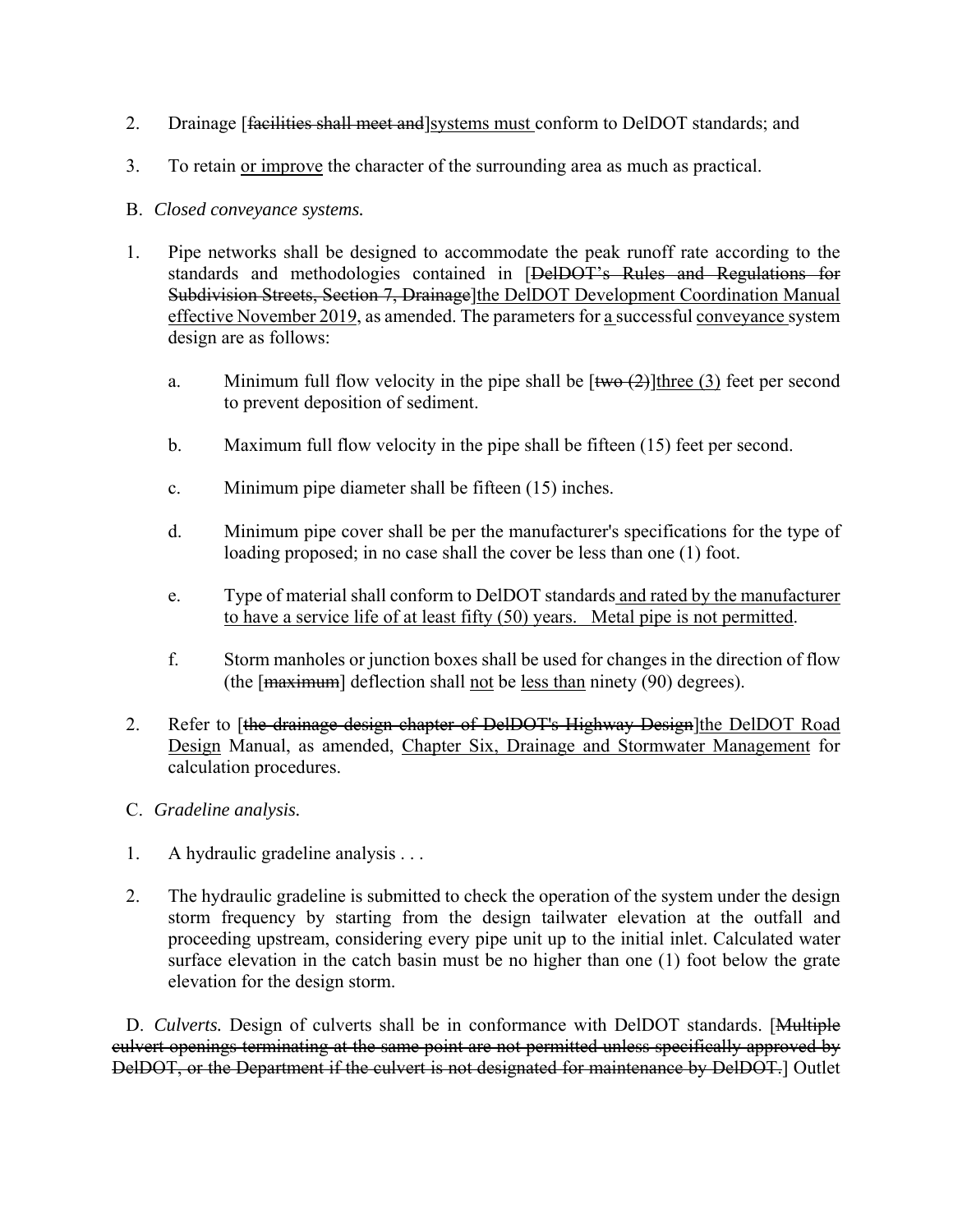protection, according to the "Rock Outlet Protection Section" of the Delaware Erosion and Sediment Control Handbook [for Development], must be provided at all culverts.

### **Sec. 12.04.004. Design for maintenance.**

New or improved drainage [conveyance ]systems shall be designed and constructed to require economical maintenance. Conveyance systems must be built with materials rated by the manufacturer to have a service life of at least 50 (fifty) years. [Improvements to watercourses in existing developments must be designed and constructed to retain the character of the surrounding area as much as practicable.] Adequate [rights-of-way] easements must be provided for access [for]during construction and afterwards for maintenance.

# **Sec. 12.04.005. Drainage easements.**

A. *General*. All [on-site and off-site]drainage easements [required either by the approved drainage design for development or alteration of natural watercourses]will be sized and recorded according to the following:

- 1. For a conveyance system located outside a street right-of-way, a drainage easement must be provided along any watercourse, any closed channel, or any open channel conveying runoff from three or more buildings.
- 2. All drainage [off-site] easements [agreements] shall identify the party responsible for maintenance [within the easement agreement/declaration] and be recorded according to the procedures that are established by the Unified Development Code, as amended. [The developer shall be responsible for acquisition of all necessary off-site easements to convey drainage to an acceptable point of discharge. Copies of the easement agreement/declaration shall be provided to the Department of Land Use, and the easements shall be depicted and/or referenced by note (including deed record number) on the Record Plan.
- 2. Watercourses that flow through or along the boundaries of developments shall be located in private or public open space and have dedicated rights-of-way of a width not less than the area estimated to be inundated by a one hundred (100) year frequency storm after grading. However, in no case shall the width of a right-of-way be less than the width of the course bed and slopes plus a thirty (30) foot strip on each side. If only one (1) strip can be provided, a minimum of forty (40) feet will be required. Access to these areas must be provided as set forth herein.]
- 3. The developer shall provide or acquire a permanent recorded access easement to [all]any on-site or off-site drainage easement [s]. This easement shall be at least  $[\tan(10)]$  fifteen  $(15)$  feet [in width]wide, with no slope greater than four (4) feet horizontal to one (1) foot vertical for vehicular access.
- 4. [On watercourses where the above width requirements place a hardship on the landowner(s), the requirements may be varied [waived] by the Department and an acceptable easement of lesser width shall be provided. The alignment of the easement will generally be governed by the hydraulic characteristics of the stream flow, location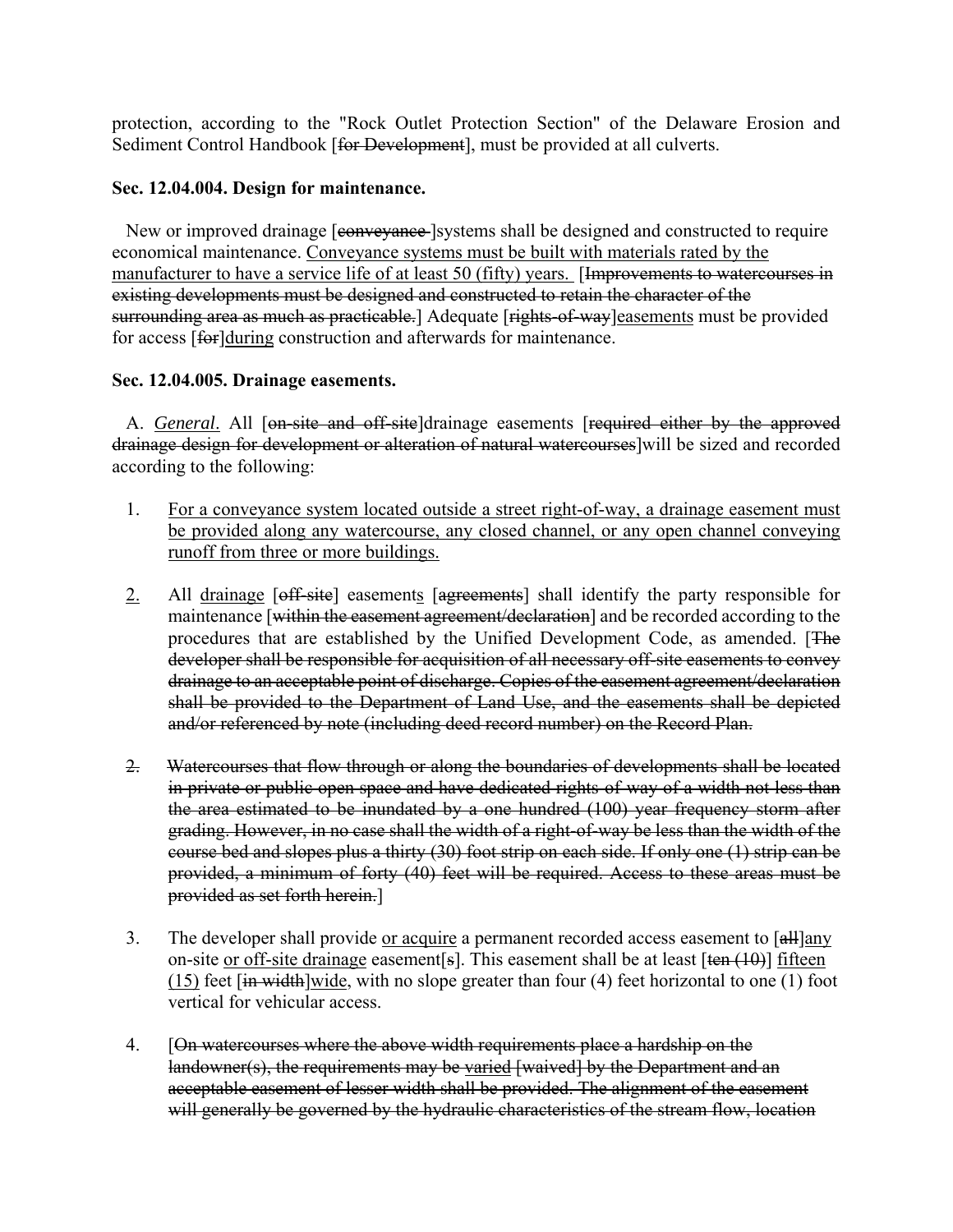of, and relationship to the adjacent properties. The alignment shall follow the natural drainage channel where possible. No building shall be constructed within a drainage easement nor shall any blockage or encumbrance be placed within the easement.

- 5. [All off-site easements deemed necessary by the Department to comply with this Code must be obtained before recordation of the record land development or subdivision plan to which the easement pertains. The minimum width of any drainage easement shall be twenty (20) feet. The easement shall have a constant width between drainage structures as determined by the Department.
- 6. In major residential subdivisions, drainage easements shall only be located in common open space.
- B. *Open Channels*.
- 1. Open channels that convey runoff from a drainage area greater than five (5) acres must be located within a drainage easement. The width must be constant and accommodate the limits of inundation during a one hundred (100) year storm event plus one (1) foot of freeboard.
- 2. In major residential subdivisions, surface waters collected from more than two (2) lots shall be located within a drainage easement. The width must accommodate the limits of inundation during a one hundred (100) year storm event.
- 3. In minor residential subdivisions without common open space, surface waters collected from more than two (2) lots shall only be provided in a drainage easement. The width must accommodate the limits of inundation during a one hundred (100) year storm event. The easement shall have a constant width for its span over a given lot.
- C. *Closed Channels*.
- 1. In residential subdivisions, the developer must make a suitable allowance for channel grading over the closed system. The easement width must be constant and accommodate the limits of inundation during a one hundred (100) year storm event plus one (1) foot of freeboard.
- 2. The closed conveyance system must be located in the center of the easement.
- D. *Watercourse*.
- 1. Watercourses that flow through or along the boundaries of developments shall be located in open space and within a drainage easement of a width not less than the area estimated to be inundated by a one hundred (100) year frequency storm and within the area required for eighteen (18) inches of freeboard after grading. Additionally, the easement must not be less than the width of the course bed and slopes plus a thirty (30) foot strip on each side. If only one (1) strip can be provided, a minimum of forty (40) feet will be required.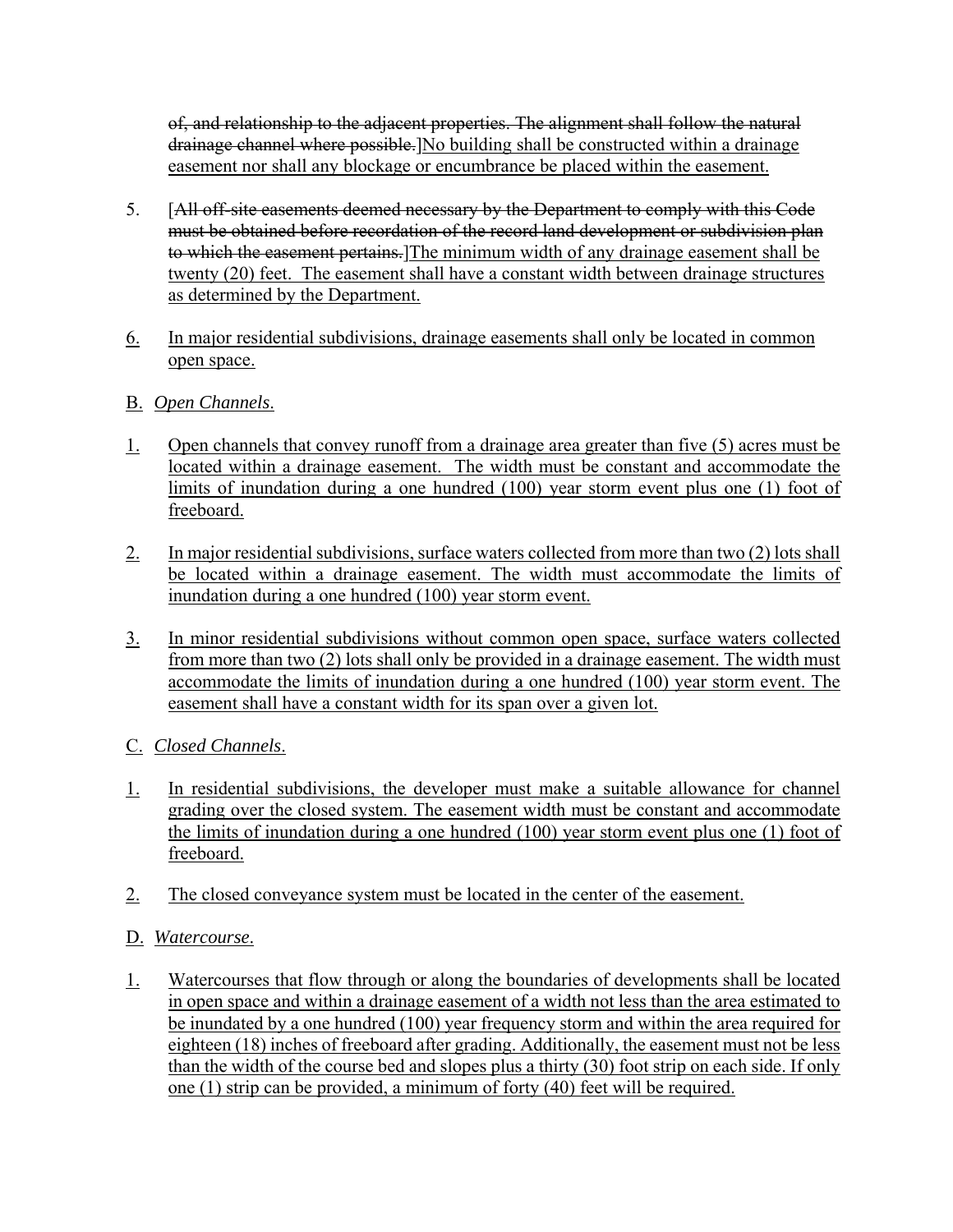2. On watercourses where the above width requirements place a hardship on the landowner(s), the requirements may be varied [waived] by the Department of Public Works and an acceptable easement of lesser width shall be provided. The alignment of the easement will generally be governed by the hydraulic characteristics of the stream flow, location of, and relationship to the adjacent properties. The alignment shall follow the natural drainage channel where possible.

E. *Off-site*. The developer shall be responsible for acquisition of all necessary off-site easements to convey drainage to an acceptable point of discharge. An off-site easement must be depicted on the Record Plan and any separately recorded easement must be referenced by instrument number.

# **Sec. 12.04.006. Review of drainage design.**

Plan submissions will be reviewed ...

# **Sec. 12.04.007. As-builts.**

A. [At the discretion of the Department of Land Use, an as-built topography plan of open channels that drains an area greater than five acres and has a slope less than two (2) percent shall be provided. The as-built shall include profiles and cross sections at fifty (50) foot stations and computations that demonstrate that the channel meets design objectives. All stormwater management facilities shall be as-built.

B. Stormwater management basin/pond as builts shall] An as-built must be provided for all stormwater management facilities and contain sufficient information to complete the documentation required by the Delaware Sediment and Stormwater Regulations, and the [U.S. Department of Agriculture, Soil Conservation Service,]USDA NRCS Pond Code 378, [(September, 1990)] as amended. Stormwater management facility as-builts shall conform to the latest version of the applicable stormwater as-built checklist.

B. An as-built must be provided for all conveyance systems (i.e., open and closed channels) located in an easement. Conveyance system as-builts shall conform to the latest version of the conveyance system as-built checklist.

C. The Code Official may require an as-built survey of any disturbed area to ensure compliance with any plan or code requirement.

Section 5. *New Castle County Code* Chapter 12 ("Drainage"), Article 5 ("Sediment and Stormwater Management"), is hereby amended by adding the material that is underscored and deleting the material that is bracketed and stricken, as set forth below:

# **ARTICLE 5. SEDIMENT AND STORMWATER MANAGEMENT**

# **Sec. 12.05.001. Adoption of State sediment and stormwater regulations.**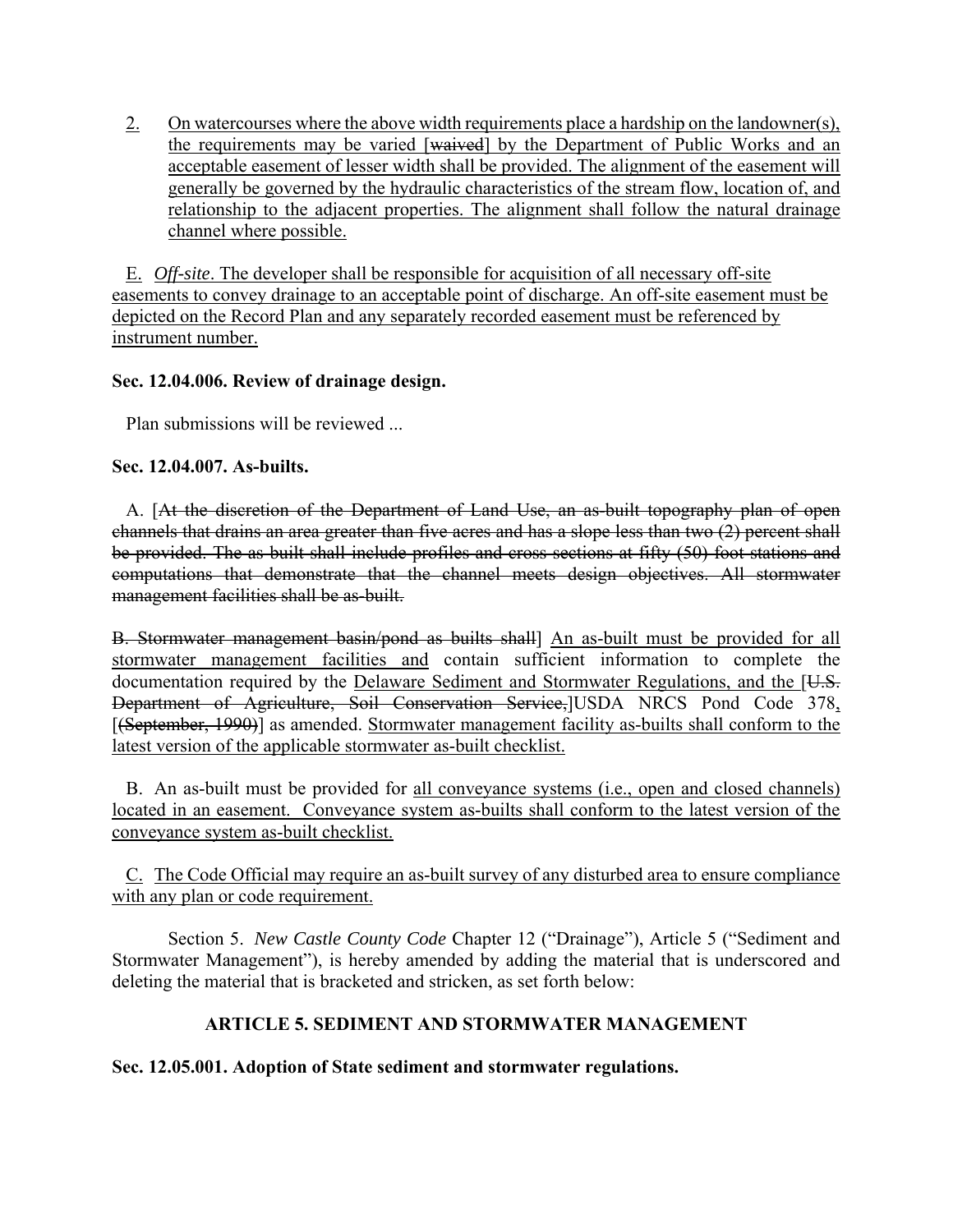Certain documents on file with the Clerk of the County Council, being marked and designated as the Delaware Sediment and Stormwater Regulations, as amended<sup>[</sup>, having an effective date of January 23, 1991], promulgated by the DNREC, are hereby adopted as the sediment and stormwater regulations of the County. All the sections, penalties, conditions, and terms of the Delaware Sediment and Stormwater Regulations are hereby referred to, adopted, and made part of this Chapter [Article] as if fully set out in this Section.

### **Sec. 12.05.002. Sediment and stormwater permit fees.**

[A. The Department of Land Use]New Castle County shall collect, at the time a sediment and stormwater management application is submitted, a fee calculated in accordance with Appendix [1 of this Chapter]2 of the Unified Development Code.

[B. At the discretion of the General Manager of the Department of Land Use or his/her designee, an additional review fee may be charged if the original plan submission has not been found acceptable for approval after the second submission. This fee shall be two hundred (200) percent of the original review fee.

C. The Department of Land Use shall collect, at the time construction plans for stormwater management and erosion and sediment control are submitted, a permit fee to provide for the costs of plan review and construction review. The minimum fee shall be one hundred twenty-five dollars  $($125.00)$  per acre per project. The fee for acreage and fractions of acreage greater than one  $(1)$ shall be at the rate of one hundred twenty-five dollars (\$125.00) per acre. The fee for a general permit shall be one hundred twenty-five dollars (\$125.00).]

#### **Sec. 12.05.003. Prohibited land disturbing activities.**

Except as provided in the Delaware Sediment and Stormwater Regulations, no person or entity may engage in any land disturbing activity until such person or entity has obtained [a sediment and stormwater permit] an approved sediment and stormwater management plan. Lines and grades plans will not be approved for a parcel of land before approval of a sediment and stormwater management plan, except as exempted by the Delaware Sediment and Stormwater Regulations. These requirements are in addition to all other provisions of law relating to the issuance of such permits and are not intended to otherwise affect the requirements for such permits.

#### **Sec. 12.05.004. Approved land disturbing activities.**

The [Department of Land Use]County shall approve a sediment and stormwater management plan if it determines that the plan meets the applicable standards and if the person responsible for carrying out the plan certifies that the sediment and stormwater control measures included in the plan will be implemented and that the provisions of the Delaware Sediment and Stormwater Regulations and County Code will be followed.

# **Sec. 12.05.005. Regulations governing the use of approved sediment and stormwater management plans.**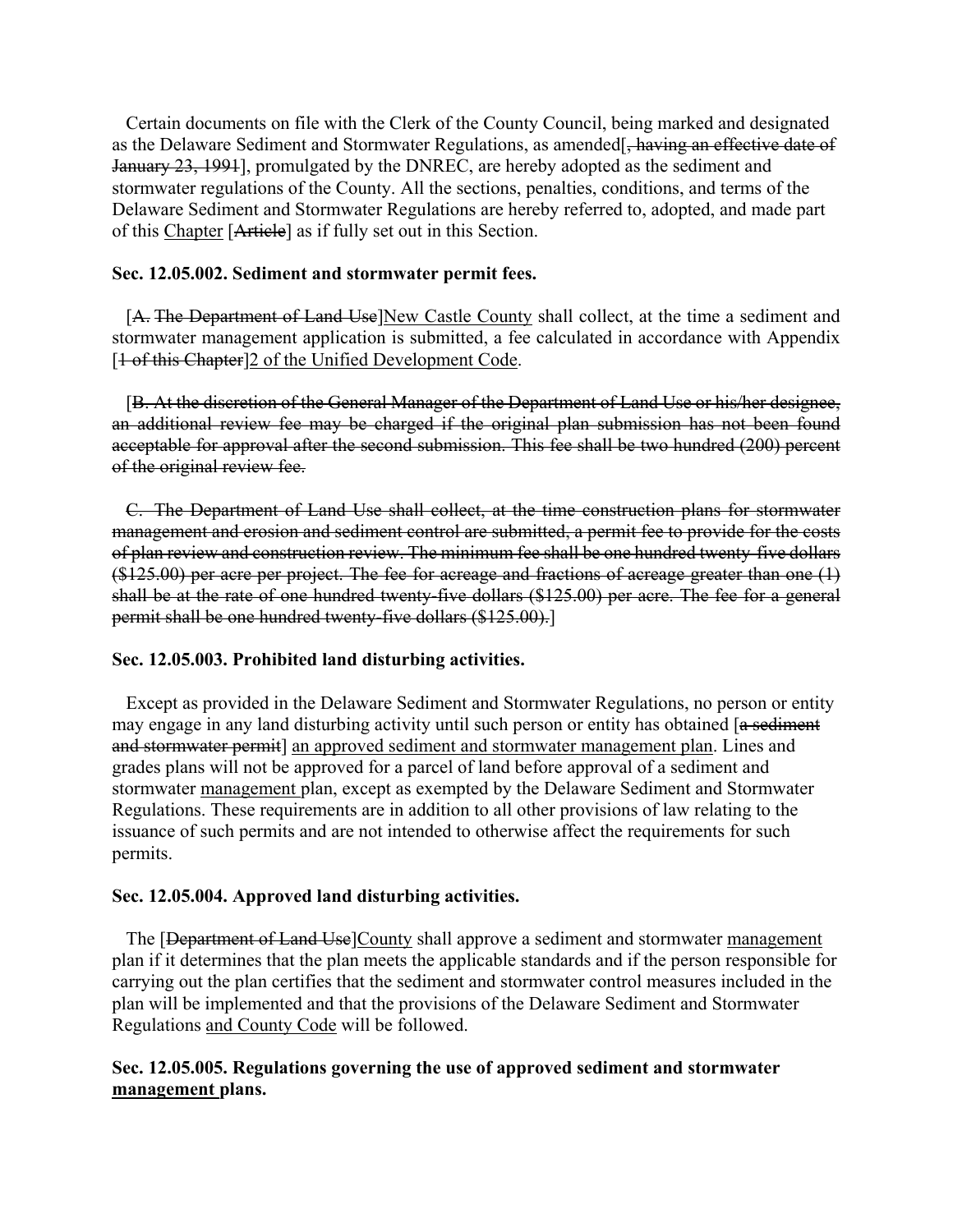A. Implementation of the approved plan may only be altered [as]through a revised plan approved by [the Department of Land Use]New Castle County. Such changes may be directed where:

- 1. Inspection has revealed an inadequacy of field controls to accomplish the sediment and stormwater management objectives<sup>[-of the plan, and appropriate modifications to correct</sup> the deficiencies agreed to by the Department, in writing, and the person responsible for carrying out the plan]; or
- 2. The person responsible for carrying out the approved plan finds that because of changed circumstances or for other reasons the approved plan cannot be effectively carried out[ $\frac{1}{2}$ , and proposed amendments to the plan, consistent with the requirements of applicable regulations, are agreed to by the Department, in writing, and the person responsible for earrying out the plan.]; or
- 3. The sequence of construction does not adequately address construction and completion of the project; or
- 4. Material standards or construction techniques have changed that would result in a more economical design for construction and maintenance.

B. No building, grading or other permits for a site shall be [granted by the Department, nor shall any sediment and stormwater permit be approved by the Department lissued by New Castle County, where:

- 1. DNREC considers the applicant to be in violation of 7 *Del. C.* § 4001 et seq.; or
- 2. The applicant has failed to comply with any directives arising out of a New Castle County [Departmental] referral to DNREC[-]; or
- 3. The applicant has failed to comply with the provisions of the New Castle County Code [this Chapter.]; or
- 4. The applicant has not obtained a DelDOT entrance permit, when required.

C. Approval of a sediment and stormwater management plan by the County [Department] does not relieve the applicant of the responsibility to abate sediment pollution, or comply with any and all other applicable local, state and federal laws.

D. The [Department]County may, in its [sole-]discretion under appropriate circumstances, restrict or prohibit the use of [general permits]standard plans as defined in the Delaware Sediment and Stormwater Regulations. Such a decision shall result in the applicant being obligated to submit a detailed sediment and [erosion control]stormwater management plan in accordance with this Chapter.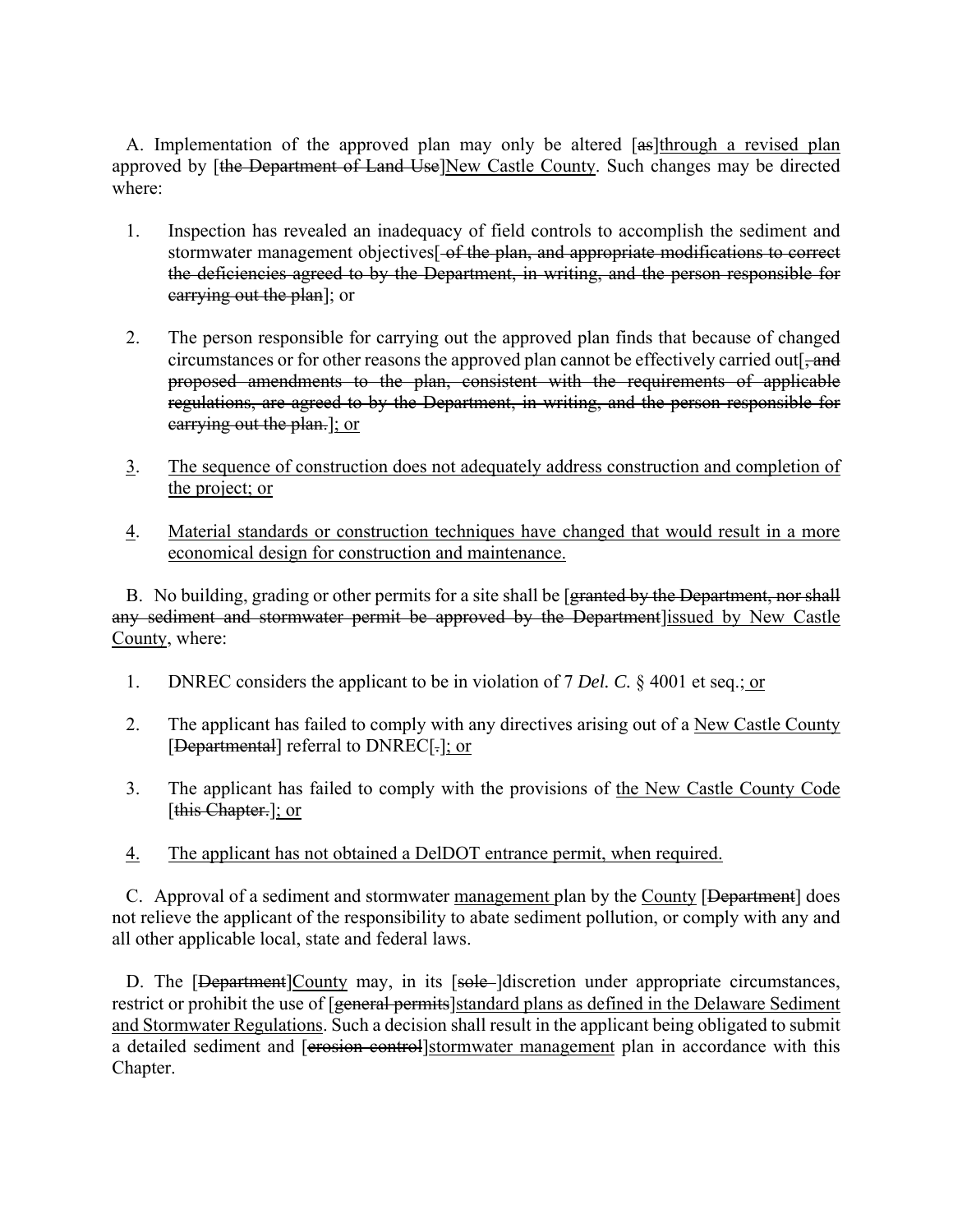E. [ General permits may be applicable to continuing operations for time periods up to one (1) year, such as, but not limited to, approved general permits for utility maintenance operations.]Standard plans are valid for one (1) year from their approval date.

# **Sec. 12.05.006. Sediment and stormwater regulations and design standards.**

A. The following references apply to sediment and stormwater management design, implementation, inspection and review:

- 1. Delaware Sediment and Stormwater Regulations, as amended;
- 2. Delaware Sediment and Erosion Control Handbook [for Development];
- 3. Unified Development Code, Chapter 40, *New Castle County Code* [Delaware Stormwater Management Design Manual].

B. The sediment and stormwater submission shall conform to the latest version of the [Department's]sediment and stormwater [and drainage design] checklist. The following design standards apply [are provided as a clarification of relevant checklist items]:

- 1. [Waivers. To qualify for a waiver from the stormwater quantity control criteria, in accordance with Section 3(2.)(B)(l) of the Delaware Sediment and Stormwater Regulations, the computations must be site specific. If the site drains to more than one (1) outfall, the computations must be based on only that part of the site which contains the proposed land disturbance that drains to each of the outfall locations.]Stormwater management systems shall be designed to treat runoff from sources to obtain the greatest water quality benefit. All non-residential projects processed as redevelopment under the Delaware Sediment and Stormwater Regulations shall employ treatment or runoff reduction practices to achieve an equivalent fifty (50) percent reduction in effective imperviousness from existing impervious areas for the Resource Protection Event (RPv).
	- 2. [Acceptability of proposed techniques. The following criteria must be submitted in order to determine acceptability of the proposed techniques for stormwater quality control:
		- a. An investigation regarding the feasibility of the preferred practices, as set forth in the Delaware Sediment and Stormwater Regulations (first wet ponds, then dry ponds, then infiltration), prior to considering other alternatives.
		- b. Submission of ample evidence of the nonfeasibility of a preferred practice as a justification for using an alternate practice. The evidence must relate to the following areas, at a minimum: soil types and characteristics, seasonally high water table elevation and anticipated type of pollutant loading.
		- c. Documentation of a proposed practice's ability to meet the efficiency standards, as set forth in the Delaware Sediment and Stormwater Regulations.] All projects subject to a stormwater management detailed plan shall demonstrate compliance with the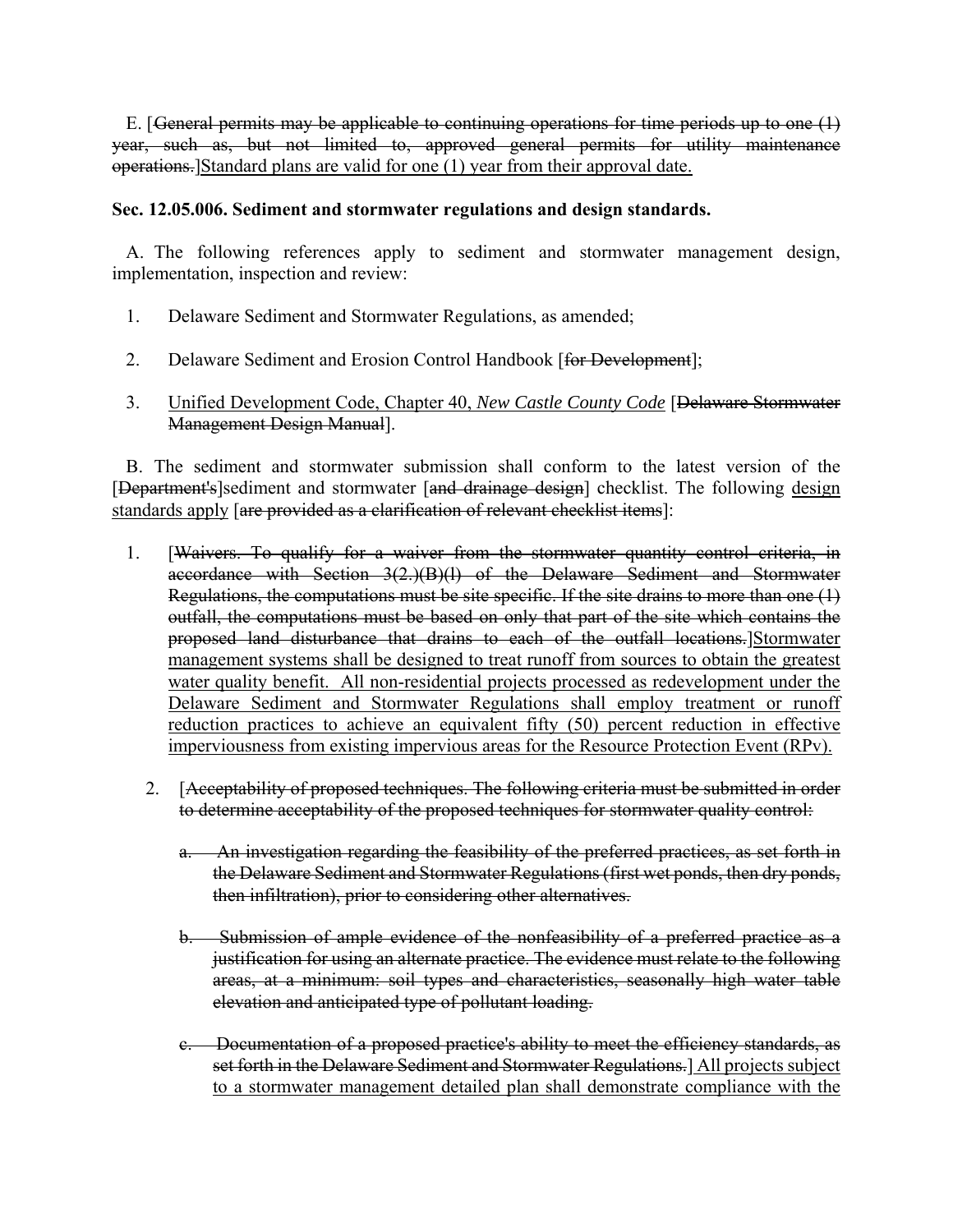TMDL load reduction requirements for total nitrogen, total phosphorous and total suspended solids in the watershed(s) for which the project is located.

- 3. [Design storm. The design storm [to be used to satisfy the criteria of extended detention, specified in Sections  $10(3.)(E)(2)$  & (3) in the Delaware Sediment and Stormwater Regulations, must be the one that generates the quantity of runoff which is required to meet the extended detention requirement. The hydrograph for the design storm must be routed through the design pond. The detention time shall be determined by subtracting the hydrograph time at which outflow begins from the hydrograph time at which outflow stops] must be in accordance with the storm events outlined within the Delaware Sediment and Stormwater Regulations.
- 4. Stormwater management [basin] design.
	- a. The minimum horizontal or vertical dimension of an orifice or weir [acceptable to the Department] is one and one-half  $(1\frac{1}{2})$  inches Any orifice with a minimum dimension less than three (3) inches must be provided in the form of a horizontal plate located inside a perforated vertical riser with a removable cap at the top to allow cleaning of the orifice when necessary. The minimum acceptable size of the perforated pipe is eight (8) inches in diameter and the total cross sectional area of the perforations must be at least ten (10) times the cross sectional area of the orifice. The cross sectional area of a perforation shall not be less than one-half  $(\frac{1}{2})$  inch in diameter circular shape].
	- b. **[The perforated riser in a dry pond must be wrapped with wire mesh and filter cloth** and surrounded by a stone filter layer]The design must include adequate pretreatment measures to minimize the frequency of clogging of any orifice or weir.
	- c. [A skimmer type shield must be provided around the perforated riser in a wet pond to skim off floating debris]Any orifice or weir within a structure must be provided such that it is accessible for visual inspection and maintenance.
	- d. [For orifices not protected by a perforated riser as described above, the Department must be satisfied that adequate measures have been included in the design to avoid clogging of the orifice and to allow its cleaning if clogging occurs.]
	- [e] Large orifices [and all weirs ] proposed for stormwater quantity control must [also] be provided with]include trash racks, hoods [and/]or other features to avoid clogging[ and allow skimming of oil and grease]. For outlets with openings equivalent to a fifteen (15) inch diameter circular shape or less, the trash rack area shall be at least ten (10) times the outlet area with the spacing between openings of the trash rack smaller than the smallest dimension of the outlet but not larger than  $[six (6)]$ four (4) inches. For outlets larger than a fifteen (15) inch diameter circular shape, the area of the trash rack shall be at least  $[\tan(10)]$  four (4) times the outlet area and the spacing between the openings of the rack shall not be larger than  $[s\ddot{i}x]$  $(6)$ ] <u>four (4)</u> inches.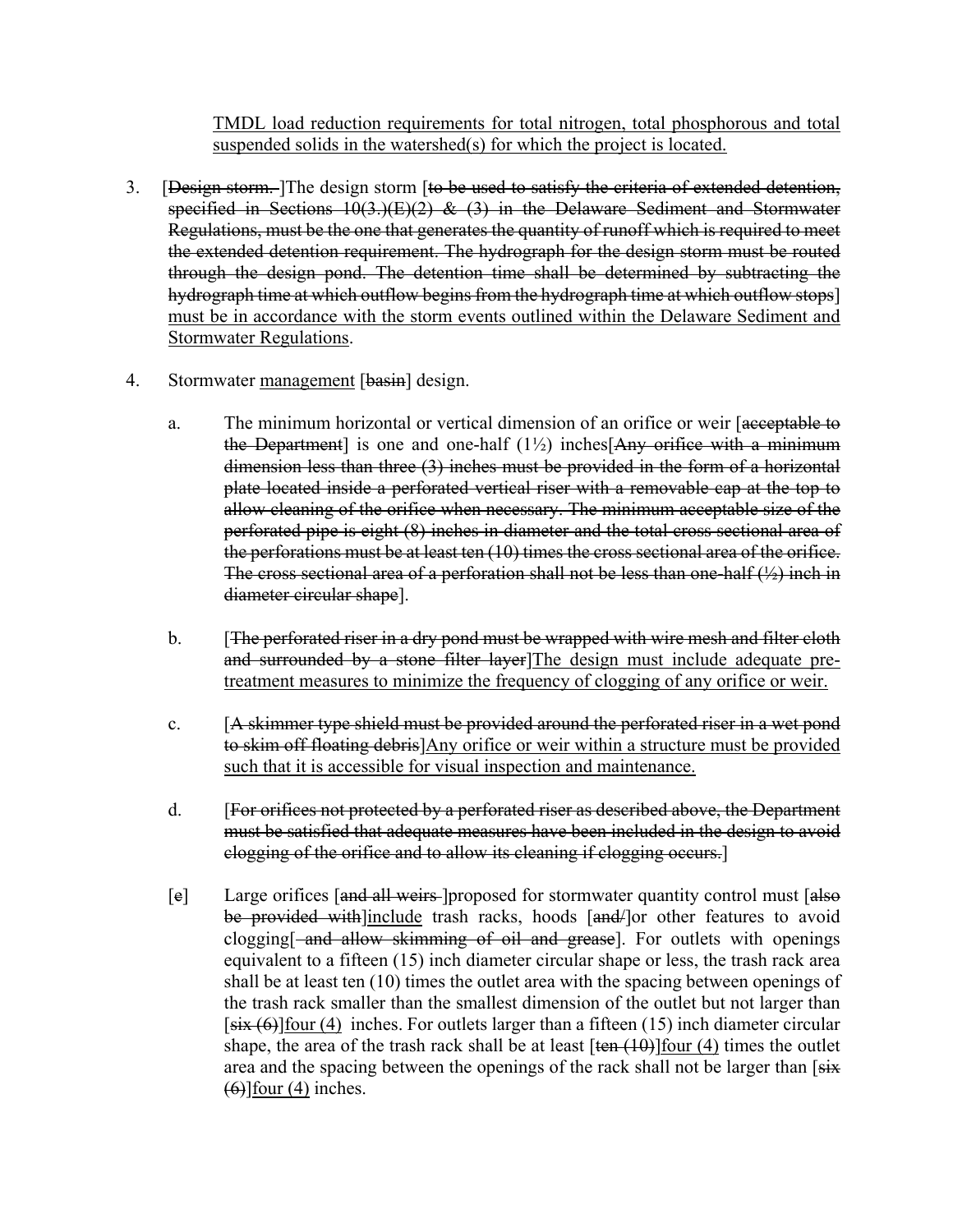- $[f.$  The bottom of a dry pond must be at least three  $(3)$  feet above the groundwater table and have positive drainage to the outfall.]
- $[g]$ e. In the design of wet ponds, hydrologic and geologic characteristics of the site must be considered to  $[i]$ ensure that the following requirements are satisfied:
	- i. An adequate supply of water will be available to maintain the design level of the permanent pool, or a drainage area  $\lceil \frac{\text{four (4)}}{\text{ten (10)}} \rceil$  acres or larger.
	- ii. The soils are appropriate to maintain the permanent pool as designed.
- [h] $f$ . The pond must be [at least three  $(3)$ ]a minimum of four  $(4)$  feet deep [over fifty (50) percent of its surface area]to maintain an adequate supply of oxygen in the permanent pool to avoid anaerobic reactions and provide a suitable habitat for predators of mosquito larvae.
- [i]g. Means to drain the permanent pool for maintenance purposes must be provided.
- [j. The horizontal location of basin inlets and outlets with respect to each other shall be designed in accordance with the "Standards and Specifications for Sediment Basins" in the Delaware Erosion and Sediment Control Handbook for Development, so as to provide adequate time for sediment deposition.]
- h. Bio-retention facilities must be sized for the maximum ponding depth of the RPv to provide for economical design and maintenance.
- i. Where space is available, a ten (10) foot-wide native vegetated buffer must be provided along the water's edge of a stormwater practice with a permanent pool.
- j. Stormwater management facilities that require confined space certification for entry may not be designed for residential communities.
- k. Residential stormwater management facilities must be designed to allow for economical maintenance.
- l. Open space may not be transferred or a certificate of occupancy issued in a phase before any stormwater management facility receiving runoff from the phase is inspected and approved.
- 5. [Stormwater management ponds. Stormwater management ponds proposed to be located in existing wetlands must comply with the applicable regulations pertaining to disturbance in wetlands and the Department must be provided a copy of all necessary approvals by the Army Corps of Engineers and/or DNREC, as appropriate.]
- [6.] Size of stormwater management area and required easements.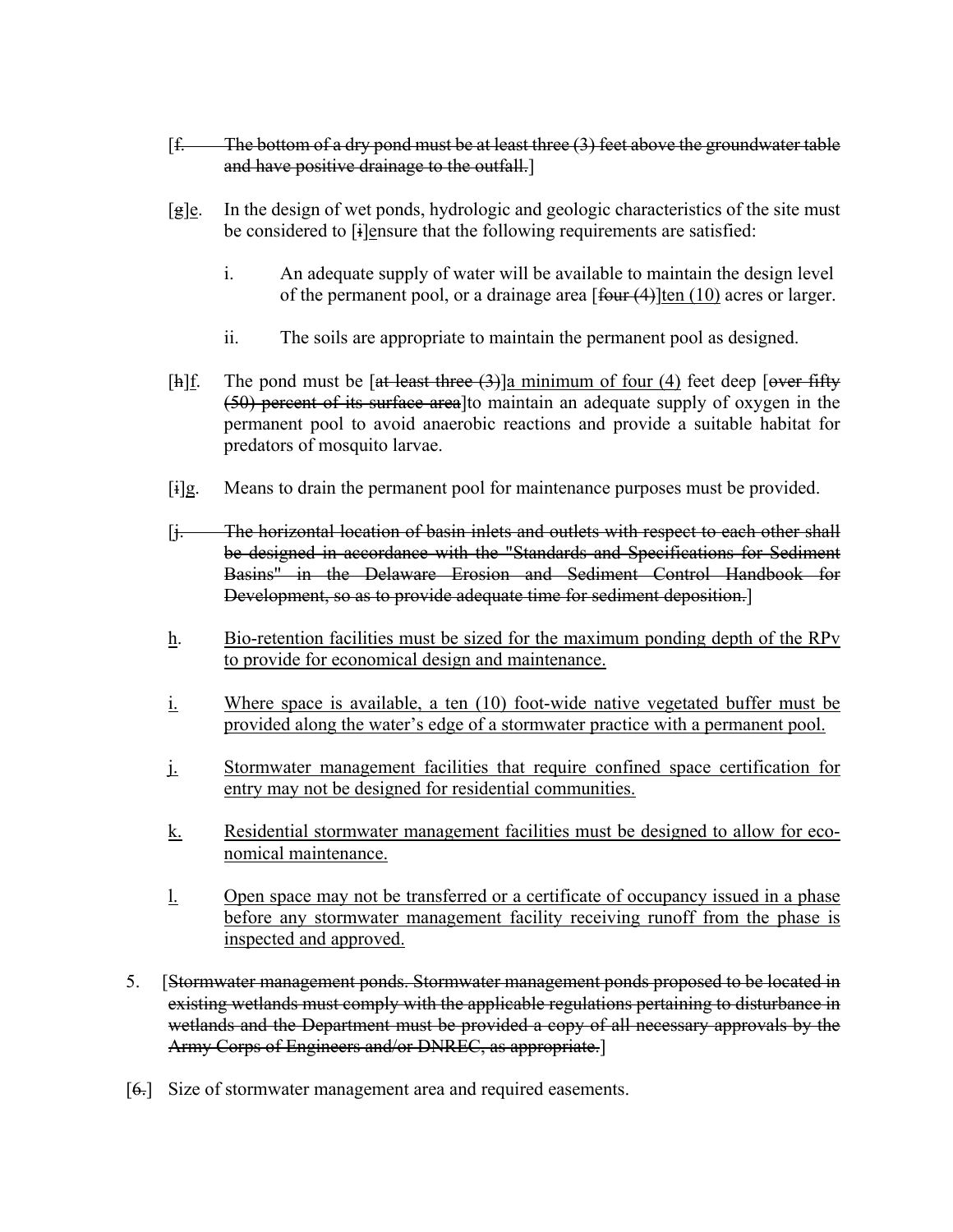- a. The stormwater management area must include:
	- i. Embankments and their slopes;
	- ii. Area corresponding to water surface elevation for one hundred (100) year frequency storm plus one (1) foot of vertical freeboard;
	- iii. Sediment disposal area, sized in accordance with  $[Section 10(3.)$ (K) of the Delaware Sediment and Stormwater Regulations. The area must be accessible from a public street or easement and not surrounded by landscaping that restricts access to the area.
- b. An easement of appropriate width, not less than ten (10) feet on both sides of the centerline of the pipe of the principal spillway, must be provided. The easement must encompass the riprap apron. An easement shall also be provided along the exit swale of the emergency spillway up to a point of positive outfall. The width of this easement shall be from top of bank to top of bank plus  $[ten (10)]$  fifteen (15) feet on both sides for maintenance access. The Department of Land Use must be provided all necessary information, including proposed grading if required, in order to determine where the positive outfall is located.
- c. Easements of appropriate widths, not less than  $[ten (10)]$  fifteen (15) feet, must be provided for legal access to the stormwater management area from a public street for maintenance. The longitudinal and transverse slopes of this access strip shall not exceed ten (10) percent. In residential communities, maintenance access must be across common open space and may not occur through private lots.
- d. If any part of the stormwater management facility is proposed to be located off site, an easement that encompasses that part of the facility off site, in accordance with Subsections B.6.a. and B.6.b. shall be provided. The off-site easement must be depicted on the Record Plan and any separately recorded easement must be referenced by instrument number.
- e. An easement of appropriate width, but not less than  $[\tan(10)]$  fifteen (15) feet, must be provided for maintenance all around the facility. The longitudinal and transverse slopes of this access strip shall not exceed ten (10) percent. No building shall be constructed within the easement nor shall any blockage or encumbrance be placed within the easement.
- [7]<sup>6</sup>. Landscaping in the stormwater management area.
	- a. No trees or woody vegetation shall be permitted on embankments and their slopes.
	- b. [No trees or vegetation other than grass shall be proposed] Vegetation designed by a landscape architect is permitted within the area inundated by a  $[\frac{two (2)}{one (1)}]$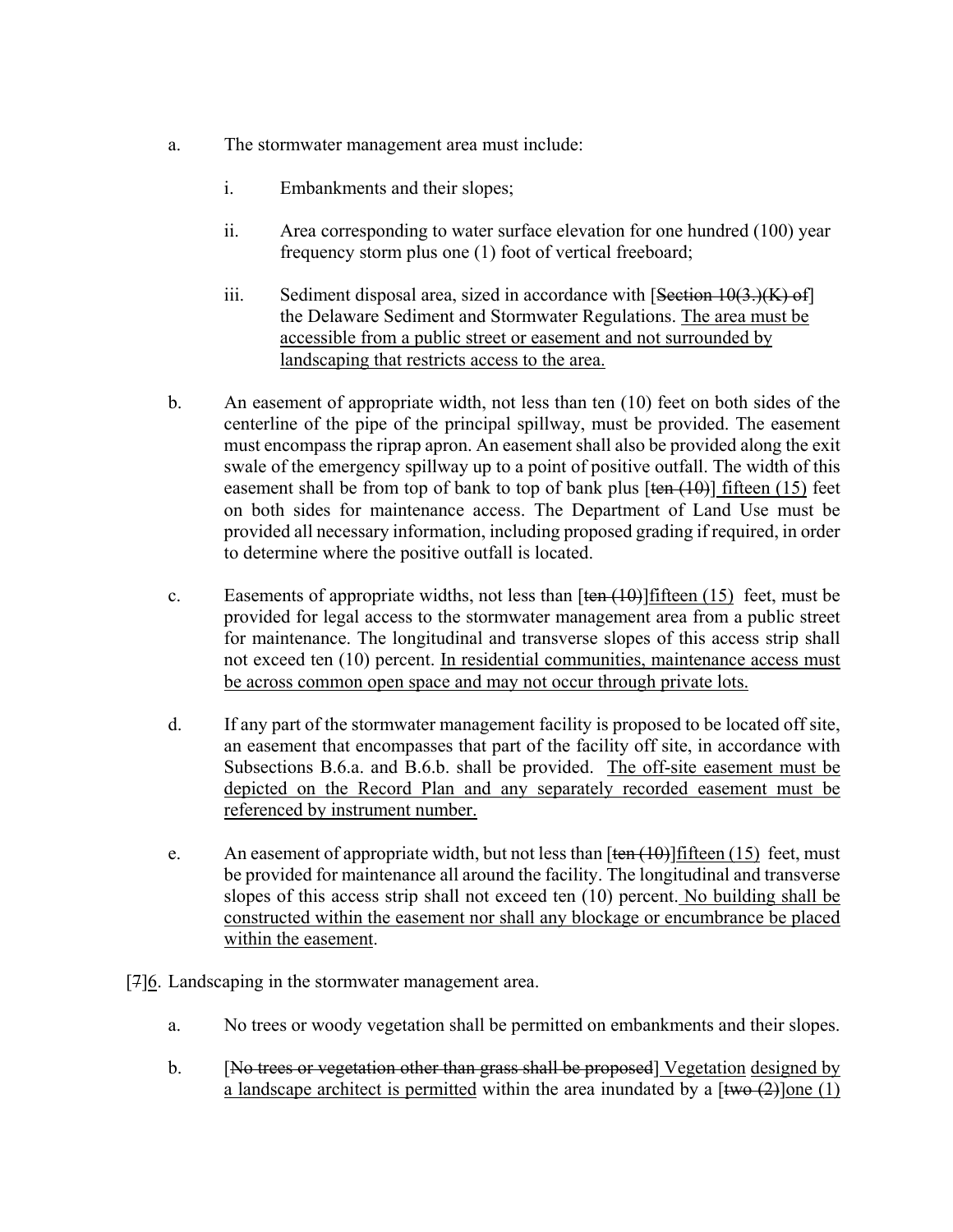year frequency storm. [The only exception to this restriction is the creation of wetlands for stormwater quality control, but such wetlands vegetation shall be subject to the approval of the Department and DNREC].

- c. A copy of the landscape plan must be provided to the Department of Land Use [at the time a record plan review is requested] for review during the construction stage.
- [8]7. [Maintenance of the stormwater management area. ]Maintenance requirements for all stormwater management facilities must be established by the designer and submitted to the Department of Land Use for review and approval.

# **Sec. 12.05.007. Construction review and enforcement.**

A. In accordance with the provisions of the Delaware Sediment and Stormwater Regulations, New Castle County, as a delegated [enforcement] agency, will periodically inspect the sites of land disturbing activities for which permits have been issued to determine if the activities are being conducted in accordance with the plan and if the measures required in the plan are effectively controlling erosion and sedimentation.

B. [At the discretion of the Department of Land Use, the developer may be required to provide]The County may require a certified construction reviewer to provide on-site construction review according to [(see] the Delaware Sediment and Stormwater Regulations[) on the site.]

C. All easements must be field delineated at the post bulk inspection to verify all stormwater facilities and conveyance systems are constructed within the easements and that access for maintenance is provided.

D. Prior to the issuance of a nonresidential Certificate of Occupancy or the turnover of community open space, the design professional who prepared the drainage system and stormwater management for the project must provide a certification verifying both are functioning as designed. Upon written request, the Department may approve another professional to provide the certification.

Section 6. *New Castle County Code* Chapter 12 ("Drainage"), Article 6 ("Stormwater Management Facility and Watercourse Maintenance"), is hereby amended by adding the material that is underscored and deleting the material that is bracketed and stricken, as set forth below:

# **ARTICLE 6. STORMWATER MANAGEMENT FACILITY[ AND], WATERCOURSE AND DRAINAGE SYSTEM MAINTENANCE**

#### **Sec. 12.06.001. Responsibility.**

A. Except where responsibility is legally transferred, the owner(s) of the property on which a stormwater management facility is located shall keep such facility in good order and repair so that it performs and functions in accordance with its intended purpose, approved design, applicable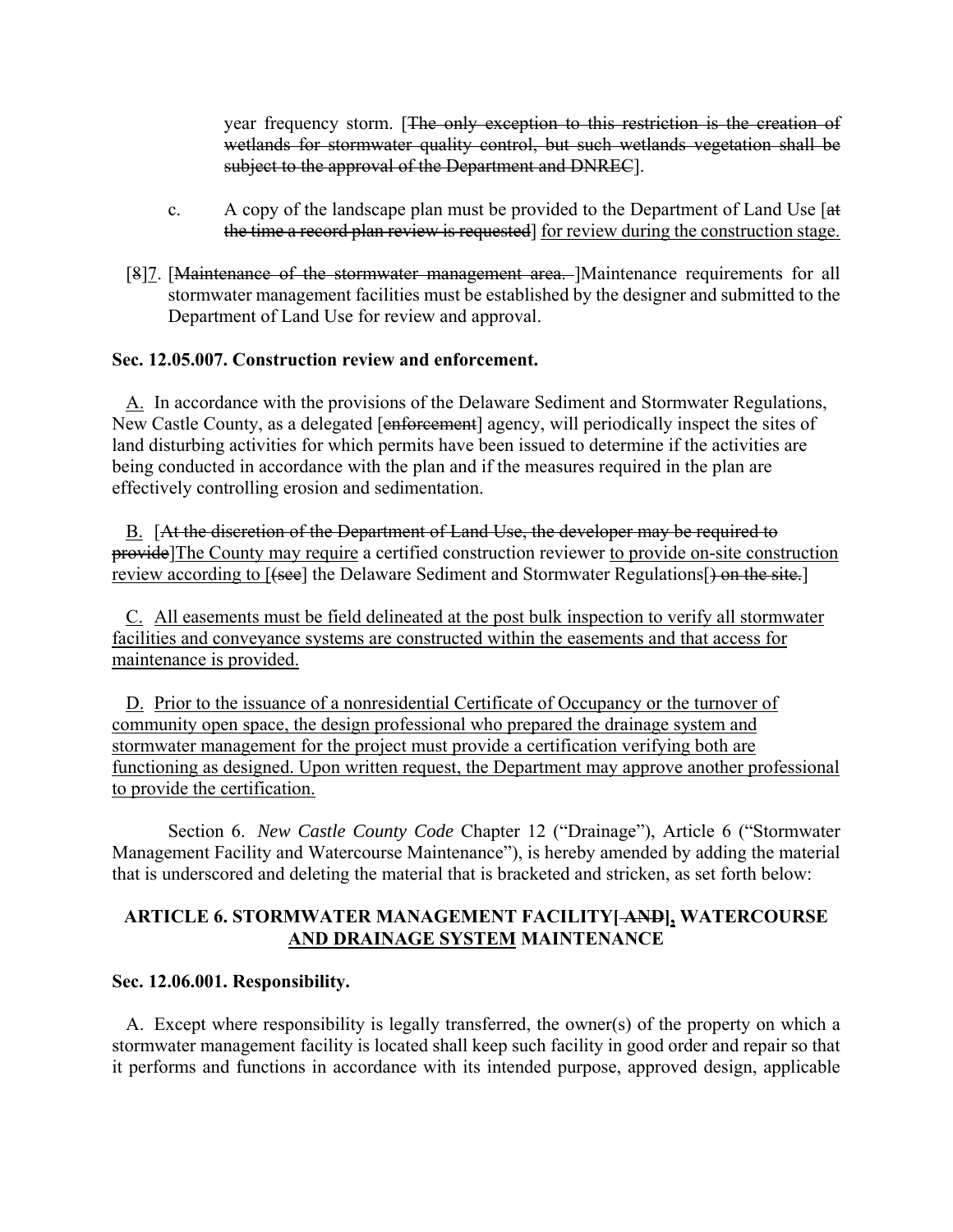provisions of the New Castle County [this] Code and  $\sqrt{\frac{H}{H}}$  the Delaware Sediment and Stormwater Regulations.

B. Stormwater management facilities shall be inspected and maintained by the property owner(s) on a routine basis and in accordance with the natural resource area open space management plan, open space management plan, landscape plan, [or] sediment and stormwater management plan, and post construction verification documents. Stormwater management facilities shall be maintained pursuant to the general maintenance requirements provided herein to the extent that they do not contradict any other specific plan requirement. If there is any contradiction between the general maintenance requirements and the specific plan requirements, the plan requirements shall govern.

- 1. General maintenance requirements for stormwater management [ponds and recharge basins. Stormwater management ponds and recharge basins]facilities. Stormwater management facilities shall be maintained in accordance with the Delaware Sediment and Stormwater Program Regulatory Guidance Documents, Post Construction Stormwater BMP Standards and Specifications as well as Standard Guidelines for Operation and Maintenance of Stormwater BMPs [<del>Technical Document, Article 5. Maintenance of</del> Permanent Stormwater Management Systems]. In addition, the following conditions [shall]must be met[-]:
	- a. *Grass mowing and trimming.* All grass within the limits of the stormwater management facility that is not under water [shall]must be mowed<del>[ and trimmed]</del> to a minimum height of  $[\frac{three(3)}{out(4)}]$  inches and a maximum height of eight (8) inches, unless otherwise provided by a specific plan requirement. Clippings shall be either reduced to a fine mulch and distributed over the grassed area or disposed of in an appropriate location, but never within the vicinity of the stormwater management facility. [Where possible, a ten (10) foot-wide access path must be maintained around the perimeter of the facility and to all structural components, such as inlets, outfalls and outlet structures.]
	- b. *Debris removal.* Debris consisting of leaves, paper, trash, branches, dead vegetation and other material [may accumulate within]must be removed from the limits of the stormwater management facility [, especially at the outlet structure, low flow channels and inlets and outfalls, and must be removed promptly] and its structural components. The debris shall be disposed of in an appropriate location, but never within the vicinity of the stormwater management facility.
	- c. [*Minor* s]*Sediment removal.* The outlet structure, low flow channels, [and] headwall aprons, and facility outlet energy dissipator features must be kept clear of sediment<sup>[-at all times]</sup>. Where a forebay is provided, sediment [shall not be permitted to accumulate to where the forebay is more than half full of sediment] must be removed when forebay capacity has been reduced to fifty (50) percent. All sediment collected from the stormwater management facility area shall be disposed of in an appropriate location, usually designated on the record plan, but never within the vicinity of the stormwater management facility.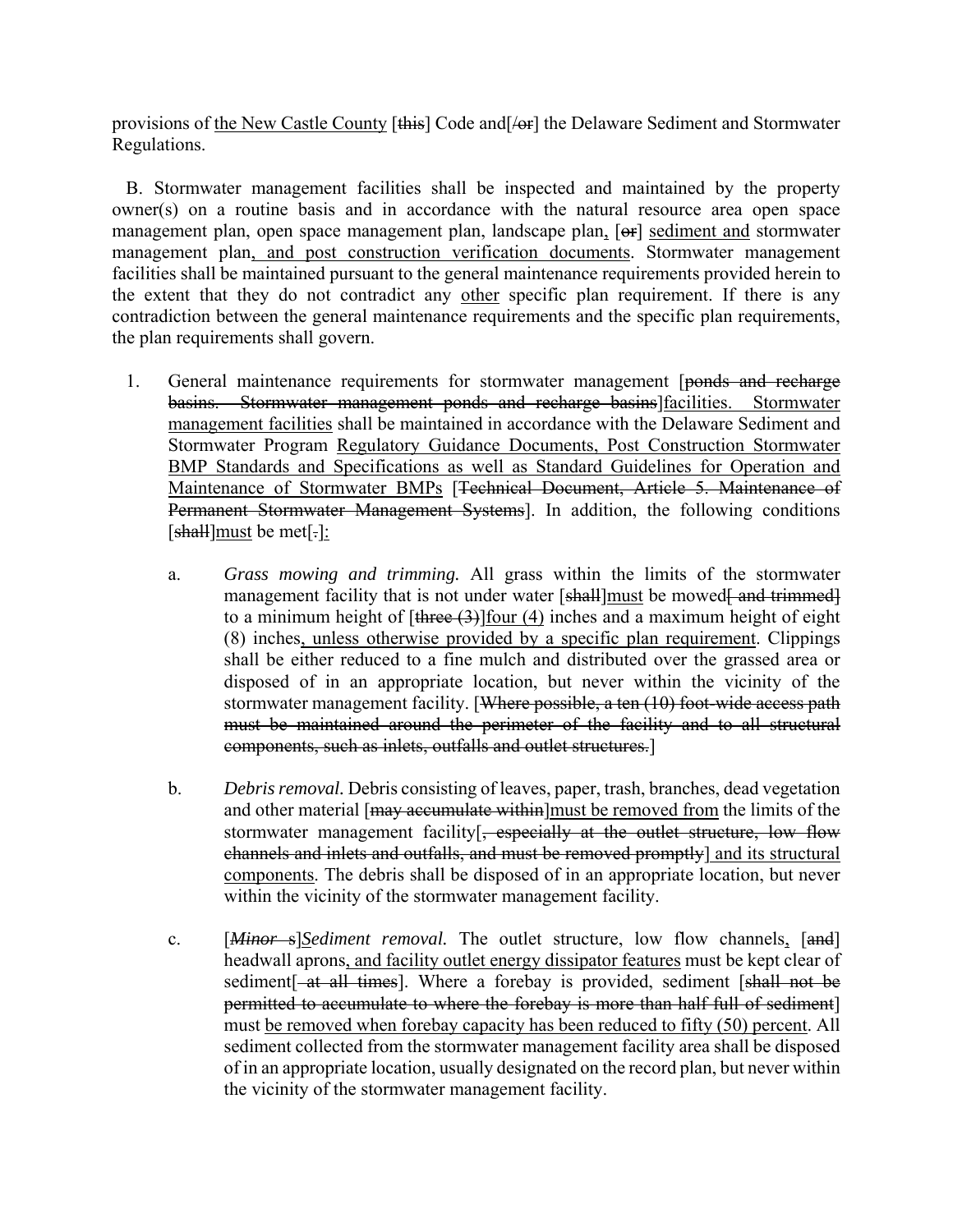- d. *Erosion, animal burrows and woody vegetation.* All eroded areas . . .
- e. *Plant materials.* Where other plant materials are used, stalks shall be trimmed to no lower than twelve (12) inches in mid-March before new growth emerges. Appropriate herbicides shall be applied when needed. Any bare areas must be reseeded or replanted as required based upon inspection findings.
- f. *Dams.* Where check dams are used, materials that collect on the upstream face must be removed quarterly every year and after each rainfall event greater than one (1) inch. All vegetation with roots that extend within the check dam shall be removed and herbicides shall be applied as necessary.
- g. *Mulch.* Bioretention facilities with mulch as a topdressing, must be maintained to a depth of three (3) inches every spring. Mulch must be triple shredded, non-dyed and aged for a minimum of six (6) months.
- 2. [General maintenance requirements for green technology stormwater best management practices (GTBMPs).
	- a. *Sediment removal.* All visible sediment collected in the facility must be removed in the spring and fall of every year and after each rainfall event exceeding two (2) inches. Where a forebay is provided, sediment shall not be permitted to accumulate to where the forebay is more than half full of sediment. Removed sediment must be disposed of in an appropriate location, usually designated on the record plan, but never within the vicinity of the stormwater management facility.
	- b. *Erosion, animal burrows, trees.* All eroded areas and animal burrows must be filled, compacted and stabilized with reinforcing erosion control products or turf reinforcing mats and/or reseeded and replanted.
	- c. *Grass mowing and trimming.* Grass must be mowed regularly and kept to a height of a minimum of three (3) and a maximum of eight (8) inches at all times, except for bioswales, which shall be kept no lower than six (6) inches in height and no higher than eight (8) inches in height.
	- d. *Plant materials.* Where other plant materials are used, stalks shall be trimmed to no lower than twelve (12) inches in mid-March before new growth emerges. Appropriate herbicides shall be applied when needed. The area should be re-seeded or replanted as required based upon inspection findings.
	- e. *Dams.* Where check dams are used, materials that collect on the upstream face must be removed. All vegetation with roots that extend within the check dam shall be removed and herbicides shall be applied as necessary.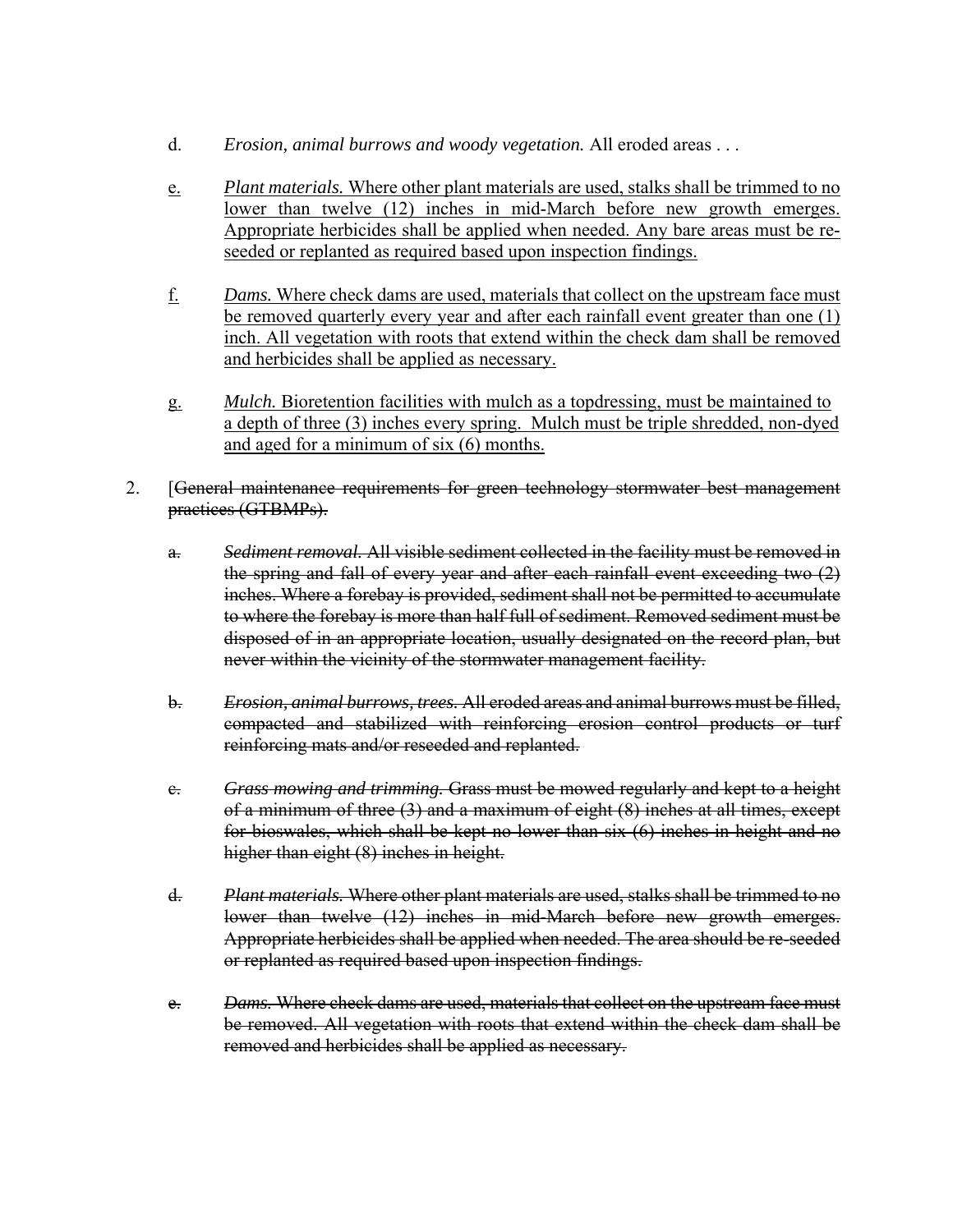- f. *Mulch.* Triple shredded mulch must be added to bioretention facilities with mulch topdressing every spring in order to maintain a three (3) inch mulch depth.]
- [3.] Inspections.
	- a. All stormwater management facilities shall be inspected by the property owner(s) in the spring and fall of every year and after each rainfall event [in excess of two (2) inches]greater than one (1) inch.
	- b. Underground stormwater management facilities must also be inspected annually by a qualified third-party inspector. The third-party inspection must document the condition of the facility, any necessary maintenance, and any repairs made.
- [4]<sup>3</sup>. Maintenance log. A stormwater management facility inspection and maintenance log ("maintenance log") shall be maintained by the property owner(s) on a form obtainable from the Department of Public Works.
	- a. The property owner(s) must submit the maintenance log and any underground stormwater management facility third-party inspection to the Department of Public Works on an annual basis, no later than January 31 of the following year. [The maintenance log must be certified and provide The property owner(s) must certify that required maintenance has been performed.
	- b. Maintenance logs and third-party inspections shall be maintained by the property owner(s) for a period of  $[$ five  $(5)$ ]ten (10) years.

C. It is the responsibility of the County to keep all non-tidal streams in New Castle County, which are not under the jurisdiction of the U.S. Army Corps of Engineers, State of Delaware, DelDOT, a tax ditch organization, municipality, or any maintenance organization, open and free flowing. Unless necessary to maintain an open and free flowing condition, the County is not obligated to perform the following:

- 1. Removal of any object or material for aesthetic purposes:
- 2. Removal of vegetation, rock, tree debris, sediment or other similar natural source.
- 3. Alteration, reduction or enhancement of the rate of flow or water levels.

D. The County will assume the responsibility for maintaining an open and free flowing condition in [all non-tidal streams, communal] watercourses<sup>[-]</sup> and conveyance systems [which] are necessary for proper drainage, in the discretion of the County, and subject to funding availability and] which are not already maintained by another public agency, tax ditch association, or maintenance organization if an adequate [right-of-way]easement exists or can be acquired. The County will undertake this responsibility provided that such watercourses[,] and drainage systems, newly constructed or approved, meet County design criteria and are affirmatively accepted by the County.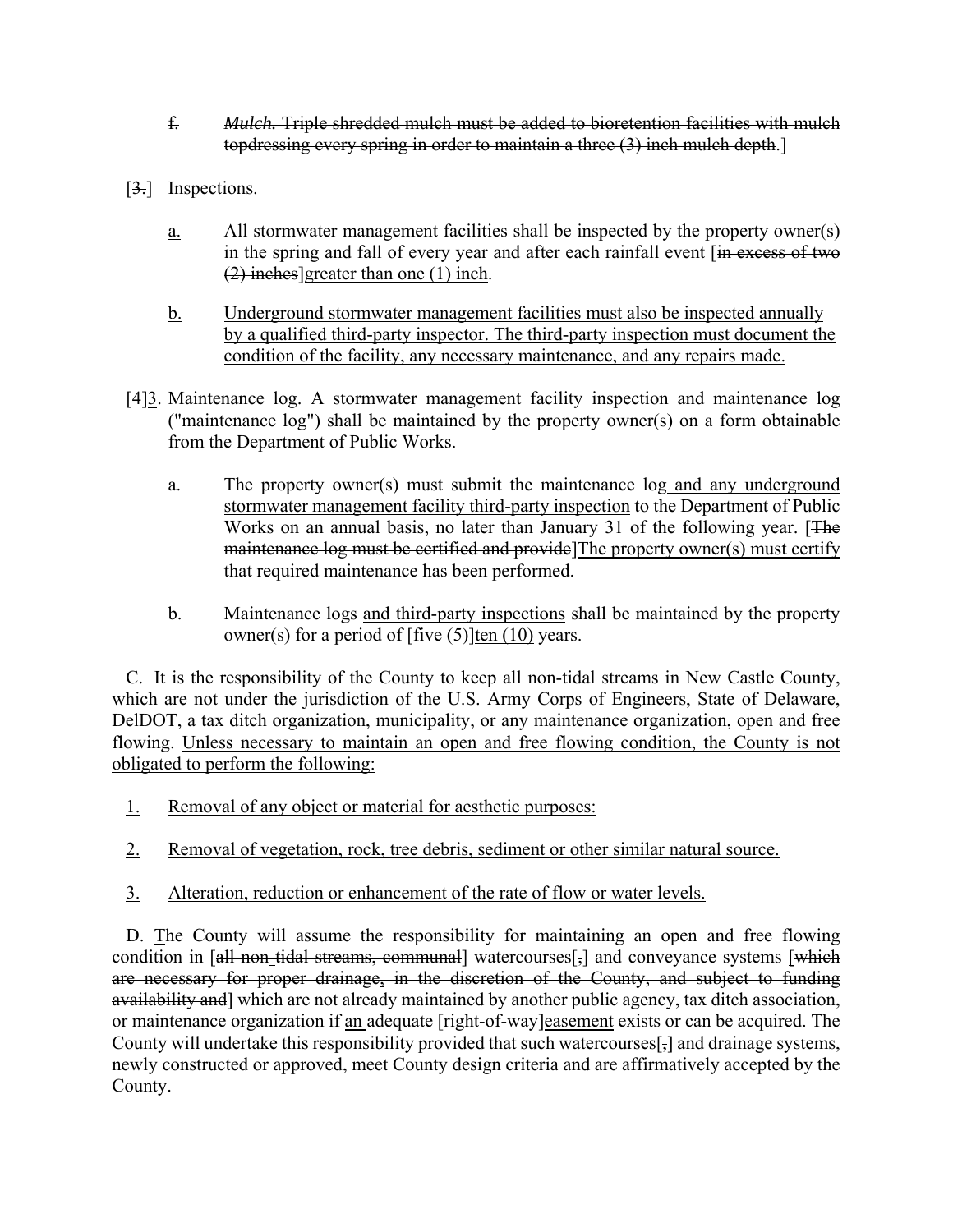E. Maintenance of ["on-street"]drainage [facilities]systems or stormwater management facilities for publicly dedicated or owned streets and roads to the point of open discharge is the responsibility of DelDOT once inspected and accepted by that agency. Maintenance of drainage systems or stormwater management facilities for privately-owned streets and roads to the point of open discharge is the responsibility of the owner or maintenance organization. New Castle County is not responsible for drainage systems or stormwater management facilities in private roadways.

F. Maintenance of drainage [<del>facilities</del>]systems or watercourses [and the control of the contribution of pollutants originating on [and entirely on] private [and/]or public property] are the responsibility of the property owner(s) to their point of [open] discharge at the property line[-or at a communal watercourse within the property or to their point of piped discharge into a communal system], unless otherwise [dedicated]designated by a record plan or recorded agreement. [Private] and/or public owners shall comply with this ordinance.] Maintenance of private or public property adjacent to watercourses is the responsibility of the property owner.

G. Resolution of drainage concerns created by a change in grade or through the placement of a blockage or an encumbrance that impacts drainage by a property owner to the detriment of an adjacent property owner is not the responsibility of New Castle County.

# **Sec. 12.06.002. [Maintenance objectives.**

Maintenance of streams, watercourses, and drainage facilities will consist of keeping them open and free flowing to prevent, to the extent possible, flooding that will cause serious personal harm or significant property and/or structural damage.

#### **Sec. 12.06.003.] Permitting of maintenance activities.**

It is the responsibility of any person, corporation, or other entity planning any act on or across a [communal]stream, [or]watercourse or right-of-way thereof to acquire the necessary federal, state and local permits.

Section 7. *New Castle County Code* Chapter 12 ("Drainage"), Article 7 ("Drainage Improvements by New Castle County"), is hereby amended by adding the material that is underscored and deleting the material that is bracketed and stricken, as set forth below:

# **ARTICLE 7. DRAINAGE IMPROVEMENTS BY NEW CASTLE COUNTY**

#### **Sec. 12.07.001. Qualification criteria.**

A. Improvements to [public and communal]watercourses, drainage systems and stormwater management [basins] facilities by New Castle County shall only be made:

1. To protect persons and property (specifically buildings) from serious harm and significant damage from flooding caused by storms of up to one hundred (100) year frequency;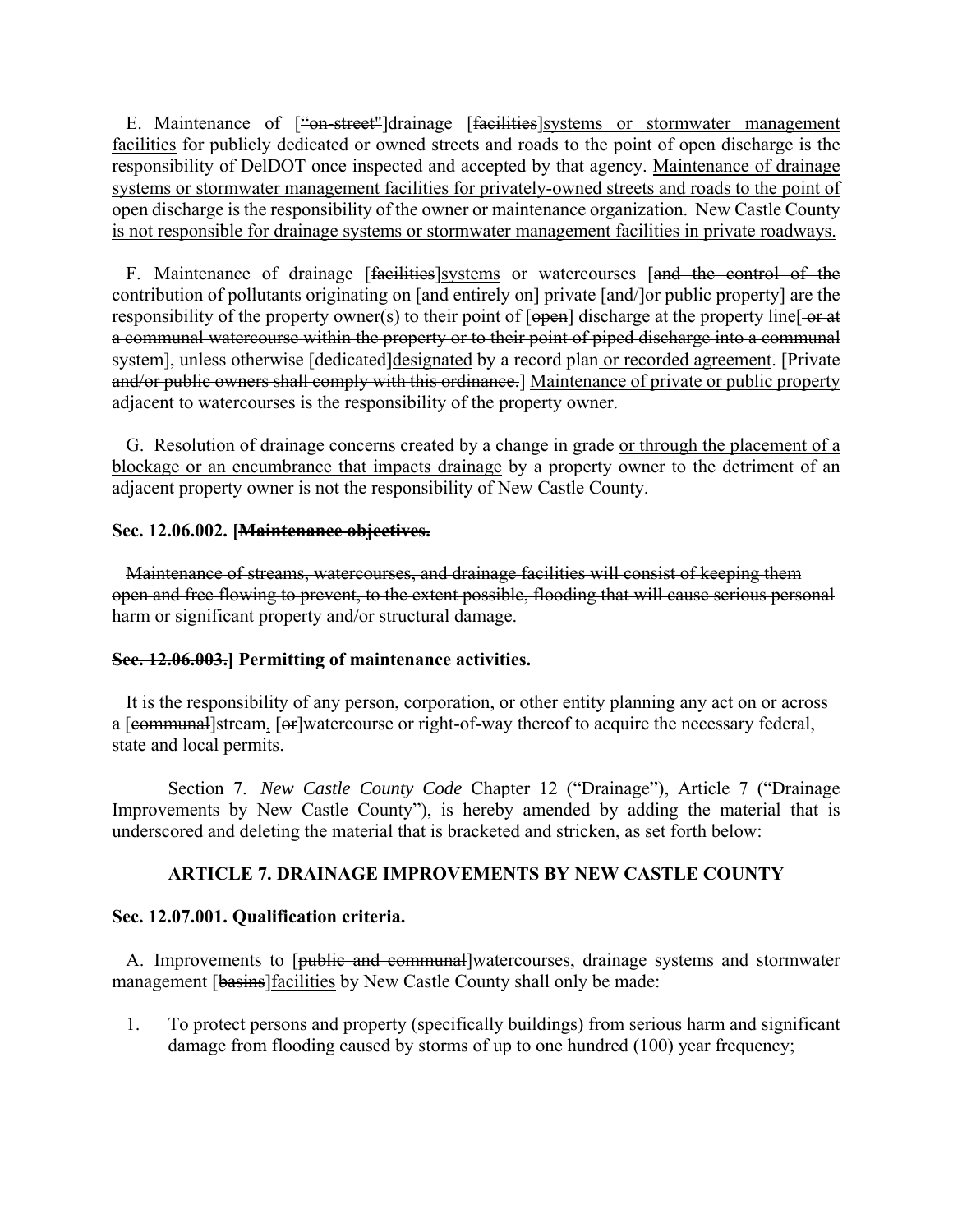- 2. To protect a dwelling unit(s) or attachment building(s) from structural damage because of flowing water;
- 3. To eliminate a public health hazard certified as such by the [State Public Health Officer]Delaware Division of Public Health, provided other methods are not available or practical to eliminate the health hazard[.]; or
- 4. To comply with any other obligation of the County mandated by applicable law or permit.

B. Inundation of yards [and/]or periodic basement flooding are not considered significant damage. Ponding [and | or failure of a lot to drain is not the responsibility of the County.

C. Improvements made with bond revenues must have a useful life of at least ten (10) years.

#### **Sec. 12.07.002. Approval procedure.**

[A.]The following approval procedure will be followed for stream and watercourse improvements; however, every effort should be made with a minimal expenditure, to determine if County Council will [approve]support the project, before any further study or expenditure.

- [1]A. A study will be made to establish and map the floodplain and delineate the wetlands along the watercourse.
- [2]B. A typical cross section of the improvements [will]may be developed showing approximate widths, depths and type of construction.
- [3]C. Order of magnitude costs for proposed improvements [will]may be developed.
- $[4]$ D. A public hearing will be held with those property owners adjacent to the watercourse to obtain their comments regarding the drainage study and the proposed improvement(s).

[5]E. An informal meeting will be held with County Council to [reach a consensus concerning proceeding with project development and a determination will be made [provide information, timeline of project development and a recommendation to proceed or abandon the proposed improvement(s).

#### **Sec. 12.07.003. Design and construction concerns.**

Improvements to streams and watercourses shall be designed and constructed to preserve and enhance the natural environment to the maximum extent [practical]practicable. The design shall also conform to the provisions of [this Chapter]the New Castle County Code, as amended.

Section 8. *New Castle County Code* Chapter 12 ("Drainage"), Article 8 ("Prohibitions, Enforcement, and Penalties"), is hereby amended by adding the material that is underscored and deleting the material that is bracketed and stricken, as set forth below: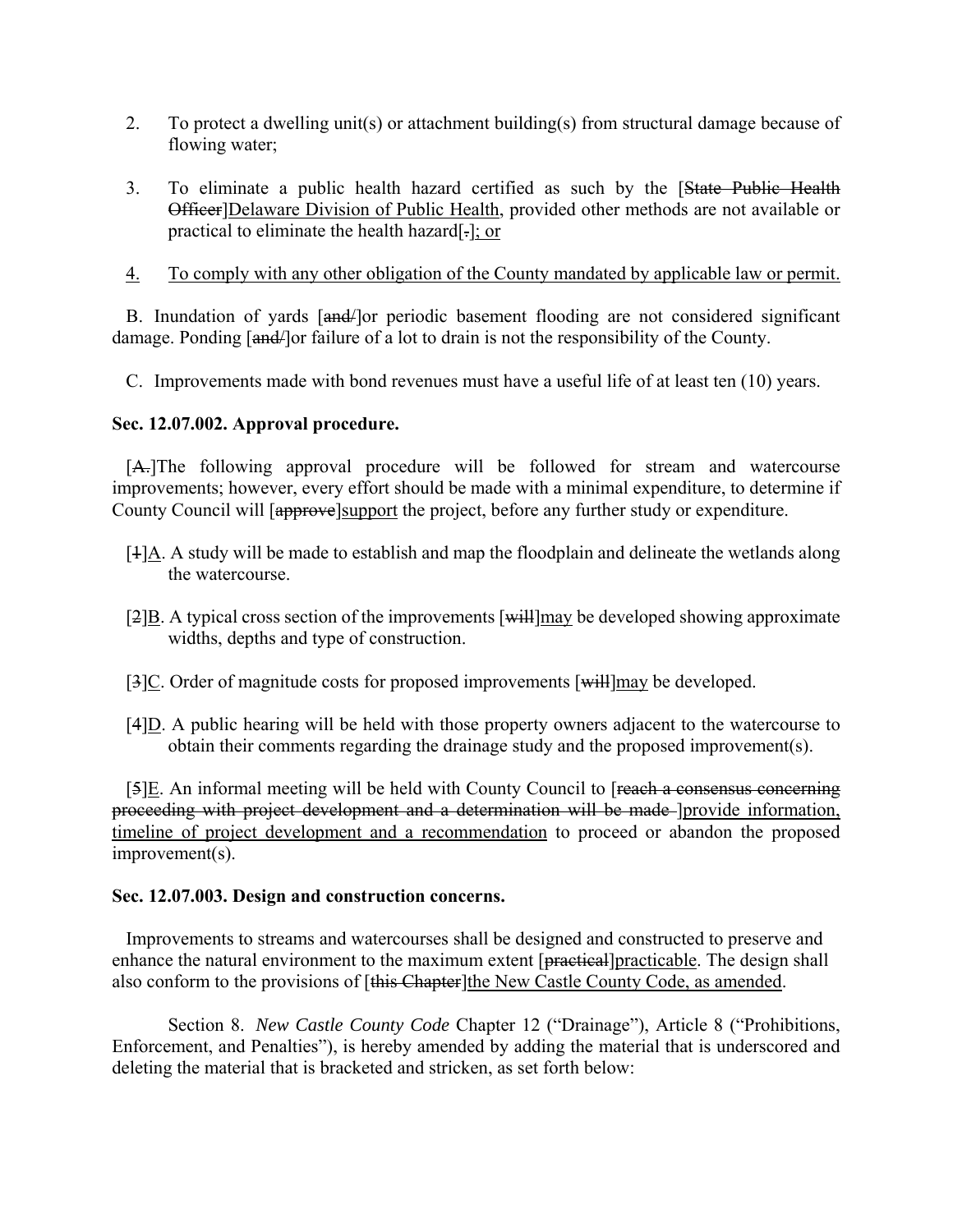# **ARTICLE 8. PROHIBITIONS, ENFORCEMENT, AND PENALTIES**

# **Sec. 12.08.001. Prohibitions.**

A. [General prohibition]*General prohibition*. Any person who shall violate any provision(s) of this Chapter...

- B. [Specific prohibitions]*Specific prohibitions*. It shall be a violation of this Chapter to:
- 1. Discharge, or cause to allow to be discharged, sanitary sewage, industrial waste[s], sediment or other wastes into the storm sewer system, or any component thereof, or onto driveways, sidewalks, parking lots, or other areas draining to the storm sewer system; or
- 2. Connect, or cause or allow to be connected, any sanitary sewer or sump pumps to the storm sewer system, including any sanitary sewer connected to the storm sewer system as of the date of the adoption of this Ordinance; or
- 3. Discharge stormwater associated with industrial activity into the storm sewer system, or any component thereof, without State or County approval.

C. For a period of  $[\text{two (2) years}]$  one (1) year after the issuance of a certificate of occupancy or release of the performance guarantee for the project [termination of activity on the property], the County may require, subject to the notice requirements in this Article, the person to redress any conditions that arise from any failure to comply with the requirements of this [Code]Chapter or an approved plan regardless of whether or not it can be demonstrated that the [development complied with plans approved by the County condition was identified by the County at the time of issuance or release.

D. Subject to the provisions of Subsection E, the following activities ...

E. In the event any of the activities listed in Subsection D are found to cause sanitary sewage, industrial waste  $[6]$ , sediment or other waste  $[6]$  to be discharged into the storm sewer system, New Castle County shall notify the person performing such activities and shall order such activities be stopped or conducted in such a manner as to avoid the discharge of sanitary sewage, industrial waste[ $(\cdot s)$ ], sediment or other waste[ $(\cdot s)$ ] into the storm sewer system.

#### **Sec. 12.08.002. Notice of violation.**

A. At the discretion of the Code Official, whenever the Code Official determines that there has been a violation of this Code or has grounds to believe that a violation has occurred, notice shall be given to the owner or the person(s) responsible for the structure, facility or premises.

- 1. [Form]*Form*. Such notice shall:
	- a. Be in writing;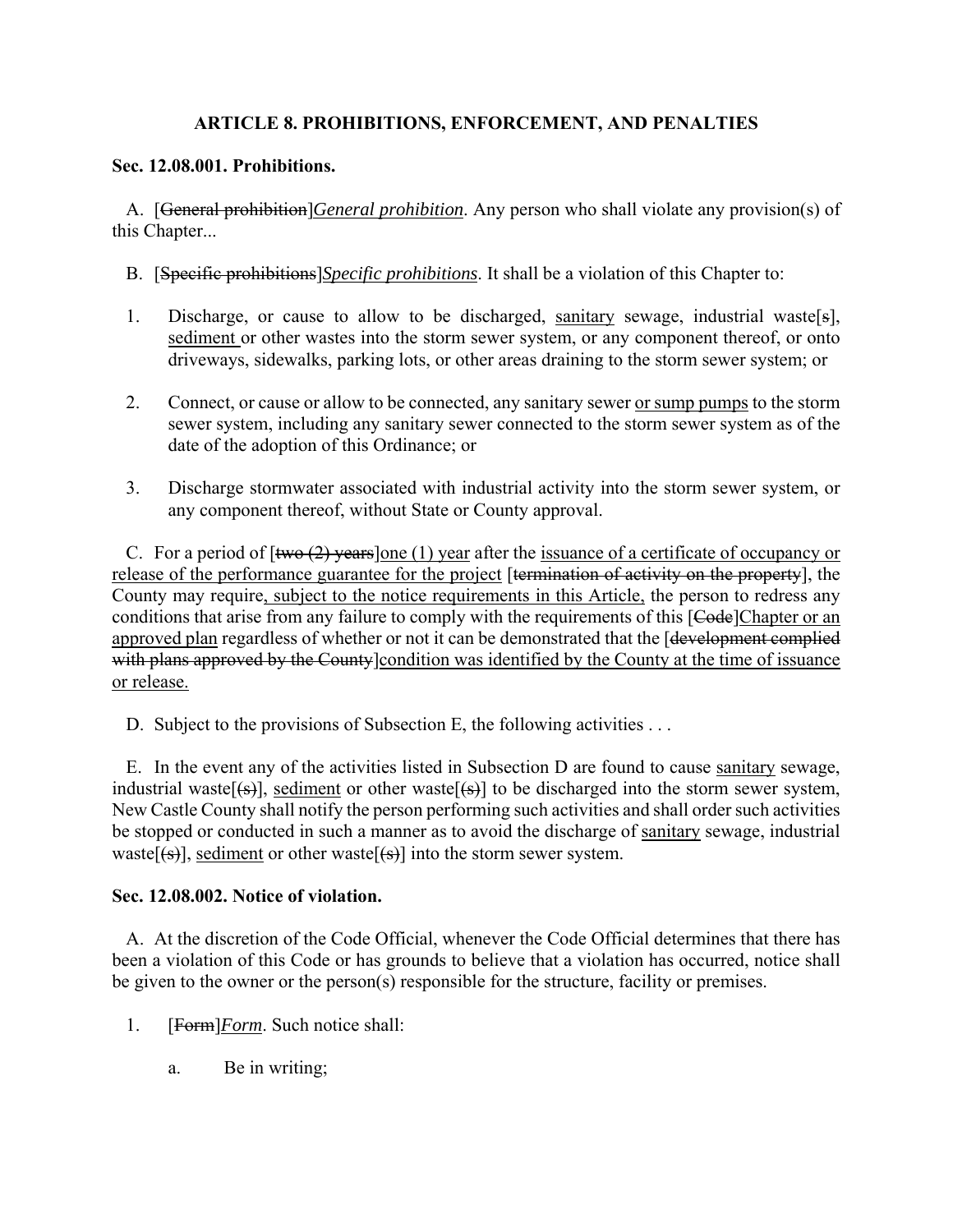- b. Include [a description of the real estate sufficient for identification] the address or tax parcel identification number or a description of the property sufficient for identification;
- c. Include a statement of the [reason or reasons]violation or violations and why the notice is being issued; and
- d. Include a [correction order allowing]directive indicating a reasonable time to bring the structure, facility, or premises in compliance with the provisions of this [Code] Chapter.
- 2. [Method of service] *Method of service*. Such notice shall be deemed to be properly served if a copy is:
	- a. Delivered [to the owner] personally to the owner; or
	- b. [Sent by certified or registered mail]Mailed by regular United States mail and addressed to the owner at [the]their last known address [with return receipt requested owner at the last known address with return receipt requested. If the certified or registered letter is returned showing that the letter was not delivered, a copy thereof shall be posted in a conspicuous place in or about the premises affected by such notice. Service of such notice in the foregoing manner upon the owner's agent, upon some person of suitable age and discretion residing on the premises, or upon the person responsible for the premises shall constitute service upon the owner.]as reflected by the County's records; or
	- c. Posted in a conspicuous place on the property affected by such notice; or
- 3. *Method of service exception*. In no case shall the Code Official be required to provide a violation notice to any owner or person responsible who was previously provided notice of the same violation during the course of an application.

#### **Sec. 12.08.003. Inspection.**

[Right of entry]*Right of entry*. When any Code Official has reasonable cause to believe that a code violation exists or when entry is required for periodic inspections and monitoring to determine compliance, then they are authorized to enter the structure or premises at reasonable times to inspect. Prior to inspection, the Code Official must make reasonable efforts to locate the owner or other person having charge or control of the structure or premises to request entry. If entry is refused or not obtained, the Code Official is authorized to pursue recourse as provided by law.

# **Sec. 12.08.004. Abatement of violation.**

A. *Stop work orders.* Upon notice from the Code Official that work on any premises is being done contrary to the provisions of this Code or in an unsafe and dangerous manner, such work shall be immediately stopped. The stop work order shall be in writing and shall be given to the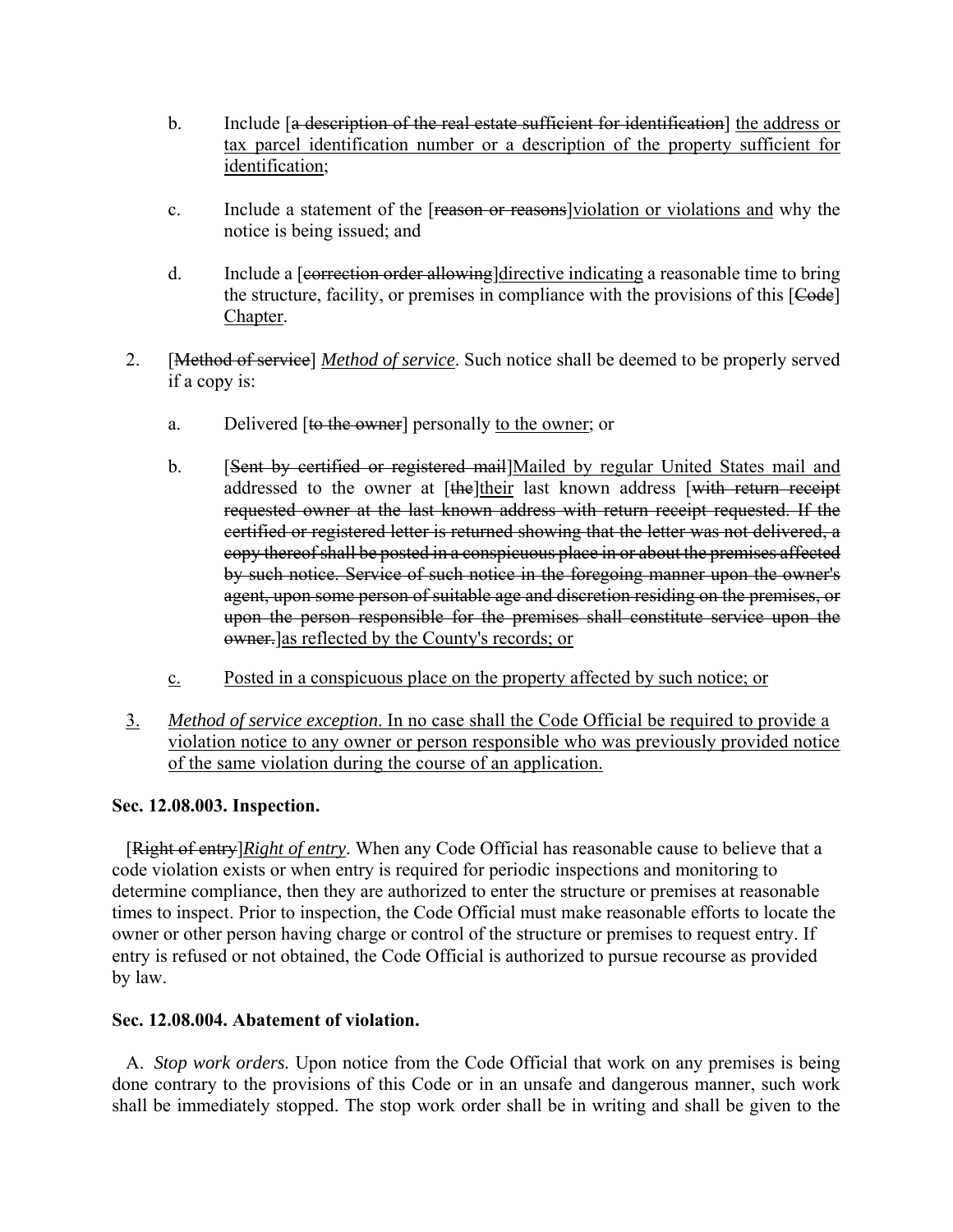owner of the property involved, or the owner's agent, or to the person doing the work, and shall state the conditions under which work will be permitted to resume.

- 1. *Unlawful Continuance.* Any person who [shall]continues any work [in or about the structure]after having been served with a stop work order[, or on a property where a stop work placard was posted], except such work as that person has been directed to perform to remove a violation [of an]or unsafe condition, shall be considered to be in violation of this Chapter.
- 2. *Removal of Placard.* Any person ...
- B. *Emergency measures.* When, in the opinion of the Code Official ...

# **Sec. 12.08.005. Enforcement.**

A. *Criminal enforcement*. Any person violating the provisions of this [Section shall]Chapter may be subject to a criminal proceeding instituted by the Code Official [and-| or the County Attorney<del>[ and subject to the fines outlined in Section 1.01.009]</del>. It is unnecessary to prove the defendant's state of mind with regard to offenses which constitute violations as the legislative purpose is to impose strict liability for such offenses. [Each day that a continuing violation of any ordinance is maintained or permitted shall constitute a separate offense.]

- 1. A  $[$ willfull violation of the provisions of this Ordinance shall constitute a  $[Class 1]$ misdemeanor. If a penalty is not otherwise provided for, violators will be subject to a five hundred (\$500.00) dollar penalty. [Each day that a continuing violation of this Ordinance is maintained or permitted shall constitute a separate offense.]
- 2. Each day any violation of this Chapter is maintained shall constitute a separate offense for which a separate conviction may be obtained and a separate penalty for each day imposed.
- B. *Civil enforcement.* Any person violating ...

C. *Administrative enforcement.* Any person in violation of this Chapter may be subject to any [one (1), any combination, or all of the enforcement mechanisms listed below:

- 1. *Show cause hearing; imposition of fines.* The Code Official may conduct a show cause hearing to determine punitive measures to be instituted against the person(s) found to be violating this Chapter. Any person who intentionally commits any of the acts prohibited by this Chapter shall be subject to a civil penalty in an amount not less than five hundred dollars (\$500) and not to exceed  $\lceil \theta n \cdot \theta \rceil$  five thousand dollars (\$ $\lceil 1,000.00 \rceil$ 5,000.00) for each day that a violation continues. These fines shall be in addition to any investigation fees.
- 2. *Refusal to issue permits to a violator.* If the Code Official finds any person or permit, license or certificate holder in violation of any of the provisions of this Code, or to have multiple expired permits outstanding, the Code Official may refuse to grant any further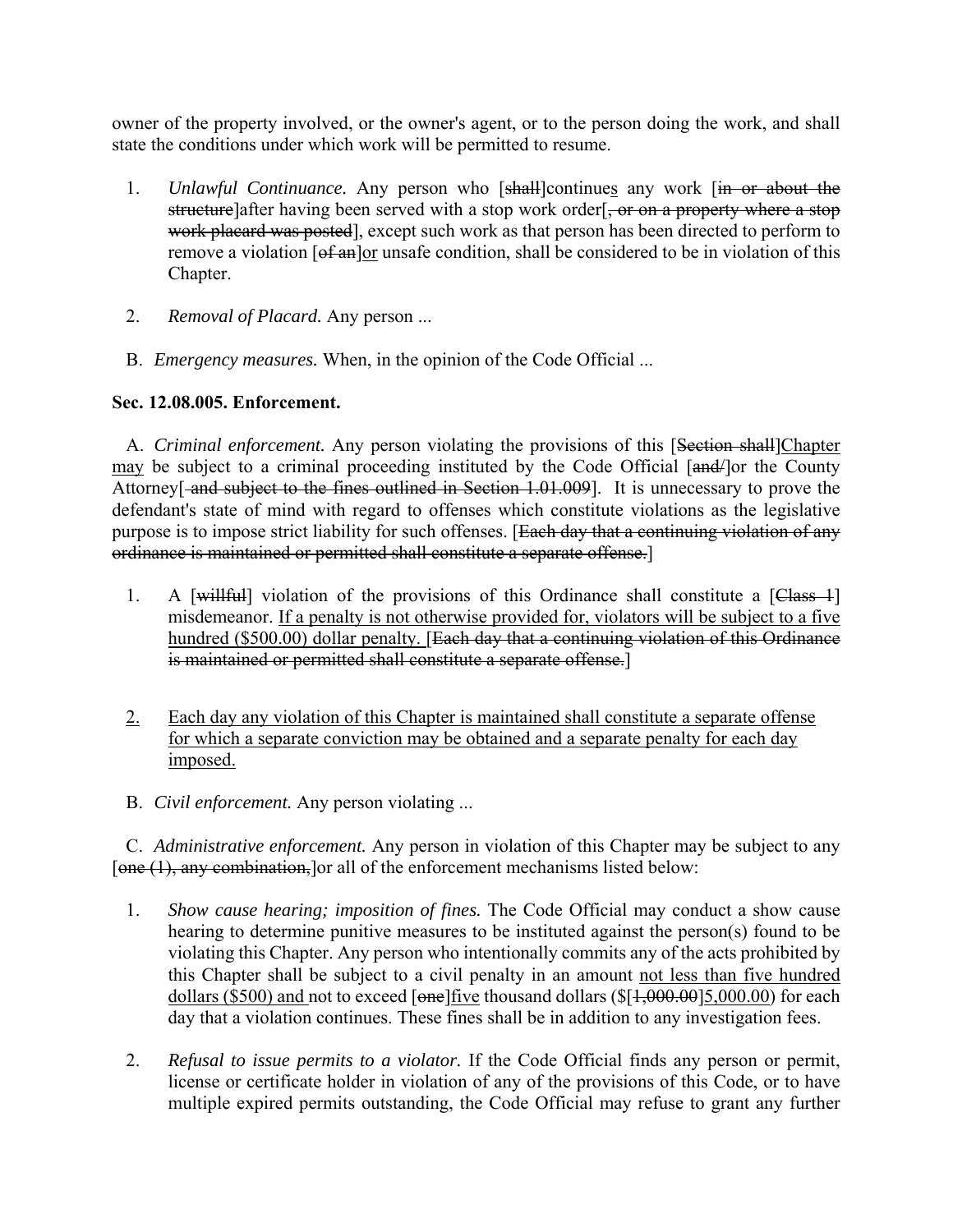building permits to such holder and all other legal entities with which said holder is associated [with,] until all violations have been corrected.

- 3. *Refusal to issue certificates to a violator.* If the Code Official finds any person or permit, license or certificate holder in violation of any of the provisions of this Code, or to have multiple expired permits outstanding, the Code Official may refuse to grant any further certificates of occupancy or completion to such holder and all other legal entities with which said holder is associated [with,] until all violations have been corrected.
- 4. *Stop work orders.* [The County may issue "stop work orders" on all building permits the person has within New Castle County.]Whenever the Code Official determines that work is being done contrary to this Chapter, or in an unsafe or dangerous manner, jeopardizes the health, safety, or welfare of the public, or is being done in the absence of a necessary approval, inspection, plan, or permit, such work shall be immediately stopped.
- 5. *Institution of remedial action.* The County may initiate action to remedy the violation.[a.] Upon completion of such remedial work, the person shall be provided the opportunity to reimburse the County for the cost incurred. If the violator fails to reimburse the County within the time period specified, the County may:
	- $[i]$ <u>a</u>. Call or collect on any bond or insurance established for this purpose[ $\cdot$ ];
	- $[i]$ b. Place a lien on any property within the County held by the person[ $\cdot$ ]; or
	- $[\ddot{\text{iii}}]c$ . Institute a civil action for the recovery of such expense, together and with any penalty and/or interest, against the person, and the County shall be awarded reasonable attorney fees.

# **Sec. 12.08.006. Means of appeal.**

A. *Administrative decisions*. Any person aggrieved by a decision of [any] the Code Official shall have the right to an appeal to the Board of License, Inspection and Review as prescribed [in Sections 2.05.104 and 2.05.105. An application for appeal shall be based on a claim that the decision of the Code Official was arbitrary or capricious or was not taken pursuant to law.] 9 *Del. C.* § 1315.

- 1. All appeals shall be filed with the Department of Land Use within twenty (20) business days of the date the written decision is issued by the Code Official. A public hearing will then be afforded to the appellant within forty-five (45) days of the filing of the appeal.
- 2. The Board may affirm, modify, reverse, vacate, or revoke the action appealed, provided that such action shall be affirmed by the Board if the action taken was not arbitrary or capricious or was not taken pursuant to law.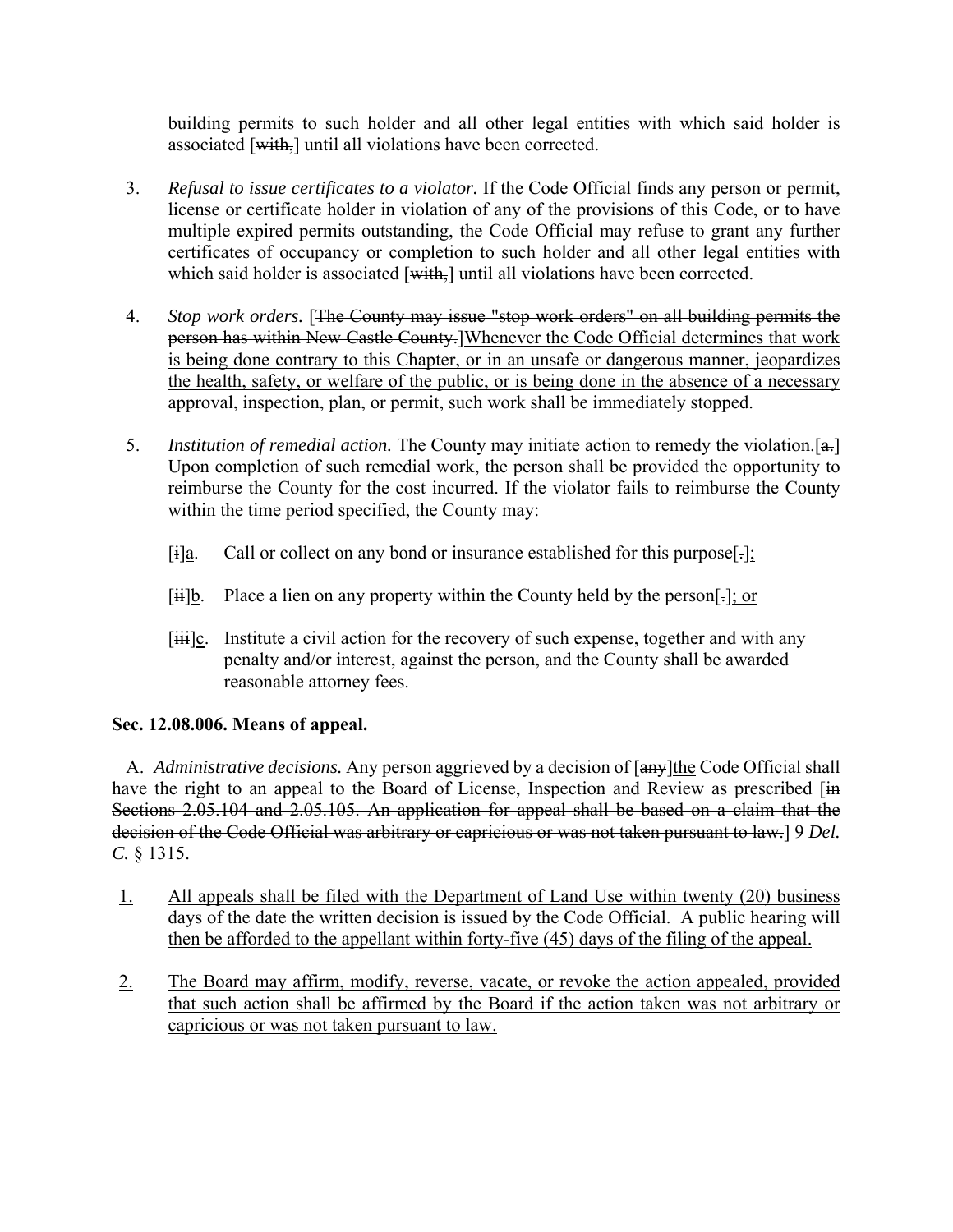B. *Criminal proceedings.* Justices of the Peace shall have jurisdiction throughout the State to hear, try and finally determine any violation or violations of any ordinance. Only upon conviction does the defendant have the right to appeal to the Court of Common Pleas.

Section 9. *New Castle County Code* Chapter 12 ("Drainage"), Appendix 1 ("FEES"), is hereby amended by deleting the material that is bracketed and stricken, as set forth below:

#### [APPENDIX 1. – FEES

In order to reduce the cost to the public for review of subdivision and land development plans by the Department of Land Use as required by this Chapter, the following fees are established and collectible at the time of formal plan submission:

|                                                 | Minor/resubdivision plan, per plan | \$50.00 |  |  |
|-------------------------------------------------|------------------------------------|---------|--|--|
|                                                 |                                    |         |  |  |
|                                                 | <b>Residential</b>                 | 250.00  |  |  |
|                                                 | Plus, per lot                      | 5.00    |  |  |
|                                                 | Nonresidential                     | 250.00  |  |  |
|                                                 | Plus, per acre                     | 10.00   |  |  |
| Record plan review and letter:                  |                                    |         |  |  |
|                                                 | <b>Residential</b>                 | 250.00  |  |  |
|                                                 | Plus, per lot                      | 5.00    |  |  |
|                                                 | <b>Nonresidential</b>              | 250.00  |  |  |
|                                                 | Plus, per acre                     | 10.00   |  |  |
| Sanitary plans:                                 |                                    |         |  |  |
|                                                 | <b>Requiring DNREC review</b>      | 500.00  |  |  |
|                                                 | Not requiring DNREC review         | 250.00  |  |  |
| Sewage pump station review, per station         |                                    | 500.00  |  |  |
| Process sewer/drainage agreement, per agreement |                                    | 200.00  |  |  |
| Lines and grades plans:                         |                                    |         |  |  |
|                                                 | Overall, per lot                   | 15.00   |  |  |
|                                                 | Individual, per lot                | 25.00   |  |  |
| General grading plans:                          |                                    |         |  |  |
|                                                 | Residential:                       |         |  |  |
|                                                 | Less than 25 lots, per plan        | 150.00  |  |  |

#### PLAN REVIEW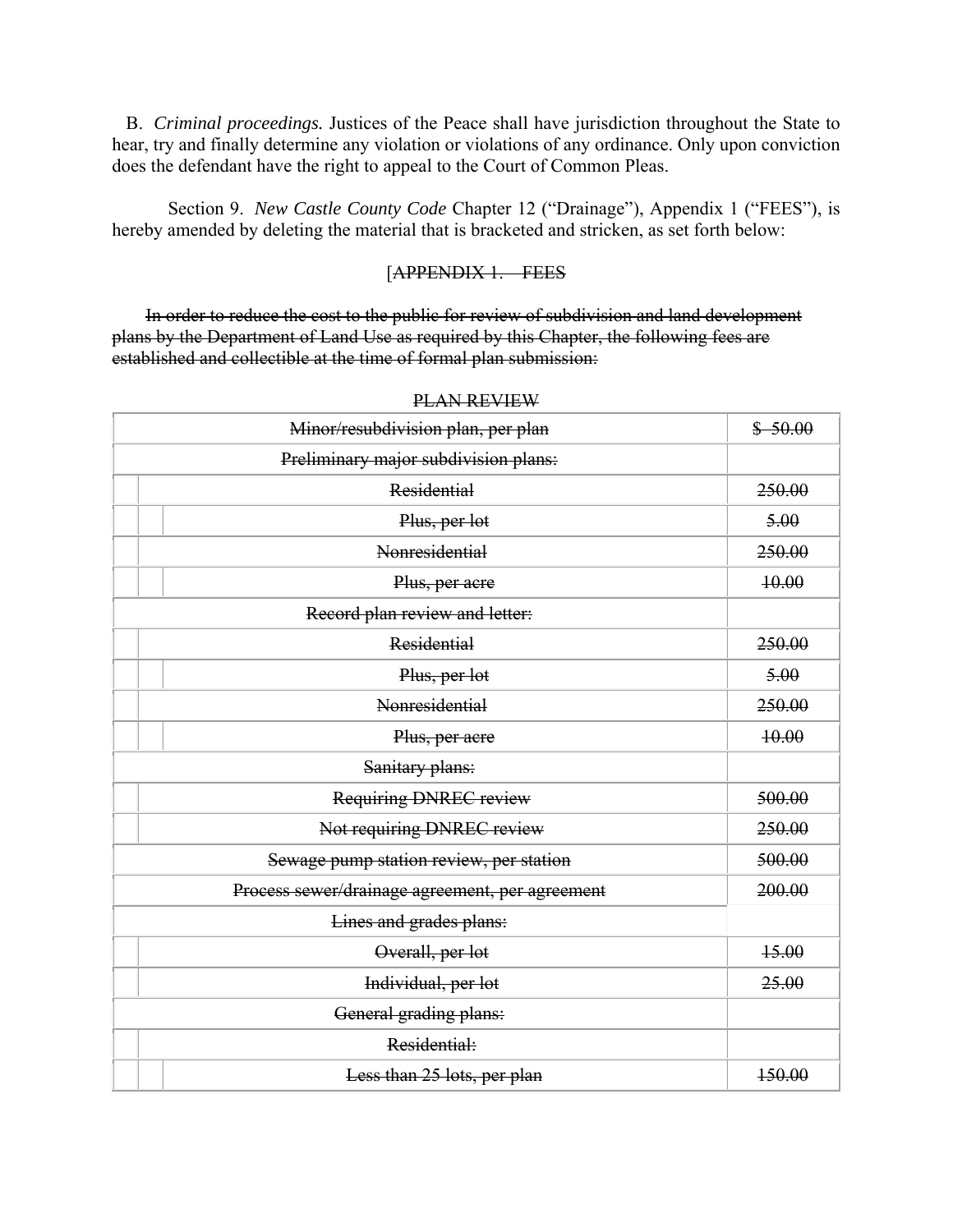|                                                 | $25 - 100$ lots, per plan    | 200.00   |
|-------------------------------------------------|------------------------------|----------|
|                                                 | More than 100 lots, per plan | 400.00   |
| Nonresidential:                                 |                              |          |
|                                                 | Less than 5 acres, per plan  | 150.00   |
|                                                 | 5 25 acres, per plan         | 200.00   |
|                                                 | 26 75 acres, per plan        | 300.00   |
|                                                 | More than 75 acres, per plan | 400.00   |
| Review floodplain applications, per application |                              | 125.00   |
| Sewer inspections, per linear foot of sewer     |                              | $2.50$ ] |

 Section 10. New Castle County Council finds that the provisions of this Ordinance are consistent with the spirit and intent of the New Castle County Comprehensive Development Plan.

 Section 11. All ordinances or parts of ordinances and all resolutions or parts of resolutions that may be in conflict herewith are hereby repealed except to the extent they remain applicable to land use matters reviewed under previous Code provisions as provided in Chapter 40 of the New Castle County Code.

 Section 12. The provisions of this Ordinance shall be severable. If any provision of this Ordinance is found by any court of competent jurisdiction to be unconstitutional or void, the remaining provisions of this Ordinance shall remain valid, unless the court finds that the valid provisions of this Ordinance are so essentially and inseparably connected with, and so dependent upon, the unconstitutional or void provision that it cannot be presumed that County Council would have enacted the remaining valid provisions without the unconstitutional or void one, or unless the court finds that the remaining valid provisions, standing alone, are incomplete and incapable of being executed in accordance with County Council's intent. If any provision of this Ordinance or any zoning map or portion thereof is found to be unconstitutional or void, all applicable former ordinances, resolutions, zoning maps or portions thereof shall become applicable and shall be considered as continuations thereof and not as new enactments regardless if severability is possible.

 Section 13. This Ordinance shall become effective immediately upon passage by New Castle County Council and signature of the County Executive or as otherwise provided in 9 Del.  $C \$ § 1156.

> Adopted by County Council of New Castle County on:

President of County Council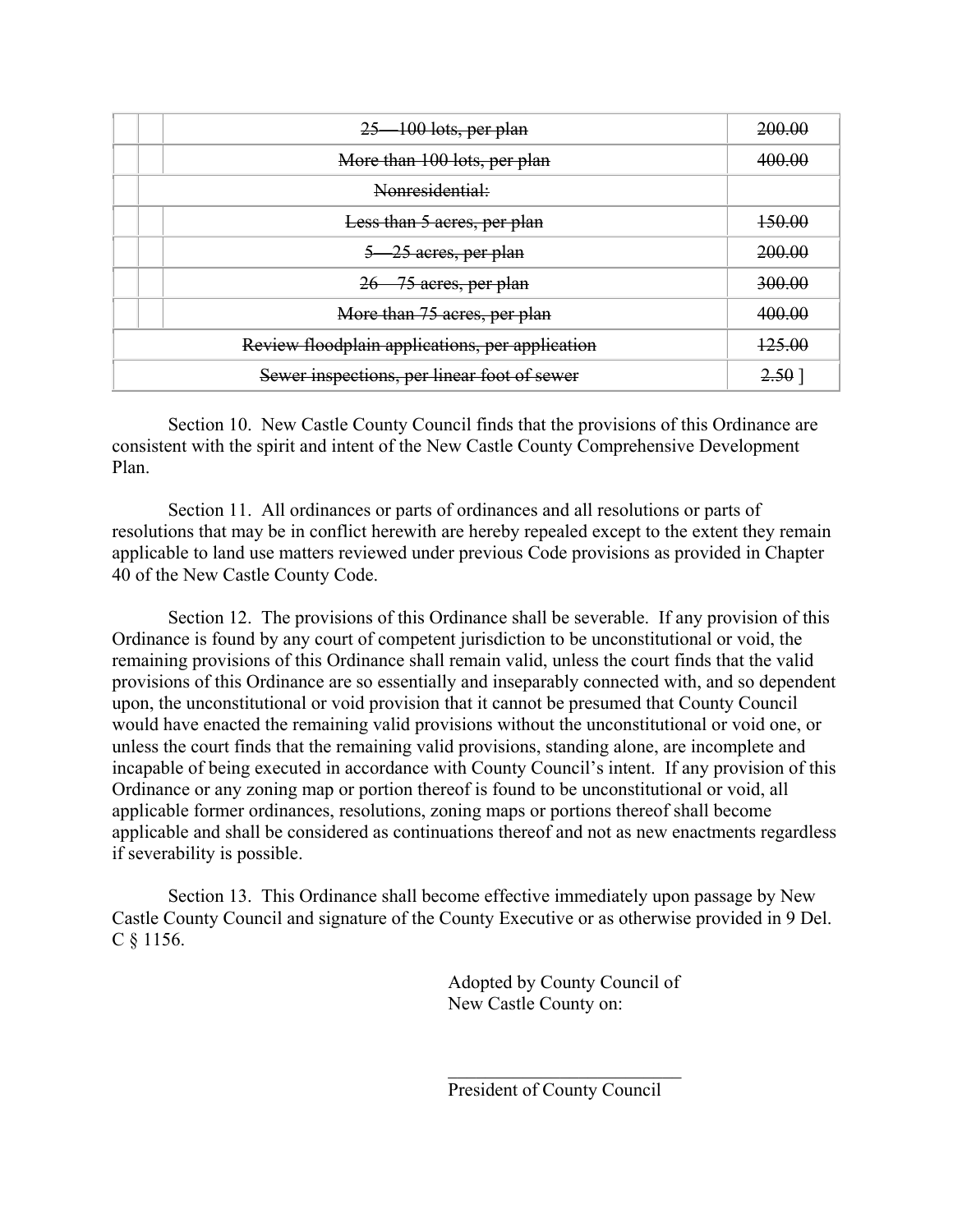# of New Castle County

Approved on:

County Executive New Castle County

**SYNOPSIS:** The following is a summary of the revisions contained in this ordinance broken down by New Castle County Code Division or Section number.

**Sec. 12.01.001.** This amendment removes the reference to a Chapter 12 appendix.

**Sec. 12.01.003.** This amendment updates several existing definitions, deletes terms no longer used and provides several new definitions.

**Sec. 12.01.004.** This amendment updates references to other publications.

**Sec. 12.02.001.** This amendment clarifies that a plan is to be submitted and approved by the County and may involve action by the Department of Land Use or the Department of Public Works or both. The term County is similarly substituted for the term Department of Land Use in several other sections of this Ordinance. This amendment updates a reference to state regulations and removes the reference to site development agreements, which have been replaced with Land Development Improvement Agreements. The reference to waivers is removed in favor a variance procedure.

**Sec. 12.02.003.** This amendment provides that the County may authorize the use of third-party professionals for plan approvals and site inspections.

**Sec. 12.02.004.** This amendment provides a new section authorizing variances, replacing an existing, less detailed standard for waivers.

**Sec. 12.03.001.** This amendment updates section formatting and requires the delineation of the FEMA 500-year floodplain to site construction documents.

**Sec. 12.03.002.** This amendment updates section formatting.

**Sec. 12.03.003.** This amendment updates section formatting, updates citations to and standards found in the international codes, increases the minimum slope on pervious services, removes drainage easement standards where such standards are consolidated elsewhere, clarifies standards for vegetative stabilization, provides a minimum separation between the lowest floor and the seasonal high-water table, and clarifies standards for groundwater outflows.

**Sec. 12.03.004.** This amendment updates section formatting and provides edits for clarity and consistency with the IBC and other sections of this Chapter.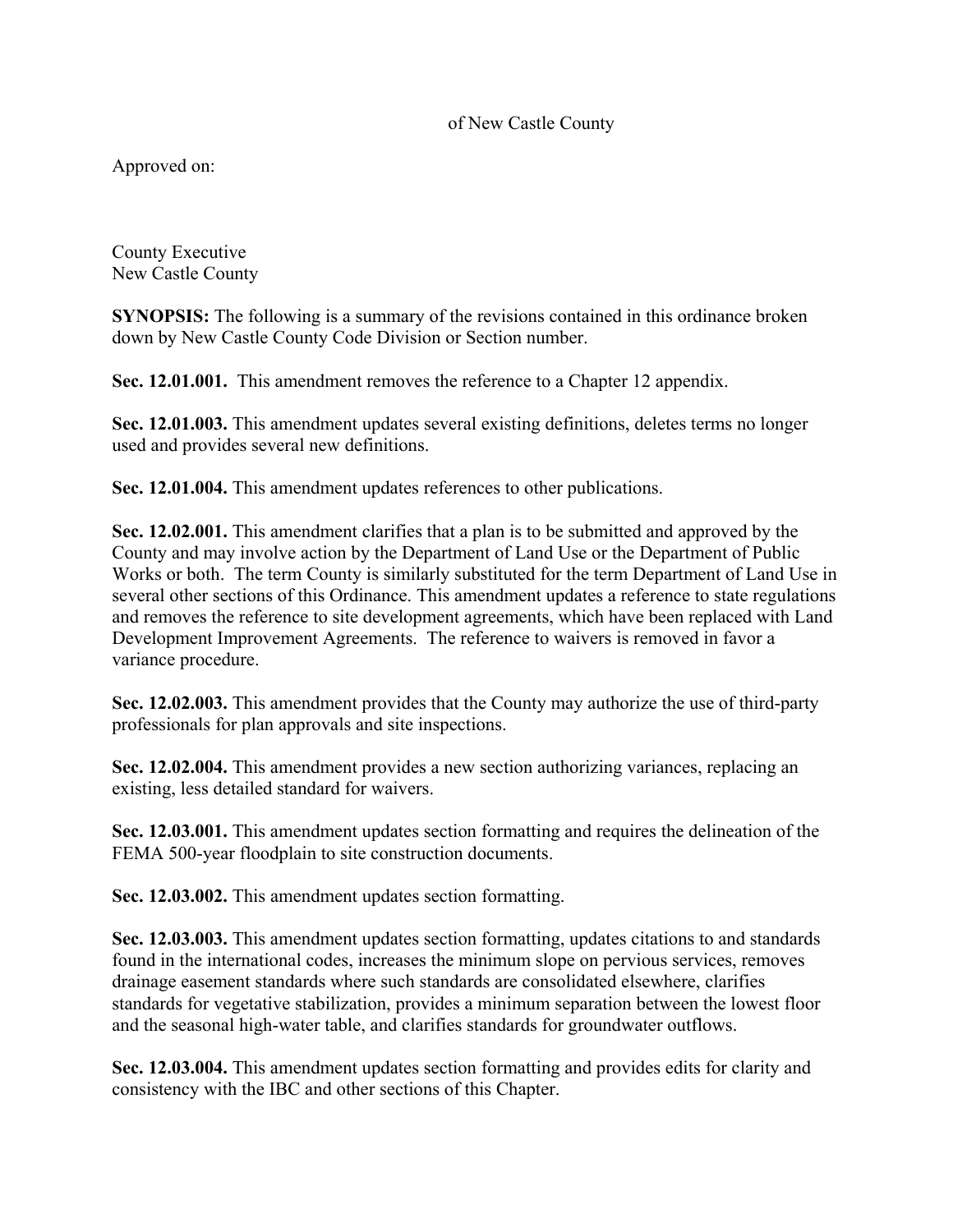**Sec. 12.03.005.** This amendment clarifies that a protection buffer must be provided even for resources that do not appear on a record plan. Stockpiling standards are removed from this section to be consistent with the UDC, which requires site work within a phase to be complete prior to home construction.

**Sec. 12.03.006.** This amendment provides edits for clarity and for consistency with Section 12.02.001.A. Lines and grades plans will not be required for certain structures without walls. An as-built plan to confirm grading on a residential lot prior to certificate of occupancy will be required.

**Sec. 12.04.001.** This amendment clarifies the section title and adjusts the requirements for designing open and closed channels. Drainage easement standards are consolidated in Section 12.04.005. An eighteen-inch freeboard requirement is provided for occupiable buildings. Drainage system discharge rates are made consistent with state sediment and stormwater regulations. The criteria for additional stormwater detention or offsite improvement to ensure adequate conveyance are simplified.

**Sec. 12.04.002.** This amendment removes surplus text, updates external references, provides edits for clarity and increases capacity requirements for certain conveyance systems.

**Sec. 12.04.003.** This amendment updates external references, provides edits for clarity, increases standards for materials to be consistent with the UDC and removes surplus text.

**Sec. 12.04.004.** This amendment increases standards for materials to be consistent with the UDC.

**Sec. 12.04.005.** This amendment consolidates regulations for drainage easements in a single section, where previously these regulations were found throughout the Drainage Code.

**Sec. 12.04.007.** This amendment requires as-builts for all designed conveyance systems and provides authority for the Code Official to require an as-built of any disturbed area.

**Sec. 12.05.001.** This amendment updates the reference to state regulations.

**Sec. 12.05.002.** This amendment removes references to fees that are captured in Appendix 2 of the UDC.

**Sec. 12.05.003.** This amendment clarifies the type of plan the County must approve for an applicant to engage in land disturbing activity.

**Sec. 12.05.004**. This amendment adds compliance with the County Code to the required plan certification.

**Sec. 12.05.005.** This amendment clarifies the conditions under which an approved plan may be altered and expands on the conditions necessary to obtain building, grading or other permits.